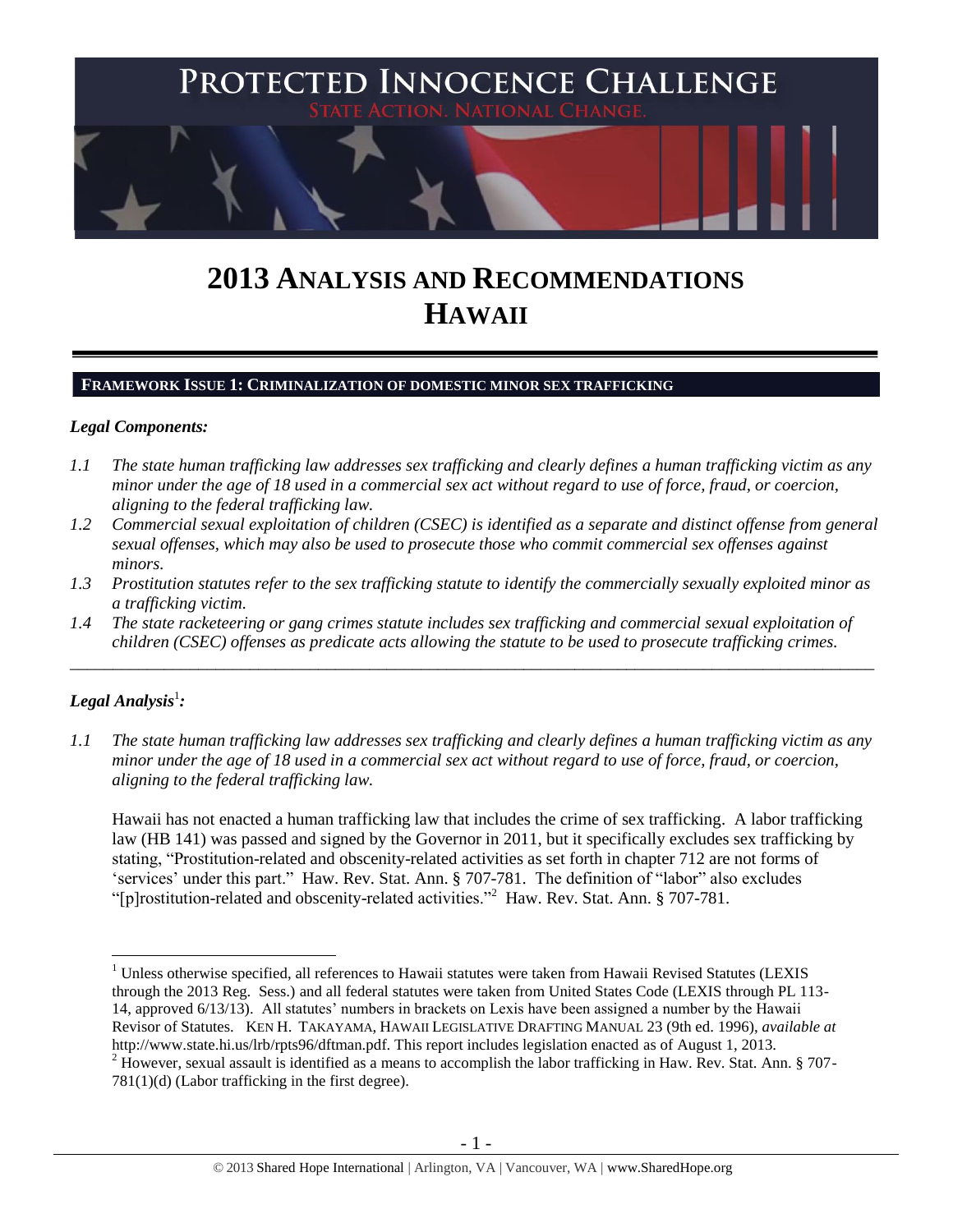- 1.1.1 Recommendation: Enact a human trafficking law that includes sex trafficking of minors, does not require proof of the use of force, fraud, or coercion to effect the trafficking of minors, and expressly identifies children who are commercially sexually exploited as domestic minor sex trafficking victims.<sup>3</sup>
- *1.2 Commercial sexual exploitation of children (CSEC) is identified as a separate and distinct offense from general sexual offenses, which may also be used to prosecute those who commit commercial sex offenses against minors.*

The following state laws create separate offenses of commercial sexual exploitation of children:

1. Hawaii's Child Labor Law may provide a means to prosecute individuals who commercially sexually exploit children in connection with adult entertainment. Haw. Rev. Stat. Ann. § 390-2(a) (Employment of minors under eighteen years of age) specifically prohibits minors under 18 from being "employed or permitted to work in, about, or in connection with adult entertainment or any gainful occupation<sup>4</sup> prohibited by law or which has been declared by rule of the director<sup>5</sup> to be hazardous for the minor." Haw. Rev. Stat. Ann. § 390-1 (Definitions) defines "adult entertainment" as the following:

[A]n activity to which a minor would not be able to legally gain admittance and shall include but not be limited to:

(1) Performing of exotic entertainment;

(2) Nude, exotic, or lap dancing;

(3) Showing of film, video, still picture, electronic reproduction, or other visual reproduction depicting:

(A) Acts or simulated acts of sexual intercourse, masturbation, sodomy, bestiality, oral copulation, flagellation, or any sexual acts that are prohibited by law;

(B) Any person being touched, caressed, or fondled on the breast, buttocks, anus, or genitalia;

(C) Scenes wherein a person displays the anus or genitalia; or

(D) Scenes wherein artificial devices or inanimate objects are employed to depict, or drawings are employed to portray, any of the prohibited activities described above.

A conviction under Hawaii's Child Labor Law, Haw. Rev. Stat. Ann. § 390-1 et seq. is punishable as a misdemeanor by imprisonment up to 1 year and a possible fine<sup>6</sup> not to exceed \$2,000. Haw. Rev. Stat. Ann. §§ 390-7, 706-663, 706-640(1)(d).<sup>7</sup>

 $\overline{a}$ 

<sup>6</sup> As an alternative to any set fine established by Haw. Rev. Stat. Ann. § 706-640, the court may impose a fine at,

A defendant who has been convicted of a crime may be sentenced to a term of probation unless:

 $3$  Subsequent recommendations in this report that recommend amending provisions to refer to the sex trafficking law are predicated upon the recommendations contained in Section 1.1 being previously or simultaneously implemented. <sup>4</sup> Haw. Rev. Stat. Ann. § 390-1(D) defines "gainful occupation" as "any activity which produces pecuniary gain for

any person or persons connected therewith."

 $<sup>5</sup>$  Haw. Rev. Stat. Ann. § 390-1(D) defines "director" as the "director of labor and industrial relations."</sup>

<sup>&</sup>quot;[a]ny higher amount equal to double the pecuniary gain derived from the offense by the defendant." Haw. Rev. Stat. Ann. § 706-640(1)(f).

<sup>&</sup>lt;sup>7</sup> Pursuant to Haw. Rev. Stat. Ann. § 706-620 (Authority to withhold sentence of imprisonment),

<sup>(1)</sup> The crime is first or second degree murder or attempted first or second degree murder;

<sup>(2)</sup> The crime is a class A felony, except class A felonies defined in chapter 712, part IV, and by section 707-702;

<sup>(3)</sup> The defendant is a repeat offender under section 706-606.5;

<sup>(4)</sup> The defendant is a felony firearm offender as defined in section 706-660.1(2);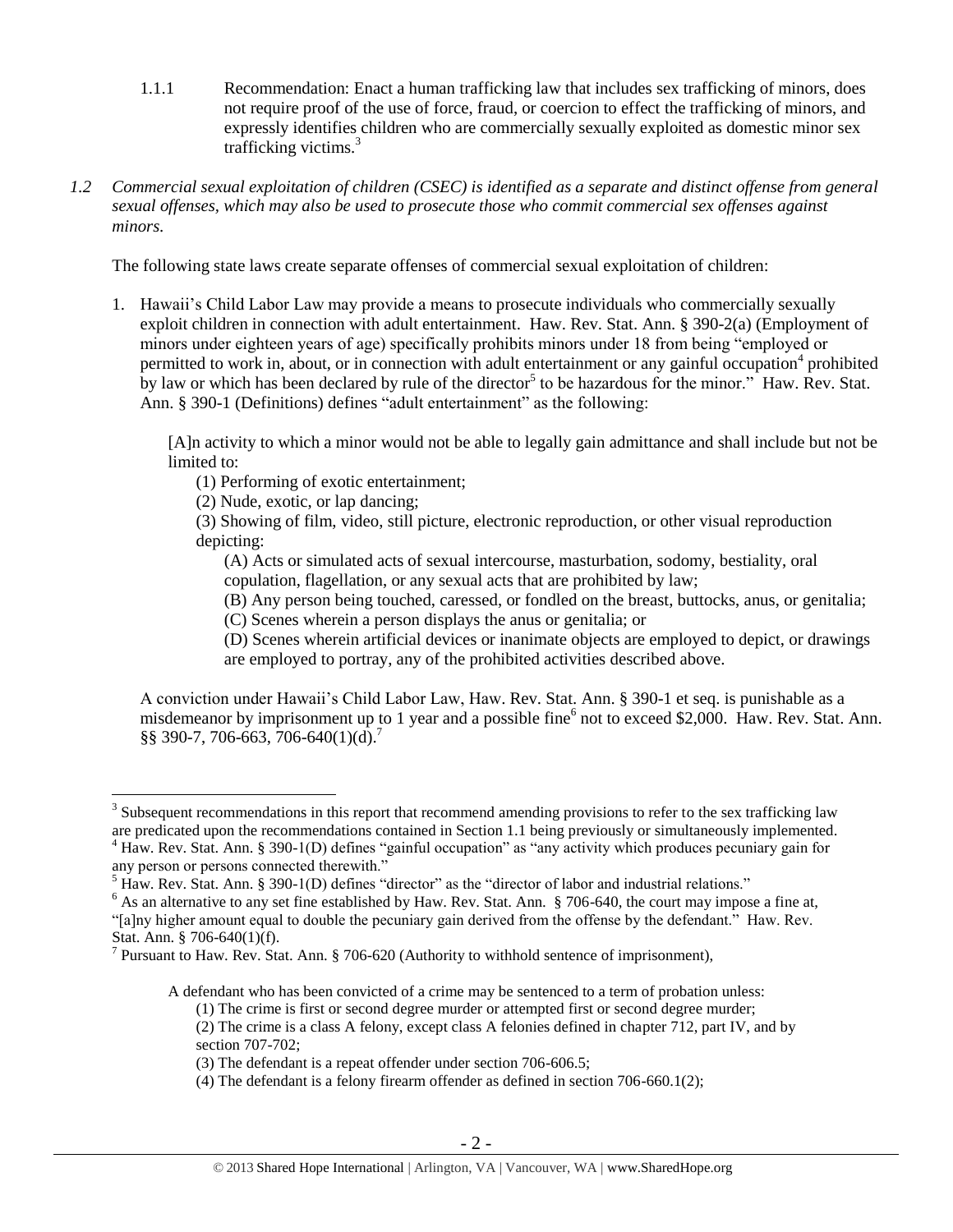- <span id="page-2-1"></span><span id="page-2-0"></span>2. Pursuant to Haw. Rev. Stat. Ann. § 712-1209.1<sup>8</sup> (Solicitation of a minor for prostitution), "a person eighteen years of age or older commits the offense of solicitation of a minor for prostitution if the person offers or agrees to pay a fee to a minor<sup>9</sup> to engage in sexual conduct." Solicitation of a minor for prostitution is a Class C felony, punishable by up to 5 years imprisonment, and a fine of no less than \$2,000 but not to exceed \$10,000. Haw. Rev. Stat. Ann. §§ 712-1209.1(2), (3), 706-660(1)(b), <sup>10</sup> 706-640(1)(c).
- <span id="page-2-2"></span>3. Haw. Rev. Stat. Ann. § 707-720(1) (Kidnapping) states in part, "A person commits the offense of kidnapping if the person intentionally or knowingly restrains<sup>11</sup> another person with intent to: ... (c) Facilitate the commission of a felony<sup>12</sup> or flight thereafter; (d) Inflict bodily injury<sup>13</sup> upon that person or subject that person to a sexual offense; ... or (g) Unlawfully obtain the labor<sup>14</sup> or services<sup>15</sup> of that person. regardless of whether related to the collection of a debt." A conviction under this statute is punishable as a Class A felony by an indeterminate imprisonment term of 20 years, "without the possibility of suspension of sentence or probation," and a possible fine not exceeding \$50,000.<sup>16</sup> Haw. Rev. Stat. Ann. §§ 707-720(2), 706-659, 706-640(1)(a).

<sup>10</sup> The text of Haw. Rev. Stat. Ann. § 706-660 included here and elsewhere in this report includes amendments made by the passage of Senate Bill 68 during the session of the 27th Hawaii Legislature (effective July 1, 2013).

<sup>11</sup> Haw. Rev. Stat. Ann. § 707-700 (Definitions) defines "restrain" as "to restrict a person's movement in such a manner as to interfere substantially with the person's liberty: (1) By means of force, threat, or deception; or (2) If the person is under the age of eighteen or incompetent, without the consent of the relative, person, or institution having lawful custody of the person."

<sup>12</sup> Haw. Rev. Stat. Ann. § 701-107(2) (Grades and classes of offenses) states, "A crime is a felony if it is so designated in this Code or if persons convicted thereof may be sentenced to imprisonment for a term which is in excess of one year."

<sup>13</sup> Haw. Rev. Stat. Ann. § 707-700 defines "bodily injury" as "physical pain, illness, or any impairment of physical condition."

<sup>14</sup> Haw. Rev. Stat. Ann. § 707-700 defines "labor" as "work of economic or financial value."

 $\overline{a}$ 

<sup>15</sup> Haw. Rev. Stat. Ann. § 707-700 defines "services" as "a relationship between a person and the actor in which the person performs activities under the supervision of or for the benefit of the actor. Prostitution-related and obscenity-related activities as set forth in chapter 712 are forms of 'services' under this section. Nothing in this chapter shall be construed to legitimize or legalize prostitution."

 $16$  Unless otherwise specified, the sentences of imprisonment for all felonies provided throughout this report are based on the assumption that the defendant has no prior felony convictions and that the possibility of extended imprisonment sentences pursuant to Haw. Rev. Stat. Ann. §§ 706-660.2, 706-661, 706-662 are applicable. A defendant with at least two prior felony convictions or who has "substantial income or resources not explained to be derived from a source other than criminal activity" may be subject to a greater minimum sentence of imprisonment. Haw. Rev. Stat. Ann. §§ 706-661, 706-662. The presence of aggravating factors, such as when "a person who, in the course of committing or attempting to commit a felony, causes the death or inflicts serious or substantial bodily injury upon a person who is . . . [e]ight years of age or younger" may also be used to impose extended imprisonment sentences. Haw. Rev. Stat. Ann. §§ 706-660.2.

<sup>(5)</sup> The crime involved the death of or the infliction of serious or substantial bodily injury upon a child, an elder person, or a handicapped person under section 706-660.2; or

<sup>(6)</sup> The crime is cruelty to animals where ten or more pet animals were involved under section 711- 1108.5 or 711-1109.

The text of Haw. Rev. Stat. Ann. § 706-620 included here and elsewhere in this report includes amendments made by the passage of Senate Bill 978 during the session of the 27th Hawaii Legislature (effective June 26, 2013). <sup>8</sup> The text of Haw. Rev. Stat. Ann. § 712-1209.1 included here and elsewhere in this report includes amendments made by the passage of Senate Bill 192 during the session of the 27th Hawaii Legislature (effective July 1, 2013).<br><sup>9</sup> "Minor" means a person who is less than eighteen years of age. Haw. Rev. Stat. Ann. § 712-1209.1(4).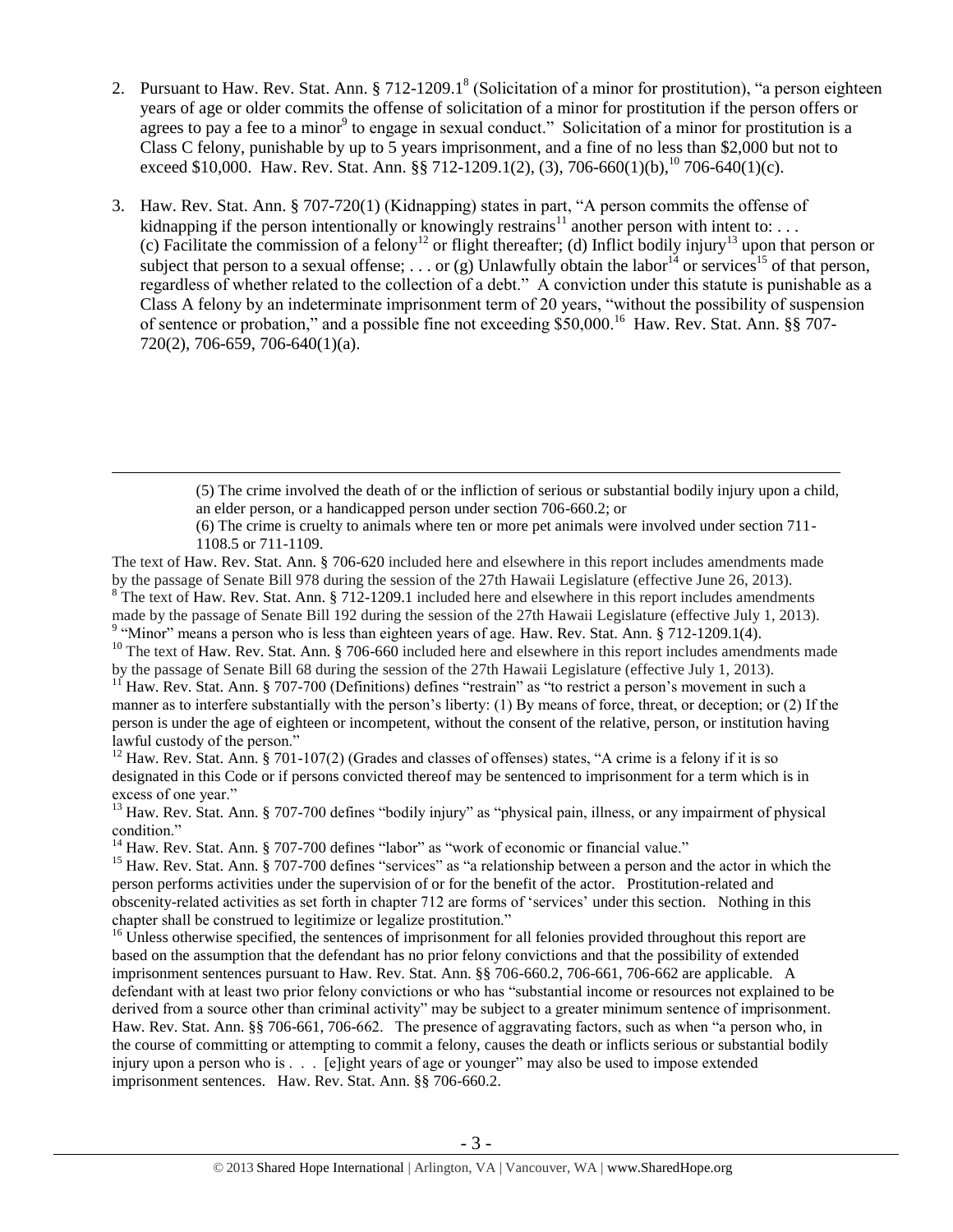- <span id="page-3-0"></span>4. Haw. Rev. Stat. Ann. § 707-750(1) (Promoting child abuse in the first degree) criminalizes when a person "knowing or having reason to know its character and content,  $\ldots$  (a) Produces<sup>17</sup> or participates in the preparation of child pornography;<sup>18</sup> (b) Produces or participates in the preparation of pornographic material that employs, uses, or otherwise contains a minor<sup>19</sup> engaging in or assisting others to engage in sexual conduct; or (c) Engages in a pornographic performance that employs, uses, or otherwise contains a minor engaging in or assisting others to engage in sexual conduct."<sup>20</sup> Promoting child abuse in the first degree is a Class A felony punishable by an indeterminate imprisonment term of 20 years, "without the possibility of suspension of sentence or probation," and a possible fine not to exceed \$50,000. Haw. Rev. Stat. Ann. §§ 707-750(4), 706-659, 706-640(1)(a).
- <span id="page-3-2"></span><span id="page-3-1"></span>5. Haw. Rev. Stat. Ann. § 712-1202(1)(b) (Promoting prostitution in the first degree) makes it a crime if a person knowingly "(b) [a]dvances<sup>21</sup> or profits<sup>22</sup> from prostitution of a person less than eighteen years old." Promoting prostitution in the first degree is a Class A felony punishable by an indeterminate imprisonment term of 20 years, "without the possibility of suspension of sentence or probation," and a possible fine not to exceed \$50,000. Haw. Rev. Stat. Ann. §§ 712-1202(2), 706-659, 706-640(1)(a).

Other sexual offense laws that may apply in cases of commercial sexual exploitation of a child include the following:

- 1. Haw. Rev. Stat. Ann. § 707-756 (Electronic enticement of a child in the first degree) states,
	- (1) Any person who, using a computer or any other electronic device:
		- (a) Intentionally or knowingly communicates:
			- (i) With a minor known by the person to be under the age of eighteen years;

(ii) With another person, in reckless disregard of the risk that the other person is under the age of eighteen years, and the other person is under the age of eighteen years; or

- (iii) With another person who represents that person to be under the age of eighteen years;
- (b) With the intent to promote or facilitate the commission of a felony:

(ii) that is a class A felony; or

. . .

<sup>&</sup>lt;sup>17</sup> Haw. Rev. Stat. Ann. § 707-750(2) defines "produces" as "to produce, direct, manufacture, issue, publish, or advertise."

<sup>&</sup>lt;sup>18</sup> "Child pornography" is defined as "any pornographic visual representation, including any photograph, film, video, picture, or computer or computer-generated image or picture, whether made or produced by electronic, mechanical, or other means, of sexual conduct, if: (a) The pornographic production of such visual representation involves the use of a minor engaging in sexual conduct; or (b) The pornographic visual representation has been created, adapted, or modified to appear that an identifiable minor is engaging in sexual conduct." Haw. Rev. Stat. Ann. § 707-750(2).

<sup>&</sup>lt;sup>19</sup> A "minor" is defined as "any person less than eighteen years old." Haw. Rev. Stat. Ann. § 707-750(2). <sup>20</sup> "Sexual conduct" is defined as "acts of masturbation, homosexuality, lesbianism, bestiality, sexual penetration, deviate sexual intercourse, sadomasochistic abuse, or lascivious exhibition of the genital or pubic area of a minor." Haw. Rev. Stat. Ann. § 707-750(2).

<sup>&</sup>lt;sup>21</sup> Pursuant to Haw. Rev. Ann. Stat § 712-1201(1) (Definitions), "A person 'advances prostitution' if, acting other than as a prostitute or a patron of a prostitute, the person knowingly causes or aids a person to commit or engage in prostitution, procures or solicits patrons for prostitution, provides persons for prostitution purposes, permits premises to be regularly used for prostitution purposes, operates or assists in the operation of a house of prostitution or a prostitution enterprise, or engages in any other conduct designed to institute, aid, or facilitate an act or enterprise of prostitution."

<sup>&</sup>lt;sup>22</sup> Pursuant to Haw. Rev. Ann. Stat § 712-1201(2), "A person 'profits from prostitution' if, acting other than as a prostitute receiving compensation for personally-rendered prostitution services, the person accepts or receives money or other property pursuant to an agreement or understanding with any person whereby the person participates or is to participate in the proceeds of prostitution activity."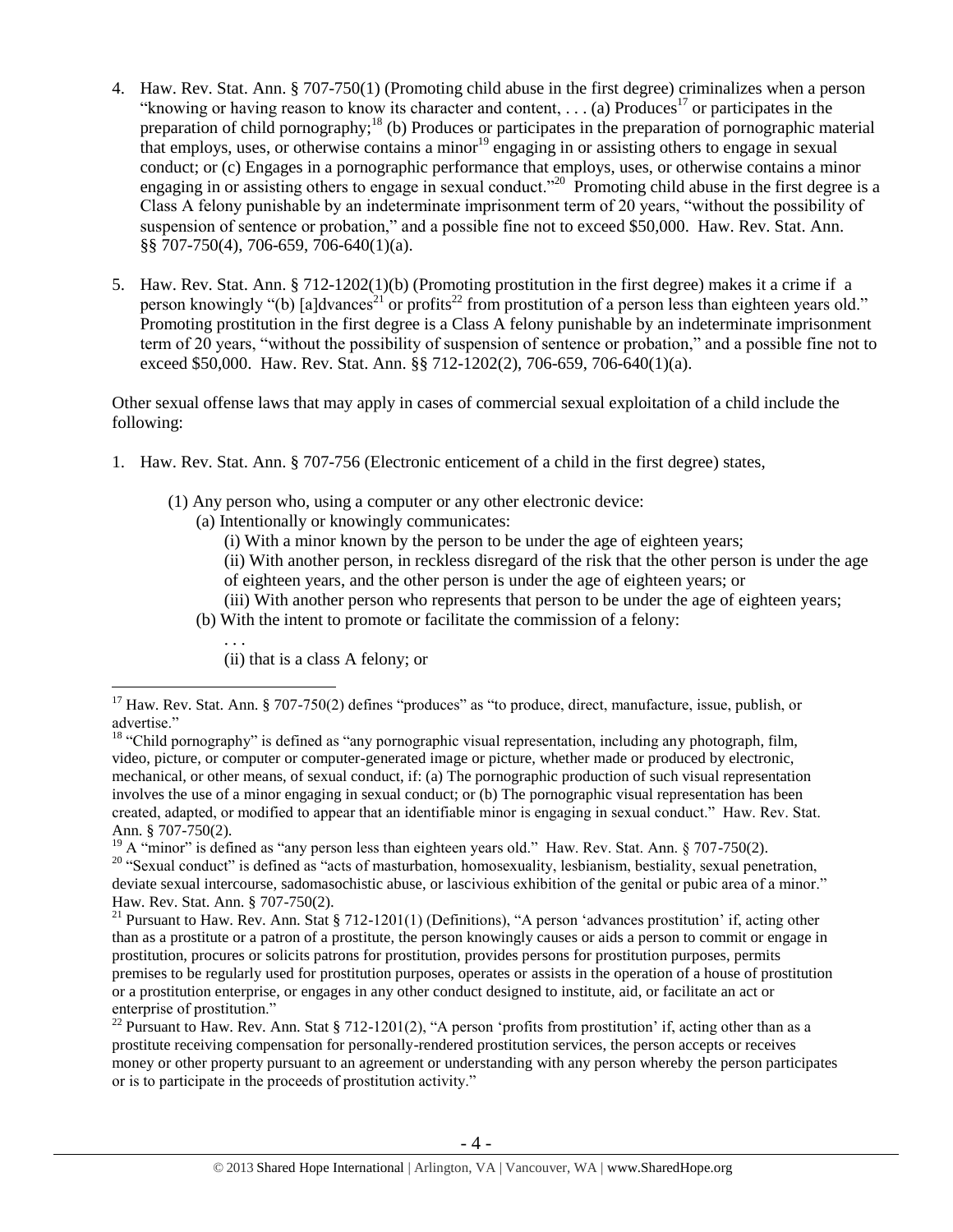<span id="page-4-0"></span>(iii) that is another covered offense<sup>23</sup> as defined in section 846E-1 [Definitions; sex offenses; crime against minor], $^{24}$ 

agrees to meet with the minor, or with another person who represents that person to be a minor under the age of 18 years; and

(c) Intentionally or knowingly travels to the agreed upon meeting place at the agreed upon meeting time,

is guilty of electronic enticement of a child in the first degree.

Electronic enticement of a child in the first degree is a Class B felony punishable by imprisonment up to 10 years and a possible fine not to exceed \$25,000. Haw. Rev. Stat. Ann. §§ 707-756(2), 706-660(1)(a), 706-  $640(1)(b)$ .

- 2. Haw. Rev. Stat. Ann. § 707-757 (Electronic enticement of a child in the second degree), states in part,
	- (1) Any person who, using a computer or any other electronic device:
		- (a) Intentionally or knowingly communicates:
			- (i) With a minor known by the person to be under the age of eighteen years;

(ii) With another person, in reckless disregard of the risk that the other person is under the age of eighteen years, and the other person is under the age of eighteen years; or

(iii) With another person who represents that person to be under the age of eighteen years; and (b) With the intent to promote or facilitate the commission of a felony, agrees to meet with the minor, or with another person who represents that person to be a minor under the age of eighteen years; and

(c) Intentionally or knowingly travels to the agreed upon meeting place at the agreed upon meeting time;

is guilty of electronic enticement of a child in the second degree.

A conviction under Haw. Rev. Stat. Ann. § 707-757 is punishable as a Class C felony by imprisonment up to five years and a possible fine not exceeding \$10,000. Haw. Rev. Stat. Ann. §§ 706-660(1)(b), 706- 640(1)(c), 707-757(2). Haw. Rev. Stat. Ann. § 707-757(2) states, "Electronic enticement of a child in the second degree is a class C felony. Notwithstanding any law to the contrary, if a person sentenced under this section is sentenced to probation rather than an indeterminate term of imprisonment, the terms and conditions of probation shall include, but not be limited to, a term of imprisonment of one year."

- 3. Haw. Rev. Stat. Ann. § 707-730(1)(b), (c) (Sexual assault in the first degree) makes it unlawful if a "person knowingly engages in sexual penetration with another person who is less than fourteen years old" or "knowingly engages in sexual penetration with a person who is at least fourteen years old but less than sixteen years old; provided that: (i) The person is not less than five years older than the minor; and (ii) The person is not legally married to the minor." Sexual assault in the first degree is a Class A felony punishable by an indeterminate imprisonment term of 20 years, "without the possibility of suspension of sentence or probation," and a possible fine not to exceed \$50,000. Haw. Rev. Stat. Ann. §§ 707-730(2), 706-659, 706-  $640(1)(a)$ .
- 4. Haw. Rev. Stat. Ann. § 707-732(1)(b), (c) (Sexual assault in the third degree) states,

 $23$  "Covered offense" is defined to include "[a] crime within the definition of 'sexual offense' in this section." Haw. Rev. Stat. § 846E-1. *See infra* Sections 2.10, 3.5 for a discussion of the definition of "sexual offense."

<sup>&</sup>lt;sup>24</sup> The text of Haw. Rev. Stat. Ann. § 846E-1 included here and elsewhere in this report includes amendments made by the passage of Senate Bill 192 and Senate Bill 1016 during the session of the 27th Hawaii Legislature (effective July 1, 2013 and April 30, 2013 respectively).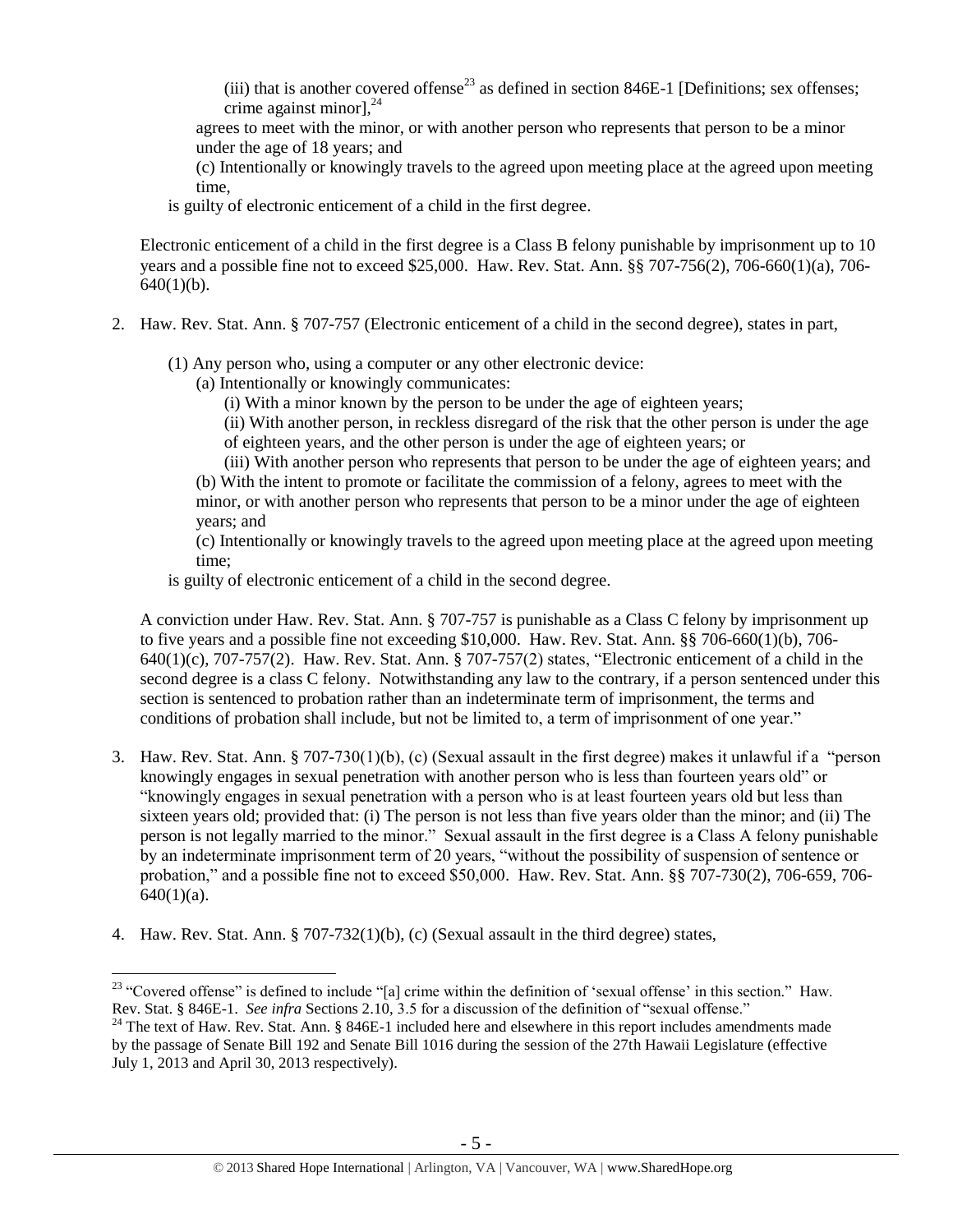A person commits the offense of sexual assault in the third degree if:

. . . (b) The person knowingly subjects to sexual contact another person who is less than fourteen years old or causes such a person to have sexual contact with the person;

(c) The person knowingly engages in sexual contact with a person who is at least fourteen years old but less than sixteen years old or causes the minor to have sexual contact with the person; provided that:

- (i) The person is not less than five years older than the minor; and
- (ii) The person is not legally married to the minor.

Sexual assault in the third degree is a Class C felony punishable by imprisonment up to five years and a possible fine not exceeding \$10,000. Haw. Rev. Stat. Ann. §§ 707-732(2), 706-660(1)(b), 706-640(1)(c).

- 5. Under Haw. Rev. Stat. Ann. § 707-733.6(1) (Continuous sexual assault of a minor under the age of fourteen years), "[a] person commits the offense of continuous sexual assault of a minor under the age of fourteen years if the person: (a) Either resides in the same home with a minor under the age of fourteen years or has recurring access to the minor; and (b) Engages in three or more acts of sexual penetration or sexual contact with the minor over a period of time, while the minor is under the age of fourteen years." Continuous sexual assault of a minor under the age of 14 is a Class A felony punishable by an indeterminate imprisonment term of 20 years, "without the possibility of suspension of sentence or probation," and a possible fine not to exceed \$50,000. Haw. Rev. Stat. Ann. §§ 707-733.6(4), 706-659, 706-640(1)(a).
- 6. Haw. Rev. Stat. Ann. § 708-893(1) (Use of a computer in the commission of a separate crime) states,

A person commits the offense of use of a computer in the commission of a separate crime if the person:

(b) Knowingly uses a computer to identify, select, solicit, persuade, coerce, entice, induce, procure the victim or intended victim for the following offenses:

. . . (iii) Section 707-731, relating to sexual assault in the second degree;

(iv) Section 707-732, relating to sexual assault in the third degree;

(v) Section 707-733, relating to sexual assault in the fourth degree;

(vi) Section 707-751, relating to promoting child abuse in the second degree;

. . . (ix) Section 712-1215, relating to promoting pornography for minors.

This crime is punishable as an offense one degree higher than the underlying crime. Haw. Rev. Stat. Ann. § 708-893(2).

*1.3 Prostitution statutes refer to the sex trafficking statute to identify the commercially sexually exploited minor as a trafficking victim.* 

Hawaii has not enacted a human trafficking statute that includes sex trafficking.

. . .

1.3.1 Recommendation: Upon enacting a sex trafficking statute, amend the prostitution laws to refer to the trafficking statute to ensure identification of minor trafficking victims.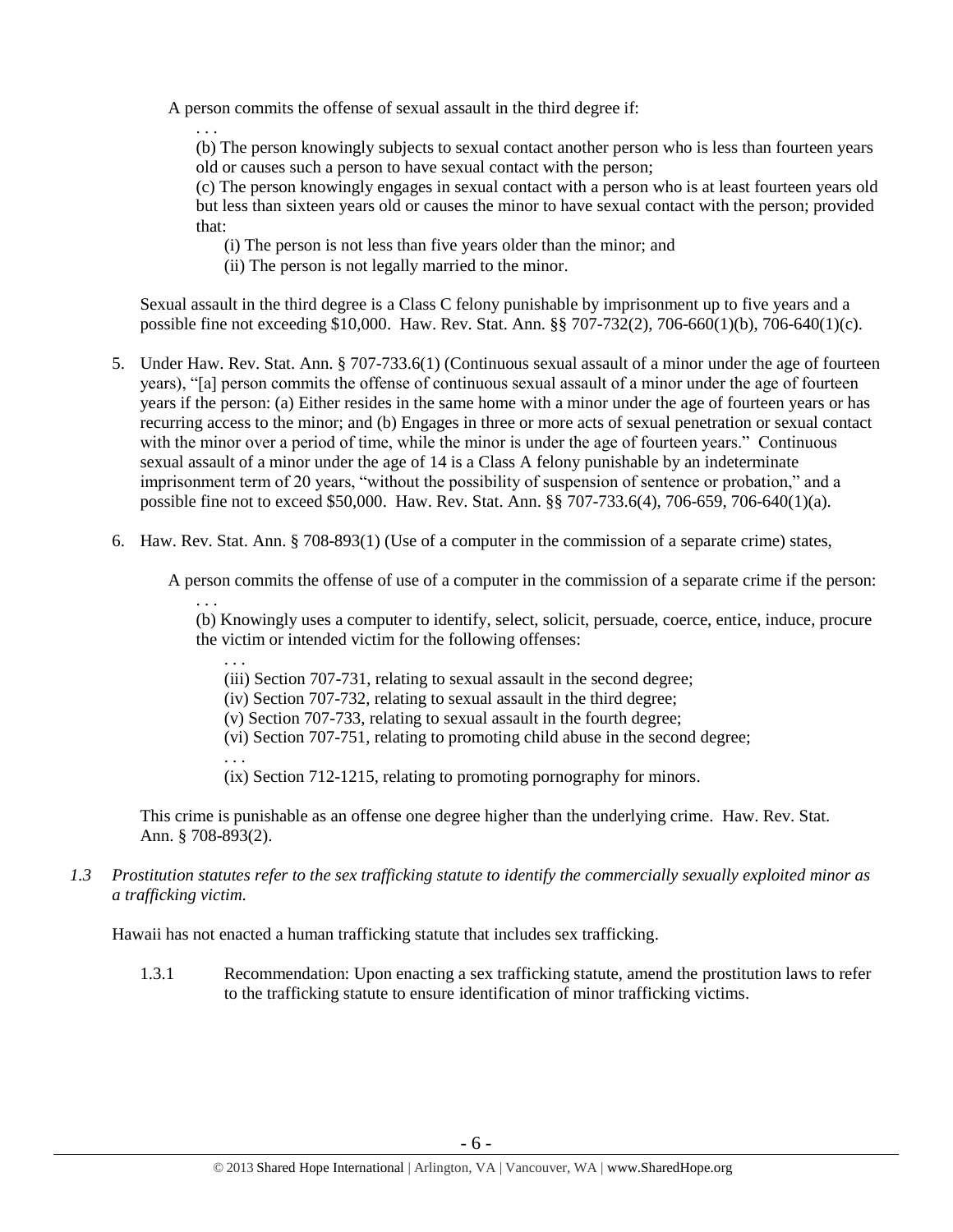*1.4 The state racketeering or gang crimes statute includes sex trafficking and commercial sexual exploitation of children (CSEC) offenses as predicate acts allowing the statute to be used to prosecute trafficking crimes.* 

Haw. Rev. Stat. Ann. §§842-1 through 842-12 (Organized Crime) makes it unlawful:

(1) For any person who has received any income derived, directly or indirectly, from a racketeering activity or through collection of an unlawful debt, to use or invest, directly or indirectly, any part of such income, or the proceeds of such income, in the acquisition of any interest in, or the establishment or operation of, any enterprise;  $2^5$ 

(2) For any person through a racketeering activity or through collection of an unlawful debt to acquire or maintain, directly or indirectly, any interest in or control of any enterprise; (3) For any person employed by or associated with any enterprise to conduct or participate in the conduct of the affairs of the enterprise through racketeering activity or collection of an unlawful debt.

"Racketeering activity" is defined in §842-1 (Definitions) as "any act or threat involving but not limited to . . . kidnapping . . . prostitution . . . that is chargeable as a crime under state law and punishable by imprisonment for more than one year." Thus, in addition to the CSEC offenses of Haw. Rev. Stat. Ann. § 707-720(1) (Kidnapping) and Haw. Rev. Stat. Ann. § 712-1202(1)(b) (Promoting prostitution in the first degree) other CSEC offenses appear to fall within the definition of "racketeering activity."

Additional financial penalties are available under Haw. Rev. Stat. Ann. §842-3(Penalty; forfeiture of property) which states, "Any person who violates this chapter shall be guilty of a class B felony and shall forfeit to the State any interest or property acquired or maintained in violation of this chapter as provided in chapter 712A."

 $\overline{a}$ <sup>25</sup> Haw. Rev. Stat. Ann. § 842-1 defines "enterprise" as "any sole proprietorship, partnership, corporation, association, and any union or group of individuals associated for a particular purpose although not a legal entity."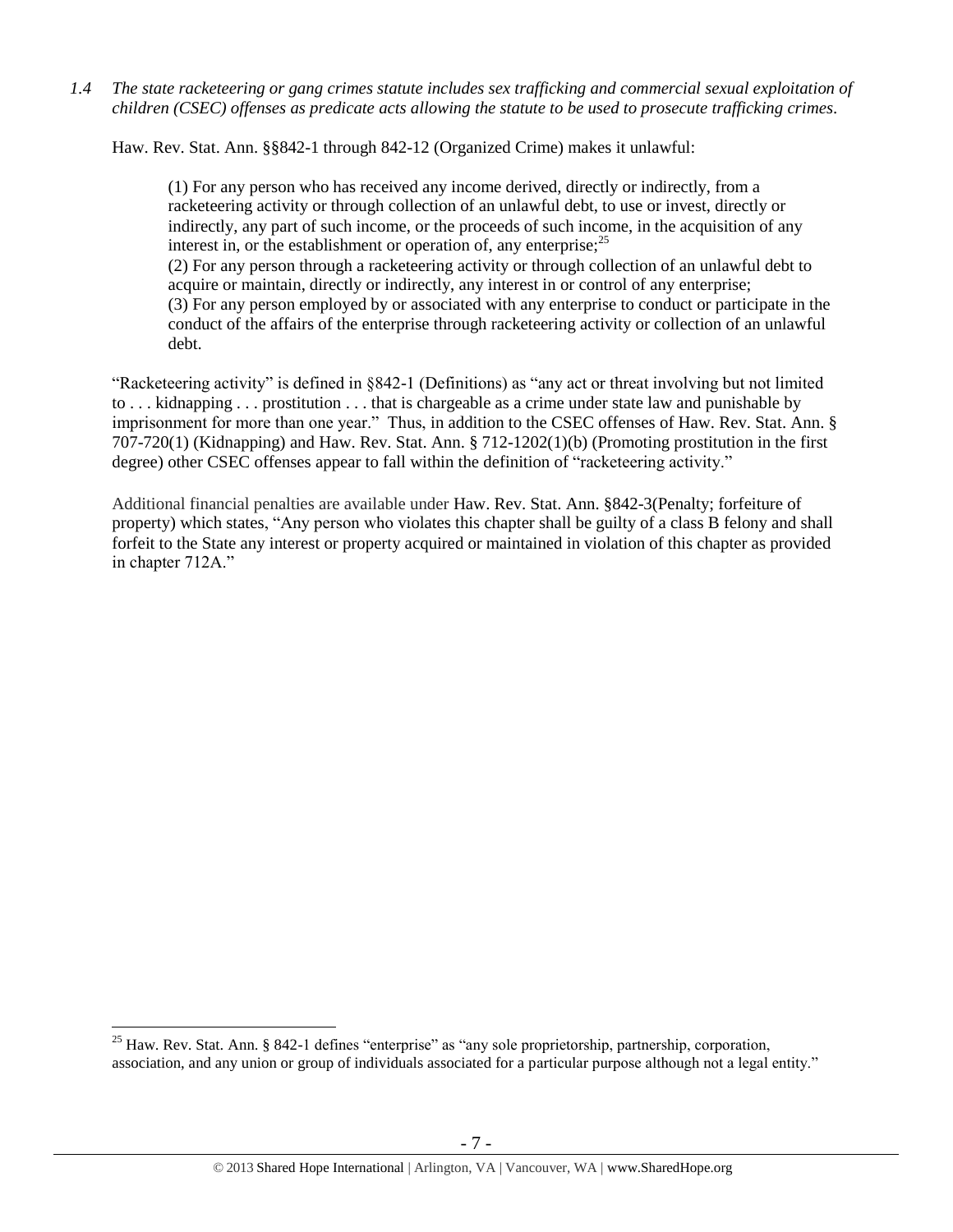#### **FRAMEWORK ISSUE 2: CRIMINAL PROVISIONS ADDRESSING DEMAND**

#### *Legal Components:*

- *2.1 The state human trafficking law can be applied to buyers of commercial sex acts from a victim of domestic minor sex trafficking.*
- *2.2 Buyers of commercial sex acts with a minor can be prosecuted under commercial sexual exploitation of children (CSEC) laws.*
- *2.3 Solicitation of prostitution laws differentiate between buying sex acts with an adult and buying sex acts with a minor under 18.*
- *2.4 Penalties for buyers of commercial sex acts with minors are as high as federal penalties.*
- *2.5 Using the Internet to lure, entice, or purchase, or attempt to lure, entice, or purchase commercial sex acts with a minor is a separate crime or results in an enhanced penalty for buyers.*
- *2.6 No age mistake defense is permitted for a buyer of commercial sex acts with any minor under 18.*
- *2.7 Base penalties for buying sex acts with a minor under 18 are sufficiently high and not reduced for older minors.*
- *2.8 Financial penalties for buyers of commercial sex acts with minors are sufficiently high to make it difficult for buyers to hide the crime.*
- *2.9 Buying and possessing child pornography carries penalties as high as similar federal offenses.*
- *2.10 Convicted buyers of commercial sex acts with minors and child pornography are required to register as sex offenders.*

\_\_\_\_\_\_\_\_\_\_\_\_\_\_\_\_\_\_\_\_\_\_\_\_\_\_\_\_\_\_\_\_\_\_\_\_\_\_\_\_\_\_\_\_\_\_\_\_\_\_\_\_\_\_\_\_\_\_\_\_\_\_\_\_\_\_\_\_\_\_\_\_\_\_\_\_\_\_\_\_\_\_\_\_\_\_\_\_\_\_\_\_\_\_

#### *Legal Analysis:*

*2.1 The state human trafficking law can be applied to buyers of commercial sex acts from a victim of domestic minor sex trafficking.* 

Hawaii has not enacted a sex trafficking law.

- 2.1.1 Recommendation: Enact a sex trafficking law that includes language to clearly apply to buyers of commercial sex acts with minors.
- *2.2 Buyers of commercial sex acts with a minor can be prosecuted under commercial sexual exploitation of children (CSEC) laws.*

Pursuant to Haw. Rev. Stat. Ann.  $\S 712-1209.1^{26}$  (Solicitation of a minor for prostitution), "a person eighteen years of age or older commits the offense of solicitation of a minor for prostitution if the person offers or agrees to pay a fee to a minor<sup>27</sup> to engage in sexual conduct." Solicitation of a minor for prostitution is a Class C felony, punishable by up to 5 years imprisonment and a minimum fine of \$2,000, not to exceed \$10,000. Haw. Rev. Stat. Ann. § 706-640(1)(c).

Various sexual offense laws could be applied to some buyers of sex from a minor, including Haw. Rev. Stat. Ann. § 707-730 (Sexual assault in the first degree), § 707-732 (Sexual assault in the third degree), § 707-756 (Electronic enticement of a child in the first degree), and § 707-757 (Electronic enticement of a child in the second degree). These crimes are felony offenses.<sup>28</sup>

<sup>26</sup> *See supra* note [8.](#page-2-0)

<sup>27</sup> *See supra* note [9.](#page-2-1)

<sup>28</sup> *See* discussion of relevant provisions *supra* Section 1.2.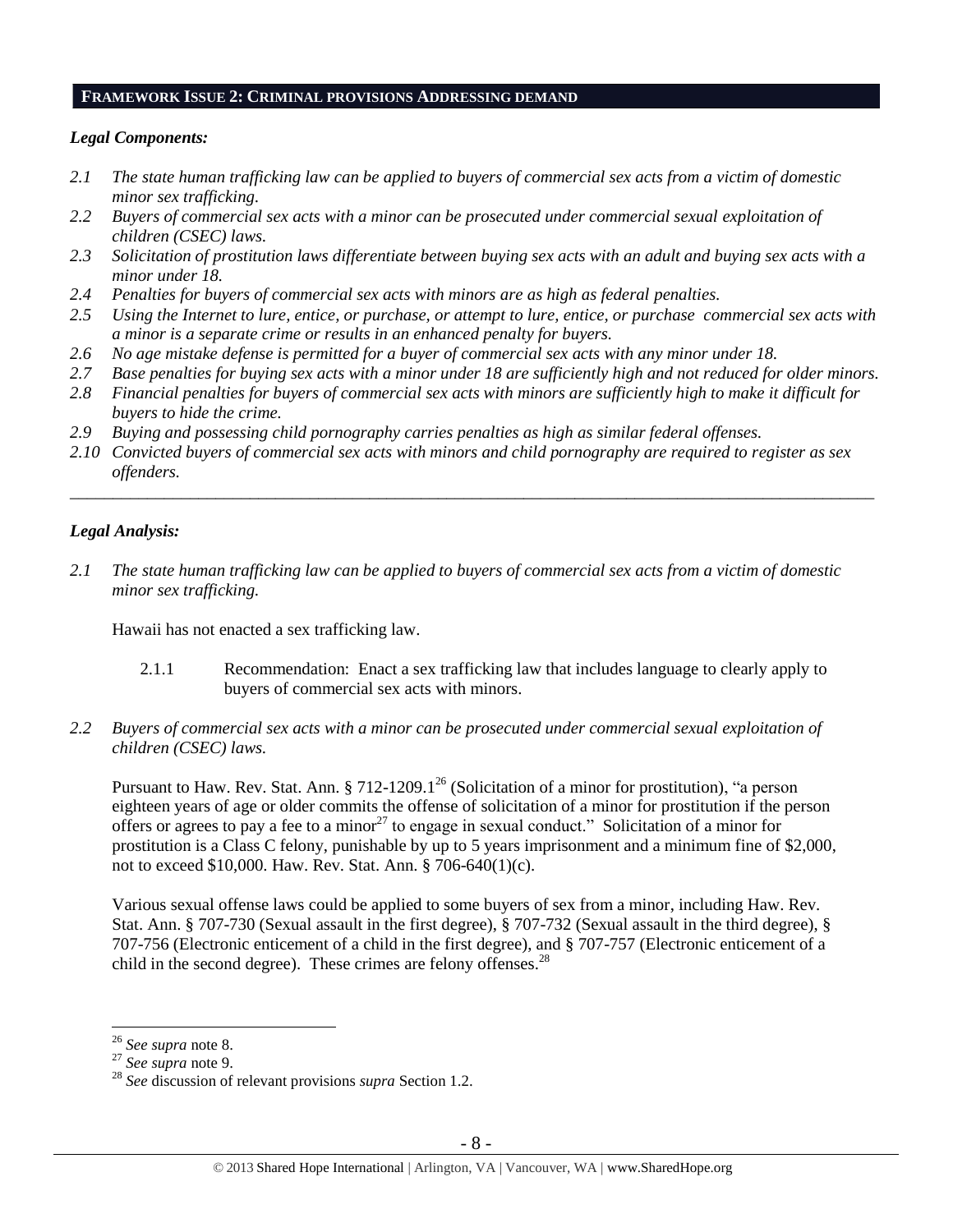*2.3 Solicitation of prostitution laws differentiate between buying sex acts with an adult and buying sex acts with a minor under 18.*

Haw. Rev. Stat. Ann. § 712-1209.1<sup>29</sup> (Solicitation of a minor for prostitution) makes buying sex with a minor distinct from the crime of buying sex with an adult.

(1) A person eighteen years of age or older commits the offense of solicitation of a minor for prostitution if the person offers or agrees to pay a fee to a minor to engage in sexual conduct. (2) Solicitation of a minor for prostitution is a class C felony.

(3) A person convicted of committing the offense of solicitation of a minor for prostitution shall be imposed a fine of not less than \$2,000; provided that \$2,000 of the imposed fine shall be credited to the general fund.

(4) For purposes of this section:

"Minor" means a person who is less than eighteen years of age. "Sexual conduct" has the same meaning as in section 712-1200(2).

#### *2.4 Penalties for buyers of commercial sex acts with minors are as high as federal penalties.*

A buyer charged with solicitation of a minor for prostitution under Haw. Rev. Stat. Ann. § 712-1209.1<sup>30</sup> faces a Class C felony punishable by imprisonment up to 5 years and a minimum fine of \$2,000, not to exceed \$10,000. Haw. Rev. Stat. Ann.  $\S$  712-1209.1(2), (3), 706-660(1)(b),  $31\frac{1}{106}$ -640(1)(c).  $32\frac{1}{100}$ 

Some buyers of sex with minors could be prosecuted under several of Hawaii's sexual offense and child abuse laws. These laws include Haw. Rev. Stat. Ann. § 707-730 (Sexual assault in the first degree) (a Class A felony), § 707-756 (Electronic enticement of a child in the first degree) (a Class B felony), § 707-732 (Sexual assault in the third degree) (a Class C felony), and § 707-757 (Electronic enticement of a child in the second degree) (a Class C felony).

Class A felonies are punishable by an indeterminate imprisonment term of 20 years, "without the possibility of suspension of sentence or probation," and a possible fine not to exceed \$50,000. Haw. Rev. Stat. Ann. §§ 706-659, 706-640(1)(a). Class B felonies are punishable by imprisonment up to 10 years and a possible fine not to exceed \$25,000. Haw. Rev. Stat. Ann. §§ 706-660(1)(a),706-640(1)(b). Class C felonies are punishable by imprisonment up to 5 years and a possible fine not to exceed \$10,000. Haw. Rev. Stat. Ann. §§ 706-660(1)(b), 706-640(1)(c). Haw. Rev. Stat. Ann. § 706-660.2 (Sentence of imprisonment for offenses against children, elder persons, or handicapped persons) provides enhanced minimum sentences for offenses against children when the child is 8 years old or younger, the defendant knew or reasonably should have known the child's age, and the crime committed or attempted is a felony. Extended imprisonment sentences are also imposed pursuant

 $\overline{a}$ 

- (W) Prostitution pursuant to section 712-1200(1)(b);
- (X) Street solicitation of prostitution under section 712-1207(1)(b);
- (Y) Solicitation of prostitution near schools or public parks under section 712-1209; or
- (Z) Habitual solicitation of prostitution under section 712-1209.5.

The text of Haw. Rev. Stat. Ann. § 853-4 included here and elsewhere in this report includes amendments made by the passage of Senate Bill 194 during the session of the 27th Hawaii Legislature (effective April 25, 2014).

<sup>29</sup> *See supra* note [8.](#page-2-0)

<sup>30</sup> *See supra* note [8.](#page-2-0)

<sup>31</sup> *See supra* note [10.](#page-2-2)

 $32$  Pursuant Haw. Rev. Stat. Ann. §853-4(a)(13) (Chapter not applicable; when), deferred sentence and related sentencing alternatives provided under Chapter 853 (Criminal Procedure: Deferred Acceptance of Guilty Plea, Nolo Contendere Plea) are not in prosecutions of the following offenses: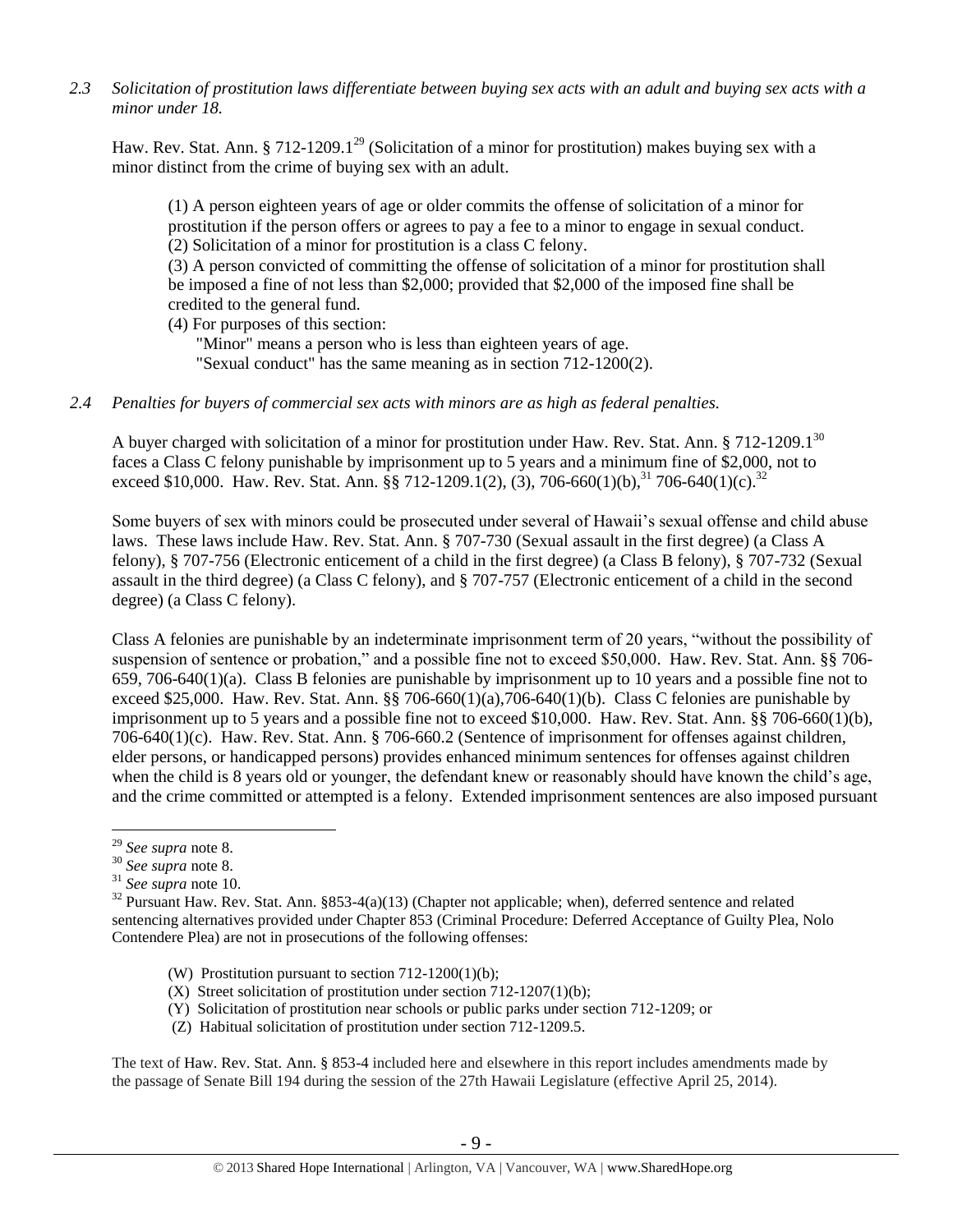to Haw. Rev. Stat. Ann. § 706-661 (Extended terms of imprisonment) if any of the criteria in Haw. Rev. Stat. Ann. § 706-662 (Criteria for extended terms of imprisonment) are satisfied, such as committing certain felonies that cause serious or substantial bodily harm to a minor under the age of 9 when the offender knew or had reason to know of the victim's age. Haw. Rev. Stat. Ann. § 706-662(5).

In contrast, if the victim is under the age of 14, a conviction under the  $TVPA^{33}$  for child sex trafficking is punishable by 15 years to life imprisonment and a fine not to exceed \$250,000. 18 U.S.C. §§ 1591(b)(1),  $3559(a)(1)$ ,  $3571(b)(3)$ . If the victim is between the ages of  $14-17$  a conviction is punishable by 10 years to life imprisonment and a fine not to exceed \$250,000. 18 U.S.C. §§ 1591(b)(2), 3559(a)(1), 3571(b)(3). A conviction is punishable by mandatory life imprisonment however, if the buyer has a prior conviction for a federal sex offense<sup>34</sup> against a minor. To the extent buyers can be prosecuted under other federal CSEC laws,  $35$ a conviction is punishable by penalties ranging from a fine not to exceed \$250,000 to life imprisonment and a fine not to exceed  $$250,000$ .<sup>3</sup>

- <span id="page-9-1"></span><span id="page-9-0"></span>2.4.1 Recommendation: Amend Haw. Rev. Stat. Ann. § 712-1209.1 to increase the penalty to reflect the seriousness of the offense and more closely align with federal penalties.
- *2.5 Using the Internet to lure, entice, or purchase, or attempt to lure, entice, or purchase commercial sex acts with a minor is a separate crime or results in an enhanced penalty for buyers.*

Hawaiian law separately criminalizes the use of the Internet to commit certain felonies, which can include luring, enticing, recruiting, or purchasing commercial sex acts with a minor. Haw. Rev. Stat. Ann. § 707-756 (Electronic enticement of a child in the first degree), states in part,

- (1) Any person who, using a computer or any other electronic device:
	- (a) Intentionally or knowingly communicates:
		- (i) With a minor known by the person to be under the age of eighteen years;
		- (ii) With another person, in reckless disregard of the risk that the other person is under the
		- age of eighteen years, and the other person is under the age of eighteen years; or
		- (iii) With another person who represents that person to be under the age of eighteen years;
	- (b) With the intent to promote or facilitate the commission of a felony:

 $\overline{a}$ 

an offense under section 1591 [18 USCS § 1591] (relating to sex trafficking of children), 2241 [18 USCS § 2241] (relating to aggravated sexual abuse),  $2242$  [18 USCS § 2242] (relating to sexual abuse),  $2244(a)(1)$  [18 USCS §  $2244(a)(1)$  (relating to abusive sexual contact),  $2245$  [18 USCS § 2245] (relating to sexual abuse resulting in death), 2251 [18 USCS § 2251] (relating to sexual exploitation of children), 2251A [18 USCS § 2251A] (relating to selling or buying of children), 2422(b) [18 USCS

§ 2422(b)] (relating to coercion and enticement of a minor into prostitution), or 2423(a) [18 USCS § 2423(a)] (relating to transportation of minors).

<sup>35</sup> 18 U.S.C. §§ 2251A(b) (Selling or buying of children), 2251(a) (Sexual exploitation of children), 2423(a) (Transportation of a minor with intent for minor to engage in criminal sexual activity), 2422(a) (Coercion and enticement),  $2252(a)(2)$ ,  $(a)(4)$  (Certain activities relating to material involving the sexual exploitation of minors).

<sup>36</sup> 18 U.S.C. §§ 2251A(b) (conviction punishable by imprisonment for 30 years to life and a fine), 2251(e) (conviction punishable by imprisonment for 15–30 years and a fine), 2423(a) (conviction punishable by imprisonment for 10 years to life and a fine),  $2422(a)$  (conviction punishable by a fine, imprisonment up to 20 years, or both),  $2252(a)(2)$ , (4) (stating that a conviction under subsection (a)(2) is punishable by imprisonment for  $5-20$  years and a fine, while a conviction under subsection (a)(4) is punishable by imprisonment up to 10 years, a fine, or both.); *see also* 18 U.S.C §§ 3559(a)(1) (classifying all of the above listed offenses as felonies),  $3571(b)(3)$  (providing a fine up to \$250,000 for any felony conviction).

 $33$  Trafficking Victims Protection Act (TVPA) of 2000, Pub. L. No. 106-386, 114 Stat. 1464, 1466 (codified in scattered sections of 18 and 22 U.S.C.).

<sup>&</sup>lt;sup>34</sup> Pursuant to 18 U.S.C. § 3559(e)(2), "federal sex offense" is defined as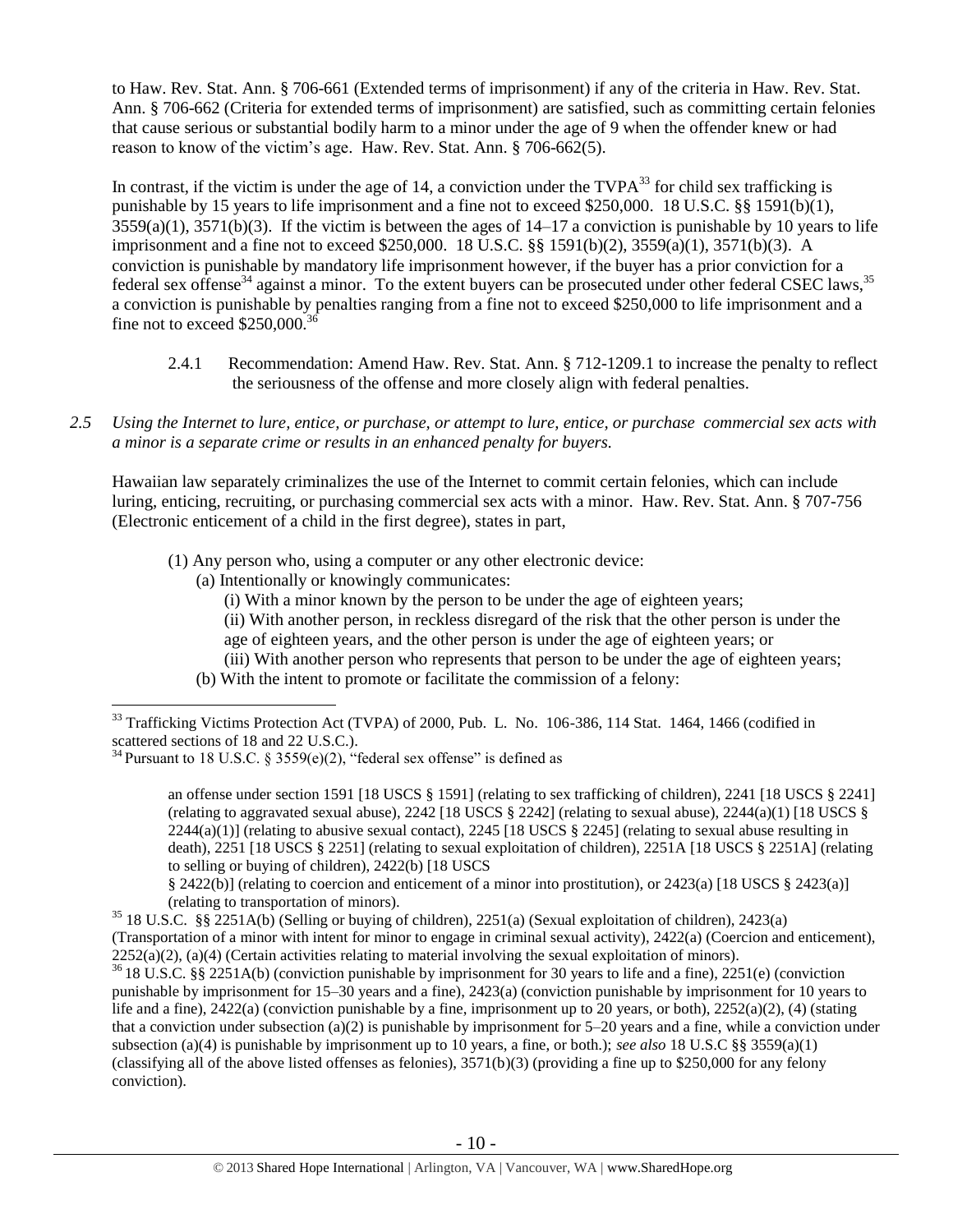. . .

(ii) That is a class A felony; or

(iii) That is another covered offense as defined in section 846E-1 [Definitions],  $37$ agrees to meet with the minor, or with another person who represents that person to be a minor under the age of eighteen years; and

(c) Intentionally or knowingly travels to the agreed upon meeting place at the agreed upon meeting time, is guilty of electronic enticement of a child in the first degree.

A conviction under Haw. Rev. Stat. Ann. § 707-756 is punishable as a Class B felony by imprisonment up to 10 years and a possible fine not to exceed \$25,000. Haw. Rev. Stat. Ann. §§ 706-660(1)(a), 706-640(1)(b), 707- 756(2).

Haw. Rev. Stat. Ann. § 707-757 (Electronic enticement of a child in the second degree) provides another means of holding buyers accountable for using the Internet to purchase commercial sex acts with a minor, stating in part,

(1) Any person who, using a computer or any other electronic device:

(a) Intentionally or knowingly communicates:

(i) With a minor known by the person to be under the age of eighteen years;

(ii) With another person, in reckless disregard of the risk that the other person is under the age of eighteen years, and the other person is under the age of eighteen years; or

(iii) With another person who represents that person to be under the age of eighteen years; and

(b) With the intent to promote or facilitate the commission of a felony, agrees to meet with the minor, or with another person who represents that person to be a minor under the age of eighteen years; and

(c) Intentionally or knowingly travels to the agreed upon meeting place at the agreed upon meeting time; is guilty of electronic enticement of a child in the second degree.

A conviction under Haw. Rev. Stat. Ann. § 707-757 is punishable as a Class C felony by imprisonment up to five years and a possible fine not exceeding \$10,000. Haw. Rev. Stat. Ann. §§ 706-660(1)(b), 706-640(1)(c), 707-757(2). Haw. Rev. Stat. Ann. § 707-757(2) states, "Electronic enticement of a child in the second degree is a class C felony. Notwithstanding any law to the contrary, if a person sentenced under this section is sentenced to probation rather than an indeterminate term of imprisonment, the terms and conditions of probation shall include, but not be limited to, a term of imprisonment of one year."

Furthermore, under Haw. Rev. Stat. Ann. § 708-893(1) (Use of a computer in the commission of a separate crime), an individual commits an offense who, among other things, "(b) Knowingly uses a computer to identify, select, solicit, persuade, coerce, entice, induce, procure . . . the victim or intended victim of the following offenses: . . . (iv) Section 707-732, relating to sexual assault in the third degree . . . ." Subsection (2) states, "Use of a computer in the commission of a separate crime is an offense one class or grade, as the case may be, greater than the offense facilitated. Notwithstanding any other law to the contrary, a conviction under this section shall not merge with a conviction for the separate crime." Haw. Rev. Stat. Ann. § 708-893(2).

<sup>37</sup> *See supra* note [24.](#page-4-0)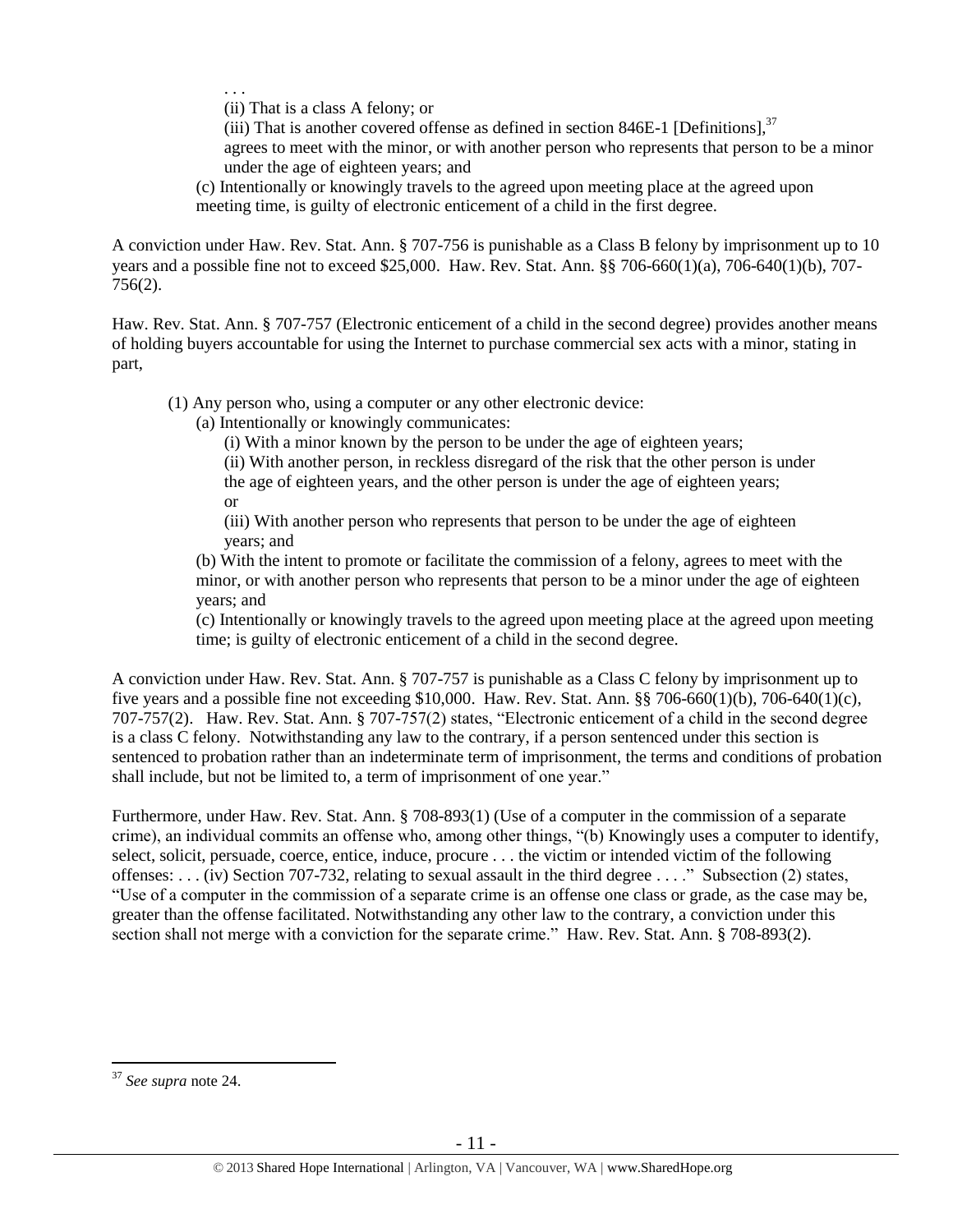*2.6 No age mistake defense is permitted for a buyer of commercial sex acts with any minor under 18.*

Haw. Rev. Stat. Ann §712-2901.1<sup>38</sup> (Solicitation of a minor for prostitution), which criminalizes solicitation of prostitution with a minor, is silent on the availability of a defense of age mistake in a prosecution of a buyer of commercial sex acts with a minor.

- 2.6.1 Recommendation: Amend Haw. Rev. Stat. Ann §712-2901.1 (Solicitation of a minor for prostitution) to specifically prohibit mistake of age defense.
- *2.7 Base penalties for buying sex acts with a minor under 18 are sufficiently high and not reduced for older minors.*

Under Haw. Rev. Stat. Ann. § 712-1209.1<sup>39</sup> (Solicitation of a minor for prostitution), buying sex with a minor is punishable as a Class C felony for all minors under 18 and is not reduced for older minors.

The solicitation of a minor for prostitution law requires a minimum of \$2,000 fine. A Class C felony is punishable by imprisonment up to 5 years and a fine not to exceed \$10,000. Haw. Rev. Stat. Ann. §§ 712-  $1209.1(2)$ , (3), 706-660(1)(b), 706-640(1)(c).

- 2.7.1 Recommendation: Amend Haw. Rev. Stat. Ann. § 712-1209.1 to increase the penalty to reflect the seriousness of the offense.
- *2.8 Financial penalties for buyers of commercial sex acts with minors are sufficiently high to make it difficult for buyers to hide the crime.*

Buyers of commercial sex with minors face fines, asset forfeiture, and victim restitution under laws that are specific to CSEC or domestic minor sex trafficking. A buyer of sex with a minor is subject to a fine of not less than \$2,000 and not to exceed \$10,000. Haw. Rev. Stat. Ann. §§ 712-1209.1, 706-640(1)I. A buyer might be convicted of several sexual offenses that carry fines ranging from a possible \$50,000 under Haw. Rev. Stat. Ann. § 707-730 (Sexual assault in the first degree) to a possible \$10,000 under Haw. Rev. Stat. Ann. § 707-732 (Sexual assault in the third degree) and § 707-757 (Electronic enticement of a child in the second degree). Haw. Rev. Stat. Ann. §§ 707-730(2), 707-732(2), 707-757(2), 706-640(1)(a), (c). Haw. Rev. Stat. Ann. § 707-756 (Electronic enticement of a child in the first degree) is punishable by a possible fine not to exceed \$25,000. Haw. Rev. Stat. Ann. §§ 707-756(2), 706-640(1)(b).

While Haw. Rev. Stat. Ann. § 706-640(1)(f) (Authorized fines) may not in most instances apply to buyers, the court may impose a fine at, "[a]ny higher amount equal to double the pecuniary gain derived from the offense by the defendant . . ." as an alternative to any set fine established by Haw. Rev. Stat. Ann. § 706-640.

The court shall order restitution, where there are verified losses. The restitution shall first be paid to the crime victim compensation commission, rather than directly to the victim. Haw. Rev. Stat. Ann. § 706-646 (Victim restitution), provides in part,

(2) The court shall order the defendant to make restitution for reasonable and verified losses suffered by the victim or victims as a result of the defendant's offense when requested by the victim. The court shall order restitution to be paid to the crime victim compensation commission in the event that the victim has been given an award for compensation under chapter 351 [Crime victim compensation]. If the court orders payment of a fine in addition to restitution or a compensation fee, or both, the payment of restitution and compensation fee shall have priority over the payment of the fine, and payment of

<sup>38</sup> *See supra* note [8.](#page-2-0)

<sup>39</sup> *See supra* note [8.](#page-2-0)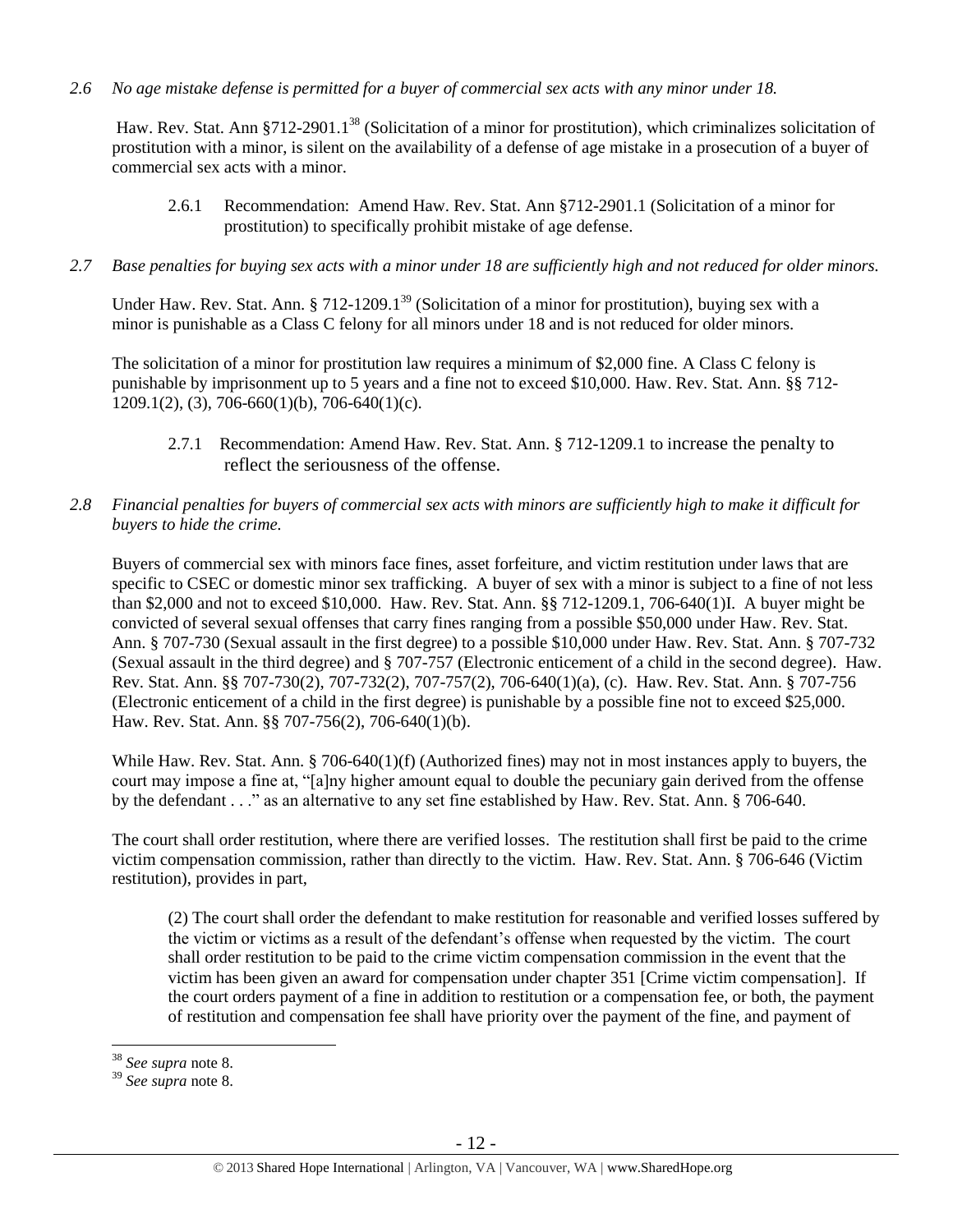restitution shall have priority over payment of a compensation fee.

(3) In ordering restitution, the court shall not consider the defendant's financial ability to make restitution in determining the amount of restitution to order. The court, however, shall consider the defendant's financial ability to make restitution for the purpose of establishing the time and manner of payment. The court shall specify the time and manner in which restitution is to be paid. Restitution shall be a dollar amount that is sufficient to reimburse any victim fully for losses, including but not limited to:

(b) Medical expenses; and

(c) Funeral and burial expenses incurred as a result of the crime.

(4) The restitution ordered shall not affect the right of a victim to recover under section 351-33 [Award of compensation] or in any manner provided by law; provided that any amount of restitution actually recovered by the victim under this section shall be deducted from any award under section 351-33.

<span id="page-12-0"></span>Chapter 712A governs forfeiture proceedings for violations of § 842-3, as well as other offenses. Forfeiture laws shall apply, provided there is probable cause to initiate proceedings. Forfeiture laws apply to persons, including buyers of sex with minors, who commit certain offenses. Pursuant to Haw. Rev. Stat. Ann. § 712A-4<sup>40</sup> (Covered offenses), "Offenses for which property is subject to forfeiture under this chapter" include "promoting child abuse, promoting prostitution, solicitation of a minor for prostitution, habitual solicitation of prostitution, electronic enticement of a child that is chargeable as a felony offense under state law . . . ." as well as "solicitation of prostitution near schools or public parks." Haw. Rev. Stat. Ann. § 712A-4(b), (c). Haw. Rev. Stat. Ann. Ann. § 712A-5(1) (Property subject to forfeiture; exemption) states, subject to certain exceptions,

(A) The following is subject to forfeiture:

. . .

. . .

(b) Property used or intended for use in the commission of, attempt to commit, or conspiracy to commit a covered offense, or which facilitated or assisted such activity;

. . .

 $\overline{a}$ 

I Any proceeds or other property acquired, maintained, or produced by means of or as a result of the commission of the covered offense;

(f) Any property derived from any proceeds which were obtained directly or indirectly from the commission of a covered offense;

(g) Any interest in, security of, claim against, or property or contractual right of any kind affording a source of influence over any enterprise which has been established, participated in, operated, controlled, or conducted in order to commit a covered offense;

(h) All books, records, bank statements, accounting records, microfilms, tapes, computer data, or other data which are used, intended for use, or which facilitated or assisted in the commission of a covered offense, or which document the use of the proceeds of a covered offense.

Seizure of forfeitable assets is governed by Haw. Rev. Stat. Ann §712A-6. The asset forfeiture proceeding may occur *in personam* pursuant to Haw. Rev. Stat. Ann. § 712A-13 or *in rem* pursuant to § 712A-12. Pursuant to Haw. Rev. Stat. Ann. §712A-16, "All forfeited property . . . shall, after payment of expenses of administration and sale, be distributed as follows:

(a) One quarter shall be distributed to the unit or units of state or local government [whose] officers or employees conducted the investigation and caused the arrest of the person whose property was forfeited or seizure of the property for forfeiture;

 $40$  The text of Haw. Rev. Stat. Ann. § 712A-4 included here and elsewhere in this report includes amendments made by the passage of Senate Bill 192 during the session of the 27th Hawaii Legislature (effective July 1, 2013).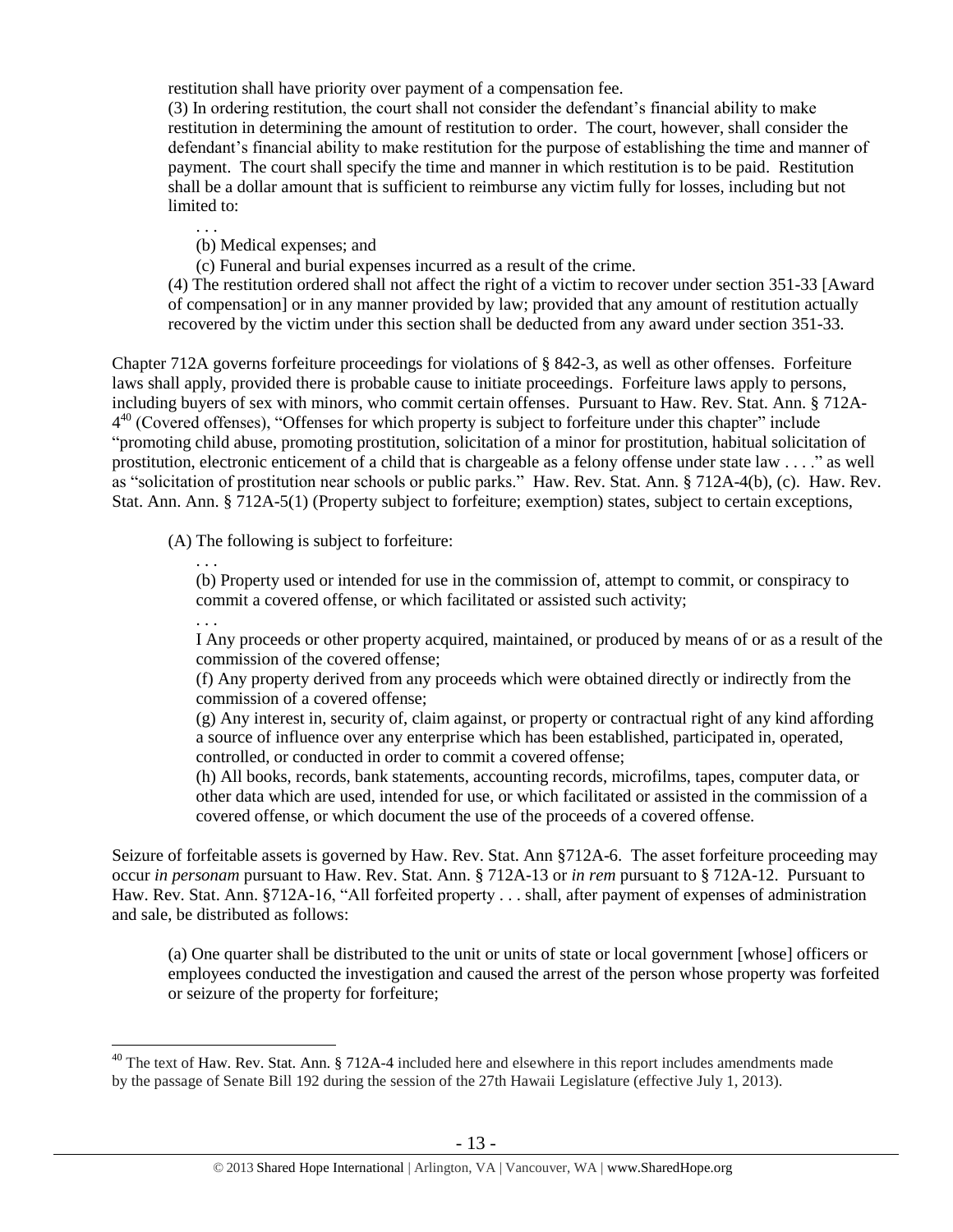(b) One quarter shall be distributed to the prosecuting attorney who instituted the action producing the forfeiture; and

I One half shall be deposited into the criminal forfeiture fund established by this chapter.

*2.9 Buying and possessing child pornography carries penalties as high as similar federal offenses.*

Haw. Rev. Stat. Ann. § 707-752(1) (Promoting child abuse in the third degree) states,

A person commits the offense of promoting child abuse in the third degree if, knowing or having reason to know its character and content, the person possesses:

(a) Child pornography;

(b) Any book, magazine, periodical, film, videotape, computer disk, electronically stored data, or any other material that contains an image of child pornography; or

I Any pornographic material that employs, uses, or otherwise contains a minor engaging in or assisting others to engage in sexual conduct.

As a Class C felony, this offense is punishable by imprisonment up to five years and a possible fine not to exceed \$10,000. Haw. Rev. Stat. Ann. §§ 706-660(1)(b), 706-640(1)(c), 707-752(4).<sup>41</sup>

Where 30 or more images, or certain types of images are possessed, Haw. Rev. Stat. Ann. § 707-751(1)I (Promoting child abuse in the second degree) provides,

A person commits the offense of promoting child abuse in the second degree if, knowing or having reason to know its character and content, the person:

. . . . I Possesses thirty or more images of any form of child pornography, and the content of at least one image contains one or more of the following:

(i) A minor who is younger than the age of twelve;

(ii) Sadomasochistic abuse of a minor; or

(iii) Bestiality involving a minor.

 $\overline{a}$ 

A conviction for promoting child abuse in the second degree is punishable as a Class B felony by imprisonment up to ten years and a possible fine not to exceed \$25,000. Haw. Rev. Stat. Ann. §§ 706-660(1)(a), 706- 640(1)(b), 707-751(4).

In comparison, a federal conviction for possession of child pornography<sup>42</sup> is generally punishable by imprisonment for 5–20 years and a fine not to exceed  $$250,000.<sup>43</sup>$  Subsequent convictions, however, are punishable by imprisonment up to 40 years and a fine not to exceed  $$250,000<sup>44</sup>$ 

(b) Promptly and in good faith, and without retaining or allowing any person, other than a law enforcement agency, to access any image or copy thereof:

(i) Took reasonable steps to destroy each such image; or

(ii) Reported the matter to a law enforcement agency and afforded that agency access to each such image.

<sup>42</sup> 18 U.S.C. §§ 2252(a)(2), (a)(4) (Certain activities relating to material involving the sexual exploitation of minors),  $2252A(a)(2)$ –(3) (Certain activities relating to material constituting or containing child pornography), 1466A(a), (b) (Obscene visual representations of the sexual abuse of children).

 $41$  However, a defense to prosecution for promoting child abuse in the third degree is provided in Haw. Rev. Stat. Ann. § 707-753 (Affirmative defense to promoting child abuse), which states,

It shall be an affirmative defense to a charge of promoting child abuse in the third degree that the defendant: (a) Possessed less than three images of child pornography; and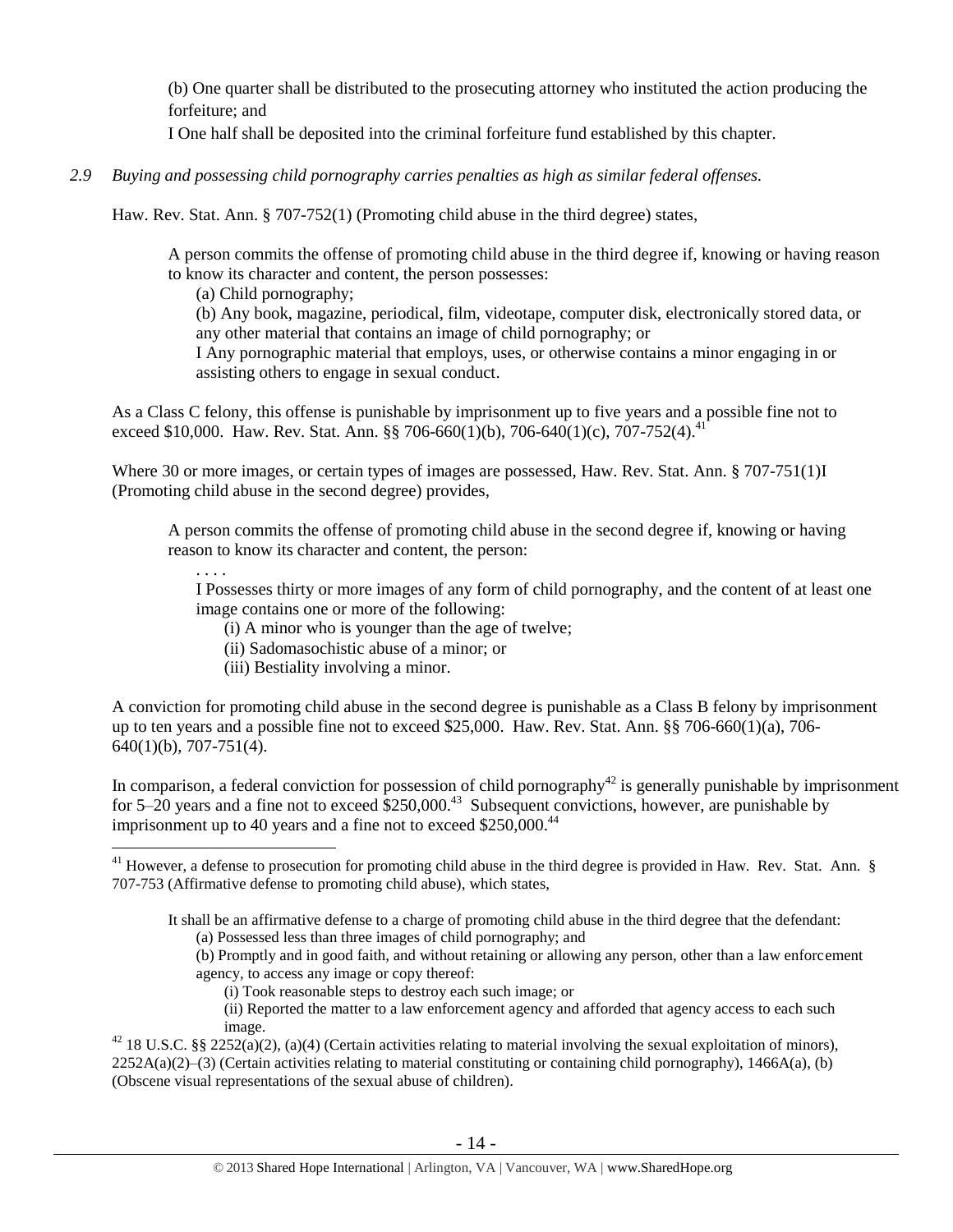2.9.1 Recommendation: Amend Haw. Rev. Stat. Ann. § 707-752(1) (Promoting child abuse in the third degree) to raise the penalty to align with federal penalties.

### *2.10 Convicted buyers of commercial sex acts with minors and child pornography are required to register as sex offenders.*

<span id="page-14-0"></span>Haw. Rev. Stat. Ann. § 846E-2(a)<sup>45</sup> (Registration requirements) requires a "covered offender" to register as a sex offender. A "covered offender" includes a person who has been convicted as a "sex offender" or "offender" against minors." Haw. Rev. Stat. Ann. § 846E-1.<sup>46</sup> Haw. Rev. Stat. Ann. § 846E-1 (Definitions), defines "sexual offense" to include crimes committed pursuant to the following provisions: Haw. Rev. Stat. Ann. § 707- 730(1) (Sexual assault in the first degree, where the victim is less than 14 years old); § 707-731(1) (Sexual assault in the second degree;§ 707-732(1) (Sexual assault in the third degree); § 707-733(1) (Sexual assault in the fourth degree; §707-733.6 (Continuous sexual assault of a minor under the age of fourteen years). However, conduct under these provisions does not fall under the definition of sexual offense if the conduct "is criminal only because of the age of the victim, as provided in section  $707-730(1)(b)$ , or section  $707-732(1)(b)$  if the perpetrator is under the age of eighteen." Haw. Rev. Stat. Ann. § 846E-1.

Pursuant to the definition of "sexual offense" in Haw. Rev. Stat. Ann. § 846E-1, a buyer of sex with a minor also would be required to register if convicted of the following:

#### (3) An act that consists of:

 $\overline{a}$ 

(A) Criminal sexual conduct toward a minor, including but not limited to an offense set forth in section 707-759 [Indecent electronic display to a child];

(B) Solicitation of a minor who is less than fourteen years old to engage in sexual conduct; I Use of a minor in a sexual performance;

(D) Production, distribution, or possession of child pornography chargeable as a felony under section 707-750 [Promoting child abuse in the first degree], 707-751 [Promoting child abuse in the second degree], or 707-752 [Promoting child abuse in the third degree];

I Electronic enticement of a child chargeable under section 707-756 [Electronic enticement of a child in the first degree] or 707-757 [Electronic enticement of a child in the second degree] if the offense was committed with the intent to promote or facilitate the commission of another covered offense as defined in this section; or

(F) Solicitation of a minor for prostitution in violation of section 712-1209.1;

<sup>&</sup>lt;sup>43</sup> 18 U.S.C. §§ 2252(b) (stating that a conviction under subsection (a)(2) is punishable by imprisonment for 5–20 years and a fine, while a conviction under subsection (a)(4) is punishable by imprisonment up to 10 years, a fine, or both),  $2252A(b)(1)$  (a conviction is punishable by imprisonment for 5–20 years and a fine),  $1466A(a)$ , (b) (stating that a conviction under subsection (a) is "subject to the penalties provided in section  $2252A(b)(1)$ ," imprisonment for 5–20 years and a fine, while a conviction under subsection (b) is "subject to the penalties provided in section 2252A(b)(2)," imprisonment up to 10 years, a fine, or both); *see also* 18 U.S.C §§ 3559(a)(1) (classifying all of the above listed offenses as felonies), 3571(b)(3) (providing a fine up to \$250,000 for any felony conviction). <sup>44</sup> 18 U.S.C. §§ 2252(b) (stating if a person has a prior conviction under subsection (a)(2), or a list of other statutes, a conviction is punishable by a fine and imprisonment for 15–40 years, but if a person has a prior conviction under subsection (a)(4), or a list of other statutes, a conviction is punishable by a fine and imprisonment for  $10-20$  years),  $2252A(b)(1)$  (stating if a person has a prior conviction under subsection (a)(2), (a)(3), or a list of other statutes, a conviction is punishable by a fine and imprisonment for 15–40 years), 1466A(a), (b) (stating that the penalty scheme for section 2252A(b) applies); *see also* 18 U.S.C §§ 3559(a)(1) (classifying all of the above listed offenses as felonies), 3571(b)(3) (providing a fine up to \$250,000 for any felony conviction).

<sup>&</sup>lt;sup>45</sup> The text of Haw. Rev. Stat. Ann. § 846E-2 included here and elsewhere in this report includes amendments made by the passage of Senate Bill 1016 during the session of the 27th Hawaii Legislature (effective April 30, 2013). <sup>46</sup> *See supra* note [24.](#page-4-0)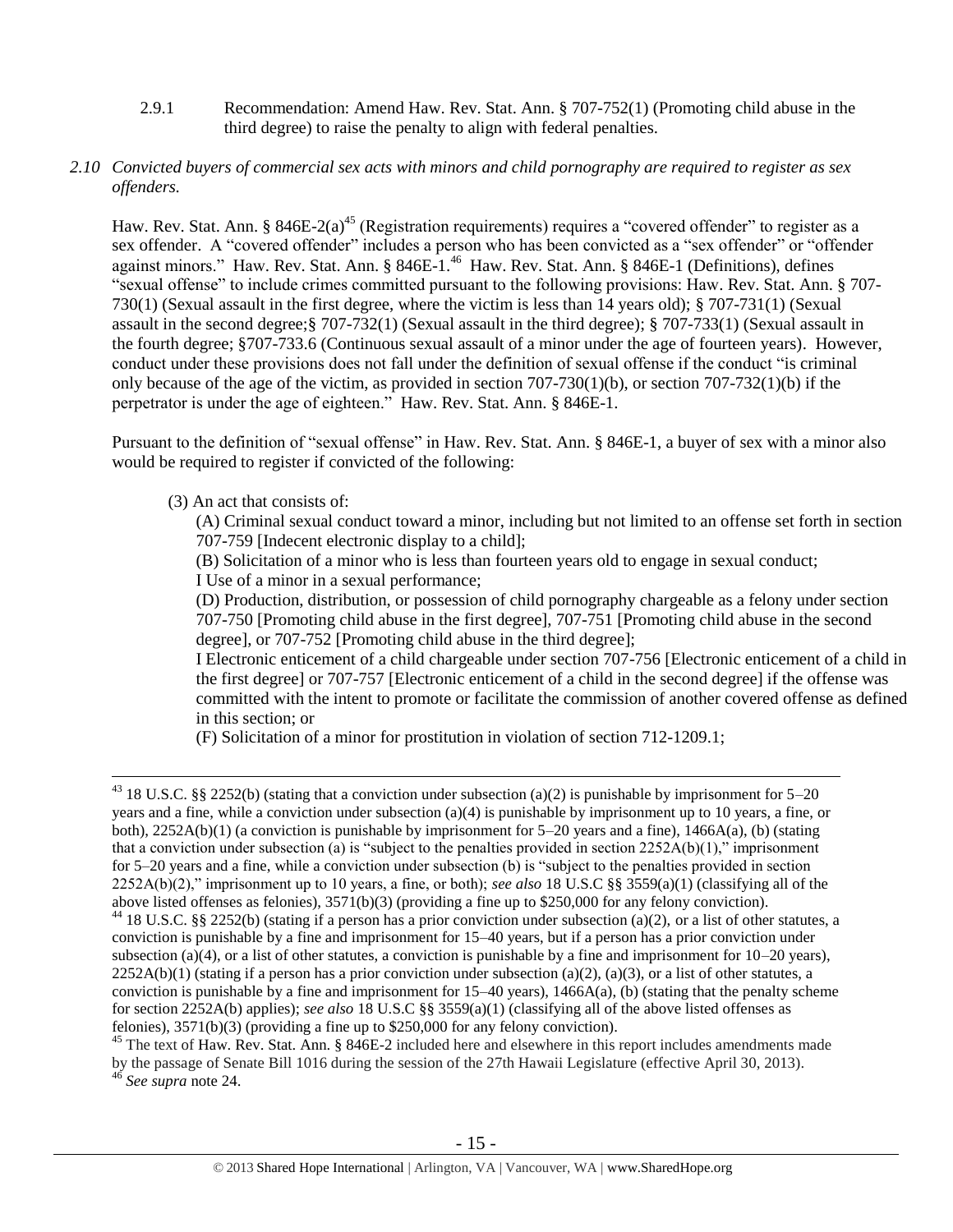(6) An act, as described in Chapter 705 [Inchoate crimes], that is an attempt, criminal solicitation, or criminal conspiracy to commit one of the offenses designated in paragraphs (1) through (5).

. . . .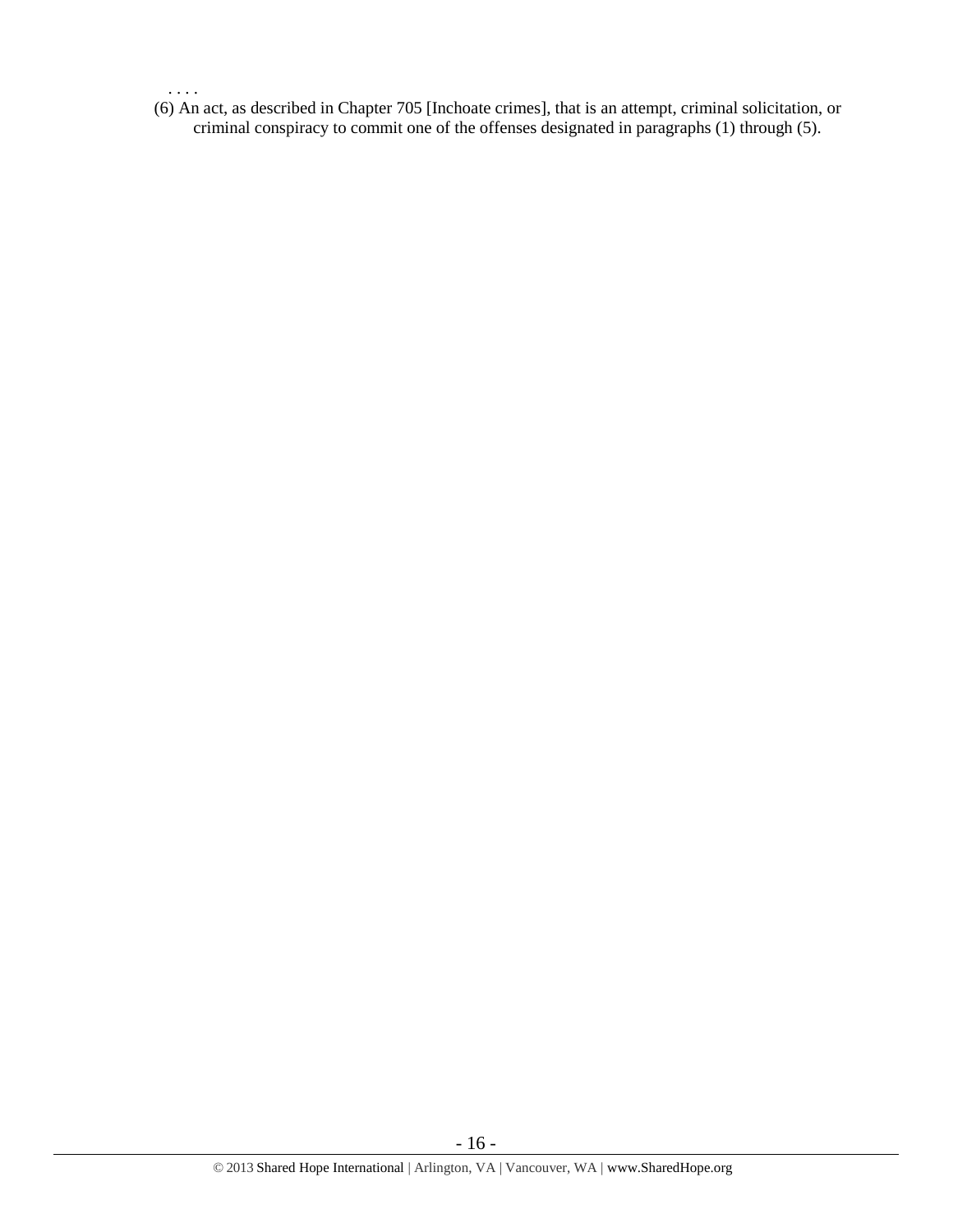#### **FRAMEWORK ISSUE 3: CRIMINAL PROVISIONS FOR TRAFFICKERS**

#### *Legal Components:*

- *3.1 Penalties for trafficking a child for sexual exploitation are as high as federal penalties.*
- *3.2 Creating and distributing child pornography carries penalties as high as similar federal offenses.*
- *3.3 Using the Internet to lure, entice, recruit, or sell commercial sex acts with a minor is a separate crime or results in an enhanced penalty for traffickers.*
- *3.4 Financial penalties for traffickers, including asset forfeiture, are sufficiently high.*
- *3.5 Convicted traffickers are required to register as sex offenders.*
- *3.6 Laws relating to termination of parental rights for certain offenses include sex trafficking or commercial sexual exploitation of children (CSEC) offenses in order to remove the children of traffickers from their control and potential exploitation.*

#### *Legal Analysis:*

*3.1 Penalties for trafficking a child for sexual exploitation are as high as federal penalties.* 

Although Hawaii has not enacted a human trafficking law, traffickers of a child for sexual exploitation could be prosecuted under various laws carrying substantial penalties. Traffickers could be prosecuted under Haw. Rev. Stat. Ann. § 712-1202<sup>47</sup> (Promoting prostitution in the first degree), and if convicted would be guilty of a Class A felony punishable by an indeterminate imprisonment term of 20 years, "without the possibility of suspension of sentence or probation," and a possible fine not to exceed \$50,000. Haw. Rev. Stat. Ann. §§ 712-1202(b)(2), 706-659, 706-640(1)(a). A violation of Haw. Rev. Stat. Ann. § 390-7 (Child labor crime) is a misdemeanor punishable by imprisonment up to 1 year and a possible fine not to exceed \$2,000. Haw. Rev. Stat. Ann. §§ 706-663, 706-640(1)(d).

A violation of Haw. Rev. Stat. Ann. § 707-720(1) (Kidnapping) with intent to subject the victim to a sexual offense is a Class A felony punishable by imprisonment for an indeterminate term of twenty years, "without the possibility of suspension of sentence or probation," and a possible fine not to exceed \$50,000. Haw. Rev. Stat. Ann. §§ 706-659, 706-640(1)(a), 707-720(1)(d). However, if the defendant voluntarily releases the victim, "alive and not suffering from serious or substantial bodily injury, in a safe place prior to trial," a conviction for kidnapping is punishable as a Class B felony by imprisonment up to ten years and a possible fine not to exceed \$25,000. Haw. Rev. Stat. Ann. §§ 706-660(1)(a),<sup>48</sup> 706-640(1)(b), 707-720(3).

Exploiting a minor to create child pornography under Haw. Rev. Stat. Ann. § 707-750 (Promoting child abuse in the first degree) is punishable as a Class A felony by an indeterminate imprisonment term of 20 years, "without the possibility of suspension of sentence or probation," and a possible fine not to exceed \$50,000. Haw. Rev. Stat. Ann. §§ 706-659, 706-640(1)(a), 707-750(4).

A conviction under Haw. Rev. Stat. Ann. § 707-756 (Electronic enticement of a child in the first degree) is punishable as a Class B felony by imprisonment up to ten years and a possible fine not to exceed \$25,000. Haw. Rev. Stat. Ann. §§ 706-660(1)(a), 706-640(1)(b), 707-756(2). A conviction under Haw. Rev. Stat. Ann. § 707-757 (Electronic enticement of a child in the second degree) is punishable as a Class C felony by imprisonment up to five years and a possible fine not to exceed \$10,000. Haw. Rev. Stat. Ann. §§ 706- 660(1)(b), 706-640(1)(c), 707-757(2).

<sup>&</sup>lt;sup>47</sup> See supra Section 1.2 for the relevant substantive provisions of the statutes listed in this Section.

<sup>48</sup> *See supra* note [10.](#page-2-2)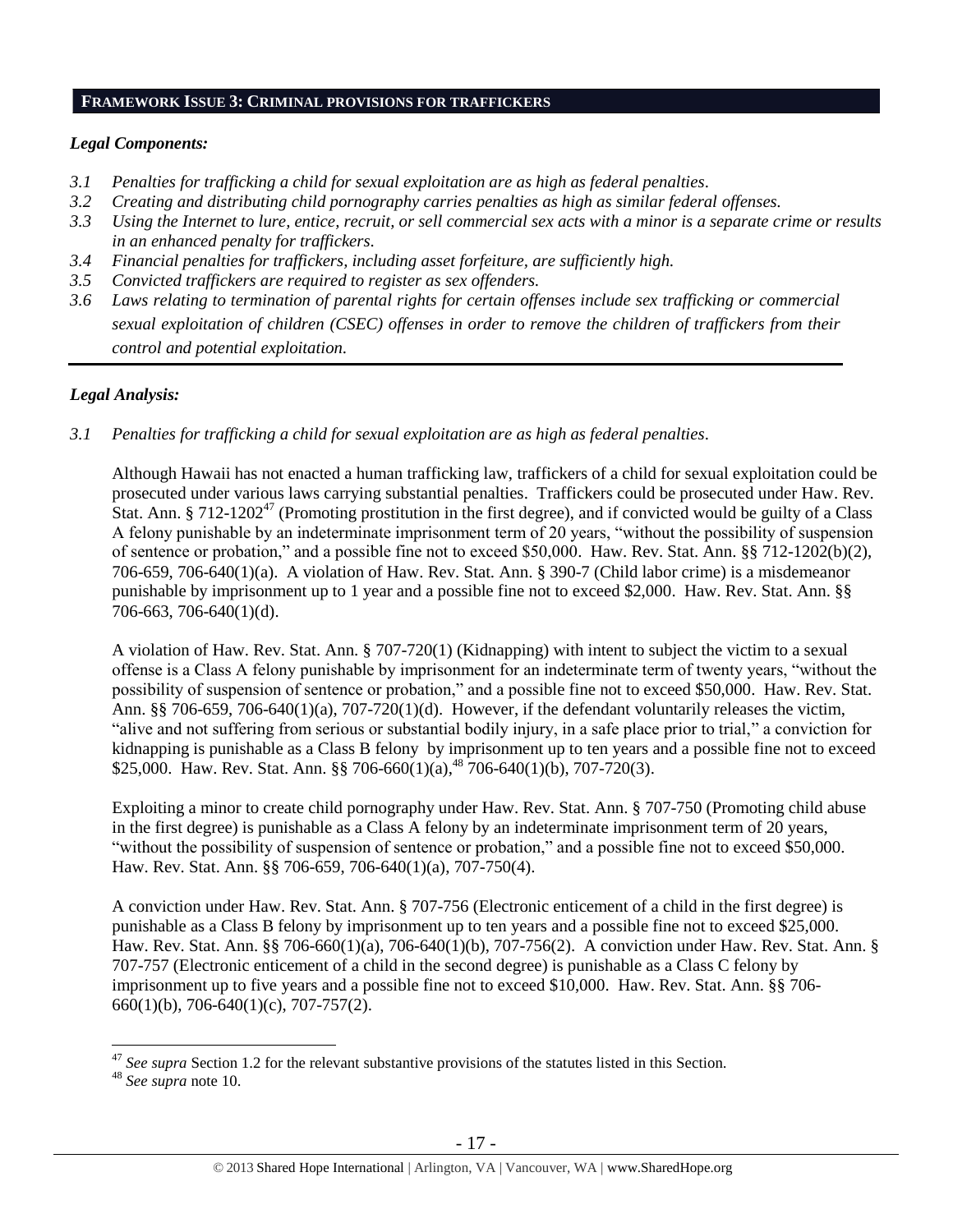Traffickers may be found guilty of the sexual offense of Haw. Rev. Stat. Ann. § 707-733.6(1) (Continuous sexual assault of a minor under the age of fourteen years). A violation of § 707-733.6(1) is punishable as a Class A felony by an indeterminate imprisonment term of 20 years, "without the possibility of suspension of sentence or probation," and a possible fine not exceeding \$50,000. Haw. Rev. Stat. Ann. §§ 706-659, 706- 640(1)(a), 707-733.6(4).

When a computer is used to commit a crime as specified in Haw. Rev. Stat. Ann. § 708-893(1) (Use of a computer in the commission of a separate crime), the punishment of the underlying crime is increased by one degree. Haw. Rev. Stat. Ann. § 708-893(2).

Traffickers might also be convicted for violating of Haw. Rev. Stat. Ann. § 712-1218(1) (Failure to maintain age verification records of sexual performers), which states,

(1) A person commits the offense of failure to maintain age verification records of sexual performers if the person knowingly produces any pornographic performance, book, magazine, periodical, film, videotape, computer image, or other matter that contains one or more pornographic visual depictions made after June 30, 2002, of sexual conduct and:

(a) Knowingly fails to create and maintain age verification records for each sexual performer; (b) Knowingly makes or causes to be made any false entry into the age verification records of sexual performers required by this section; or

(c) Knowingly fails to produce the age verification records of sexual performers required by this section, upon request by a law enforcement officer for the purpose of verifying the age of a sexual performer.

A conviction under this statute is a Class C felony conviction punishable by imprisonment up to five years and a possible fine not exceeding \$10,000. Haw. Rev. Stat. Ann. §§ 706-660(1)(b), 706-640(1)(c), 712-1218(2).

Haw. Rev. Stat. Ann. § 706-660.2 (Sentence of imprisonment for offenses against children, elder persons, or handicapped persons) provides enhanced minimum sentences for offenses against children when the child is 8 years old or younger, the defendant knew or reasonably should have known the child's age, and the crime committed is a felony. Extended imprisonment sentences are also imposed pursuant to Haw. Rev. Stat. Ann. § 706-661 (Extended terms of imprisonment) if any of the criteria in Haw. Rev. Stat. Ann. § 706-662 (Criteria for extended terms of imprisonment), such as committing certain felonies that cause serious or substantial bodily harm to a minor under the age of 9, when the offender knew or had reason to know of the victim's age, are satisfied. Haw. Rev. Stat. Ann. § 706-662(5). Other relevant criteria applicable to traffickers include proving that the defendant is a "professional criminal" through the following evidence: "(a) The circumstances of the crime show that the defendant has knowingly engaged in criminal activity as a major source of livelihood; or (b) The defendant has substantial income or resources not explained to be derived from a source other than criminal activity." Haw. Rev. Stat. Ann. § 706-662(2).

A trafficker "who believes the value or aggregate value of the property transported, transmitted, transferred, received, or acquired is \$8,000 or more; or . . . [t]he value or the aggregate value of the property transported, transmitted, transferred, received, or acquired is \$8,000 or more" may be penalized under Hawaii's Money Laundering Act. Haw. Rev. Stat. Ann. § 708A-3(4)(a), (b). Haw. Rev. Stat. Ann. § 708A-3 (Money laundering; criminal penalty) states,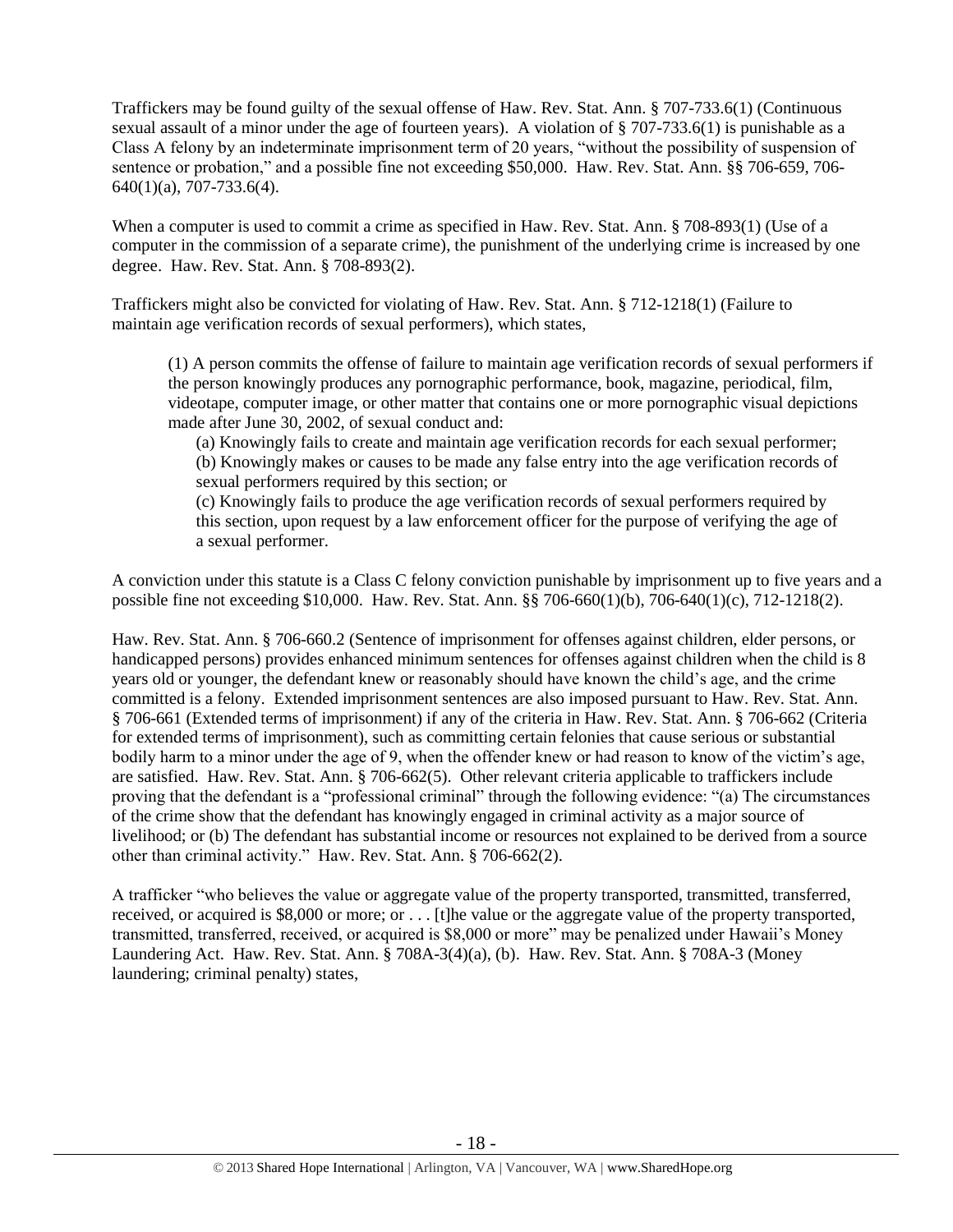(1) It is unlawful for any person:

(a) Who knows that the property involved is the proceeds of some form of unlawful activity,  $49$  to knowingly transport, transmit, transfer, receive, or acquire the property or to conduct a transaction involving the property, when, in fact, the property is the proceeds of specified unlawful activity<sup>50</sup>:

(i) With the intent to promote the carrying on of specified unlawful activity; or

(ii) Knowing that the transportation, transmission, transfer, receipt, or acquisition of the property or the transaction or transactions is designed in whole or in part to:

(A) Conceal or disguise the nature, the location, the source, the ownership, or the control of the proceeds of specified unlawful activity; or

(B) Avoid a transaction reporting requirement under state or federal law; (b) Who knows that the property involved in the transaction is the proceeds of some form of unlawful activity, to knowingly engage in the business of conducting, directing, planning, organizing, initiating, financing, managing, supervising, or facilitating transactions involving the property that, in fact, is the proceeds of specified unlawful activity:

(i) With the intent to promote the carrying on of specified unlawful activity; or

(ii) Knowing that the business is designed in whole or in part to:

(A) Conceal or disguise the nature, the location, the source, the ownership, or the control of the proceeds of specified unlawful activity; or

(B) Avoid a transaction reporting requirement under state or federal law; or (c) To knowingly conduct or attempt to conduct a financial transaction involving property represented to be the proceeds of specified unlawful activity, or property used to conduct or facilitate specified unlawful activity, with the intent to:

(i) Promote the carrying on of specified unlawful activity; or

(ii) Conceal or disguise the nature, the location, the source, the ownership, or the control of property believed to be the proceeds of specified unlawful activity.

. . . .

(5) A person who violates subsection (1):

(a) Is guilty of a class C felony where the value or aggregate value of the property transported, transmitted, transferred, received, or acquired is less than \$10,000, and may be fined not more than \$16,000 or twice the value of the property involved, whichever is greater; or (b) Is guilty of a class B felony where the value or aggregate value of the property transported, transmitted, transferred, received, or acquired is \$10,000 or more, and may be fined not more than \$25,000 or twice the value of the property involved, whichever is greater.

In comparison, if the victim is under the age of 14, a conviction under the Trafficking Victims Protection Act  $(TVPA)<sup>51</sup>$  for child sex trafficking is punishable by 15 years to life imprisonment and a fine not to exceed \$250,000. 18 U.S.C. §§ 1591(b)(1), 3559(a)(1), 3571(b)(3). If the victim is between the ages of 14–17, a conviction is punishable by 10 years to life imprisonment and a fine not to exceed \$250,000. 18 U.S.C. §§ 1591(b)(2), 3559(a)(1), 3571(b)(3). A conviction is punishable by mandatory life imprisonment, however, if the trafficker has a prior conviction for a federal sex offense<sup>52</sup> against a minor.

<sup>&</sup>lt;sup>49</sup> Haw. Rev. Stat. Ann. § 708A-2 defines "unlawful activity" as "any act that is chargeable or indictable as an offense of any degree or class under the laws of this State or under federal law or, if the act occurred in a jurisdiction other than this State, would be chargeable or indictable as an offense of any degree or class under the laws of this State or under federal law."

<sup>50</sup> Haw. Rev. Stat. Ann. § 708A-2 defines "specified unlawful activity" as "any act, or series of acts, that: (a) Constitutes a felony under the laws of this State;  $\dots$  (c) Involves an act or acts constituting the offense of  $\dots$  prostitution  $\dots$  (d) If occurring outside this State, would constitute the offense of . . . prostitution . . . ."

<sup>51</sup> *See supra* note [33.](#page-9-0) 

<sup>52</sup> *See supra* note [34.](#page-9-1)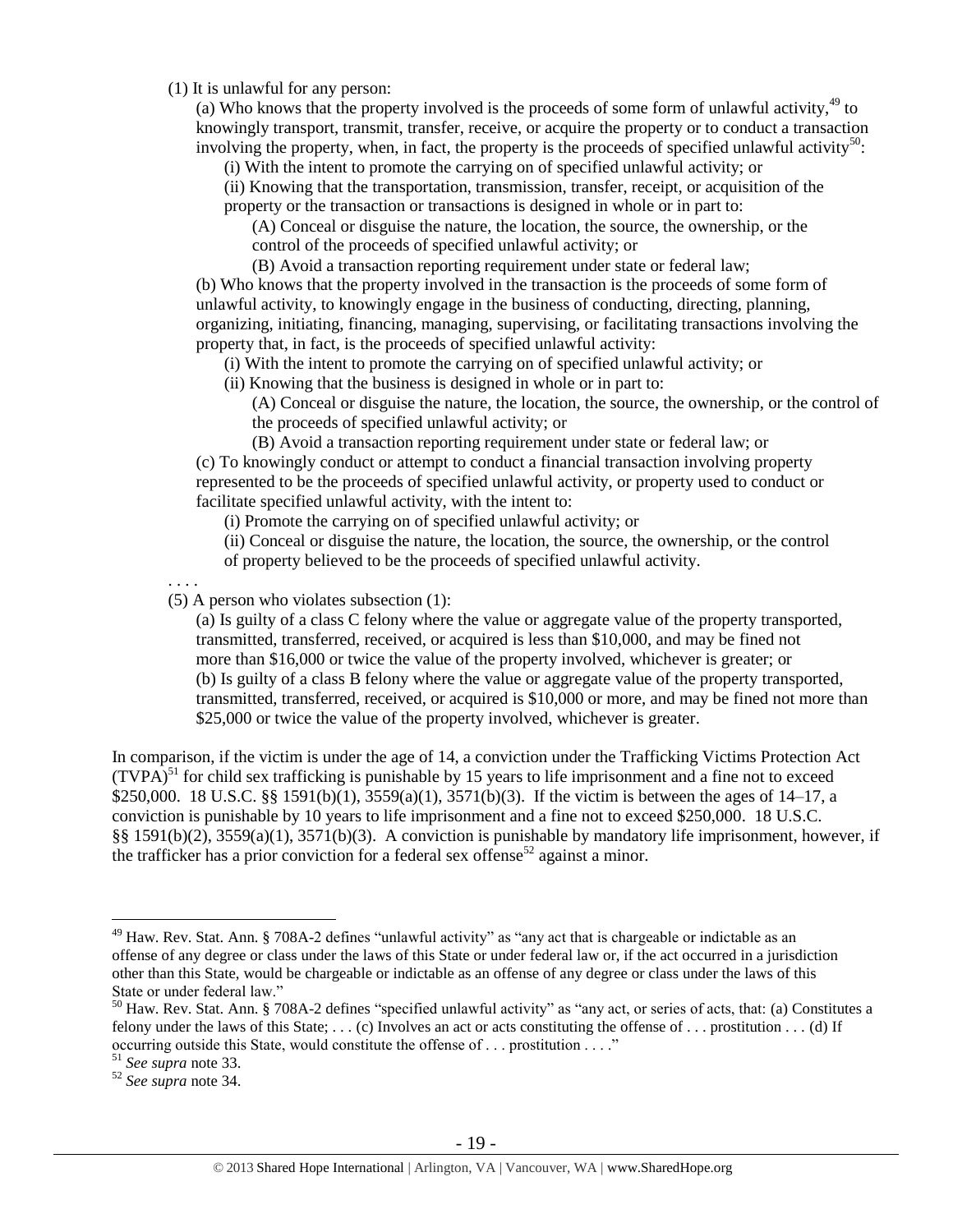## *3.2 Creating and distributing child pornography carries penalties as high as similar federal offenses.*

Creating child pornography is a crime under Haw. Rev. Stat. Ann. § 707-750(1) (Promoting child abuse in the first degree), which states,

A person commits the offense of promoting child abuse in the first degree if, knowing or having reason to know its character and content, the person:

(a) Produces or participates in the preparation of child pornography;  $53$ 

(b) Produces or participates in the preparation of pornographic material that employs, uses, or otherwise contains a minor engaging in or assisting others to engage in sexual conduct; or (c) Engages in a pornographic performance that employs, uses, or otherwise contains a minor engaging in or assisting others to engage in sexual conduct.

A conviction for promoting child abuse in the first degree is punishable as a Class A felony by imprisonment for an indeterminate term of 20 years, "without the possibility of suspension of sentence or probation," and a possible fine not exceeding \$50,000. Haw. Rev. Stat. Ann. §§ 706-659, 706-640(1)(a).

In comparison, if the victim is under the age of 14, a conviction under the TVPA for child sex trafficking is punishable by 15 years to life imprisonment and a fine not to exceed \$250,000. 18 U.S.C. §§  $1591(b)(1)$ ,  $3559(a)(1)$ ,  $3571(b)(3)$ . If the victim is between the ages of  $14-17$ , a conviction is punishable by 10 years to life imprisonment and a fine not to exceed \$250,000. 18 U.S.C. §§ 1591(b)(2), 3559(a)(1), 3571(b)(3). A conviction is punishable by mandatory life imprisonment, however, if the trafficker has a prior conviction for a federal sex offense<sup>54</sup> against a minor. Additionally, a federal conviction for distribution of child pornography<sup>55</sup> is generally punishable by imprisonment for  $5-20$  years and a fine not to exceed \$250,000.<sup>56</sup> Subsequent convictions, however, are punishable by imprisonment up to 40 years and a fine not to exceed \$250,000.<sup>57</sup>

*3.3 Using the Internet to lure, entice, recruit, or sell commercial sex acts with a minor is a separate crime or results in an enhanced penalty for traffickers.* 

Haw. Rev. Stat. Ann. § 707-756(1) (Electronic enticement of a child in the first degree) states,

(1) Any person who, using a computer or any other electronic device:

<sup>&</sup>lt;sup>53</sup> See supra note [18](#page-3-0) for the definition of child pornography.

<sup>54</sup> *See supra* note [34.](#page-9-1)

<sup>&</sup>lt;sup>55</sup> 18 U.S.C. §§ 2252(a)(1), (a)(2), (a)(3) (Certain activities relating to material involving the sexual exploitation of minors),  $2252A(a)(2)$ ,  $(a)(3)$  (Certain activities relating to material constituting or containing child pornography), 1466A(a) (Obscene visual representations of the sexual abuse of children).

<sup>&</sup>lt;sup>56</sup> 18 U.S.C. §§ 2252(b) (stating that a conviction under subsection (a)(1), (a)(2), or (a)(3) is punishable by imprisonment for  $5-20$  years and a fine),  $2252A(b)(1)$  (a conviction is punishable by imprisonment for  $5-20$  years and a fine), 1466A(a), (b) (stating that a conviction under subsection (a) is "subject to the penalties provided in section 2252A(b)(1)," imprisonment for 5–20 years and a fine, while a conviction under subsection (b) is "subject to the penalties provided in section 2252A(b)(2)," imprisonment up to 10 years, a fine, or both); *see also* 18 U.S.C §§  $3559(a)(1)$  (classifying all of the above listed offenses as felonies),  $3571(b)(3)$  (providing a fine up to \$250,000 for any felony conviction).

 $57$  18 U.S.C. §§ 2252(b) (stating if a person has a prior conviction under subsection (a)(1), (a)(2), or (a)(3) or a list of other statutes, a conviction is punishable by a fine and imprisonment for 15–40 years), 2252A(b)(1) (stating if a person has a prior conviction under subsection (a)(2), (a)(3), or a list of other statutes, a conviction is punishable by a fine and imprisonment for 15–40 years), 1466A(a), (b) (stating that the penalty scheme for section 2252A(b) applies); *see also* 18 U.S.C §§ 3559(a)(1) (classifying all of the above listed offenses as felonies), 3571(b)(3) (providing a fine up to \$250,000 for any felony conviction).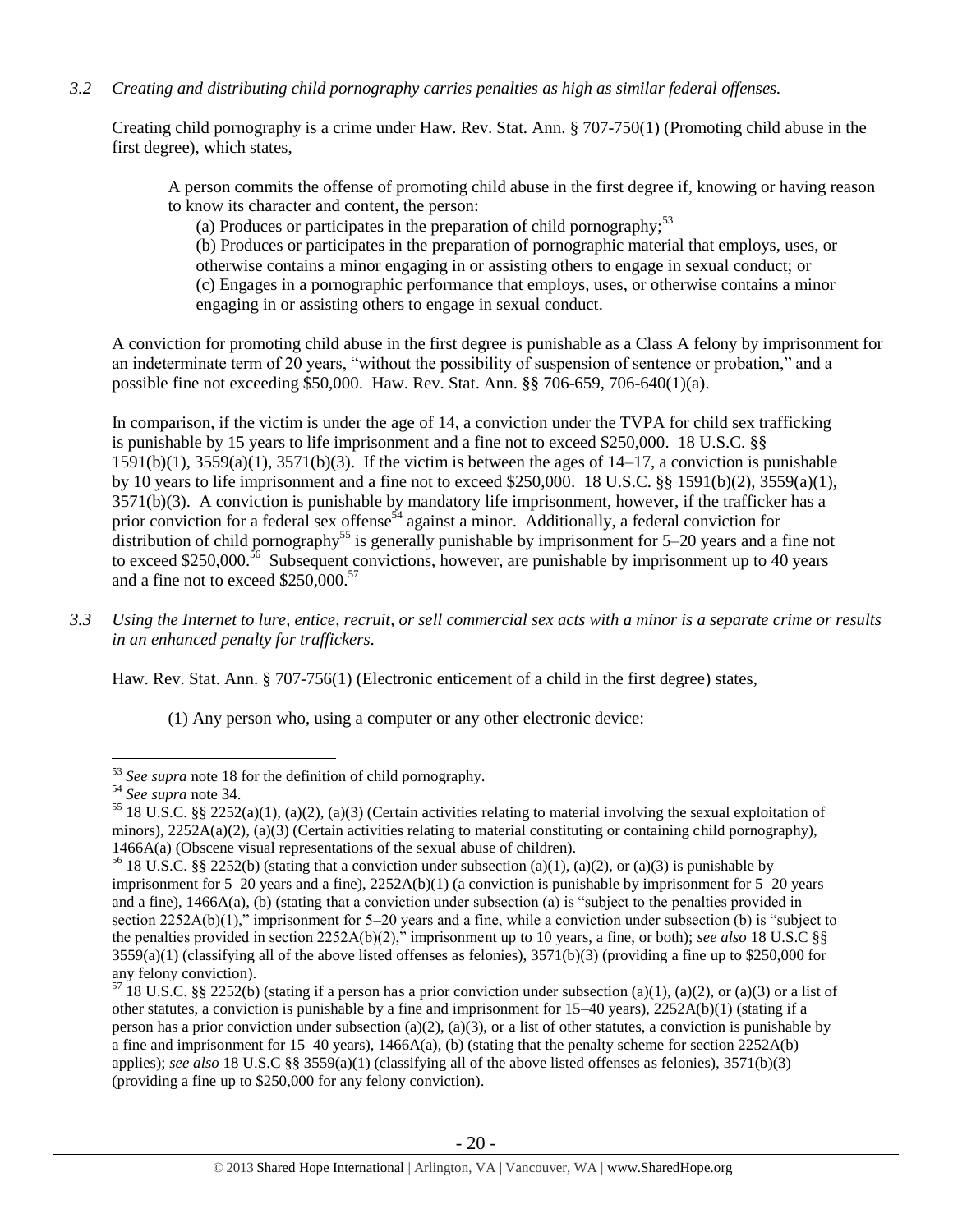(a) Intentionally or knowingly communicates:

(i) With a minor known by the person to be under the age of eighteen years;

(ii) With another person, in reckless disregard of the risk that the other person is under the age of eighteen years, and the other person is under the age of eighteen years; or

(iii) With another person who represents that person to be under the age of eighteen years;

(b) With the intent to promote or facilitate the commission of a felony:

. . .

(ii) That is a class A felony; or

(iii) That is another covered offense as defined in section  $846E-1$ ,  $58$ 

agrees to meet with the minor, or with another person who represents that person to be a minor under the age of eighteen years; and

(c) Intentionally or knowingly travels to the agreed upon meeting place at the agreed upon meeting time,

is guilty of electronic enticement of a child in the first degree.

A conviction under Haw. Rev. Stat. Ann. § 707-756 is punishable as a Class B felony by imprisonment up to ten years and a possible fine not exceeding \$25,000. Haw. Rev. Stat. Ann. §§ 707-756(2), 706-660(1)(a), 706- 640(1)(b). Haw. Rev. Stat. Ann. § 707-756(2) states, "Electronic enticement of a child in the first degree is a class B felony. Notwithstanding any law to the contrary, a person convicted of electronic enticement of a child in the first degree shall be sentenced to an indeterminate term of imprisonment as provided by law."

Haw. Rev. Stat. Ann. § 707-757 (Electronic enticement of a child in the second degree) states,

(1) Any person who, using a computer or any other electronic device:

(a) Intentionally or knowingly communicates:

(i) With a minor known by the person to be under the age of eighteen years;

(ii) With another person, in reckless disregard of the risk that the other person is under the age of eighteen years, and the other person is under the age of eighteen years; or

(iii) With another person who represents that person to be under the age of eighteen years; and

(b) With the intent to promote or facilitate the commission of a felony, agrees to meet with the minor, or with another person who represents that person to be a minor under the age of eighteen years; and

(c) Intentionally or knowingly travels to the agreed upon meeting place at the agreed upon meeting time; is guilty of electronic enticement of a child in the second degree.

A conviction under Haw. Rev. Stat. Ann. § 707-757 is punishable as a Class C felony by imprisonment up to 5 years and a possible fine not exceeding \$10,000. Haw. Rev. Stat. Ann. §§ 706-660(1)(b), 706-640(1)(c), 707- 757(2). Haw. Rev. Stat. Ann. § 707-757(2) states, "Electronic enticement of a child in the second degree is a class C felony. Notwithstanding any law to the contrary, if a person sentenced under this section is sentenced to probation rather than an indeterminate term of imprisonment, the terms and conditions of probation shall include, but not be limited to, a term of imprisonment of one year."

Furthermore, under Haw. Rev. Stat. Ann. § 708-893(1) (Use of a computer in the commission of a separate crime), an individual commits an offense who, among other things, "(b) Knowingly uses a computer to identify, select, solicit, persuade, coerce, entice, induce, procure . . . the victim or intended victim of the following offenses: . . . (iv) Section 707-732, relating to sexual assault in the third degree . . . ." Subsection (2) states, "Use of a computer in the commission of a separate crime is an offense one class or grade, as the case may be,

<sup>58</sup> *See supra* note [24.](#page-4-0)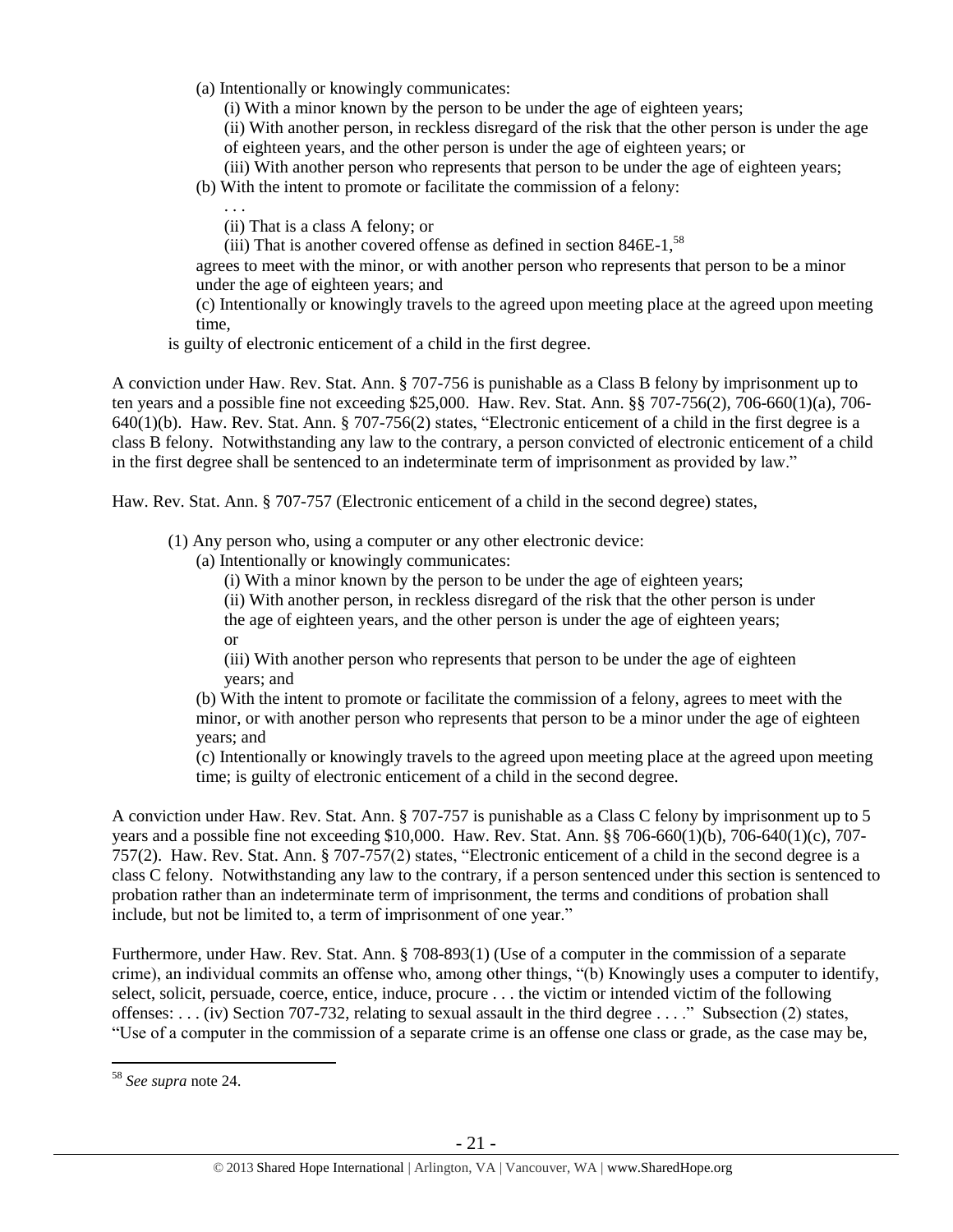greater than the offense facilitated. Notwithstanding any other law to the contrary, a conviction under this section shall not merge with a conviction for the separate crime." Haw. Rev. Stat. Ann. § 708-893(2).

## *3.4 Financial penalties for traffickers, including asset forfeiture, are sufficiently high*.

Financial penalties for traffickers include fines, asset forfeiture, and victim restitution. Possible fines for exploiting a minor to create child pornography under Haw. Rev. Stat. Ann. § 707-750 (Promoting child abuse in the first degree) may not exceed \$50,000. Haw. Rev. Stat. Ann. §§ 707-750(4), 706-640(1)(a). Possible fines for exploiting a child through prostitution under Haw. Rev. Stat. Ann. § 712-1202 (Promoting prostitution in the first degree) may not exceed \$50,000. Haw. Rev. Stat. Ann. §§ 712-1202(2), 706-640(1)(a). Haw. Rev. Stat. Ann. § 707-720 (Kidnapping) also carries a possible fine not to exceed \$50,000. Haw. Rev. Stat. Ann. §§ 707- 720(2), 706-640(1)(a).

Traffickers face fines for using computers to entice a minor under Haw. Rev. Stat. Ann. § 707-756 (Electronic enticement of a child in the first degree) and § 707-757 (Electronic enticement of a child in the second degree) of up to \$25,000 and \$10,000 respectively. Haw. Rev. Stat. Ann. §§ 707-756(2), 707-757(2), 706-640(1)(b), 706-640(1)(c). Haw. Rev. Stat. Ann. § 390-7 (Child labor crime) carries a possible fine not to exceed \$2,000. Haw. Rev. Stat. Ann. §§ 390-7, 706-640(1)(d).

As an alternative to any set fine established by Haw. Rev. Stat. Ann. § 706-640, the court may impose a fine at, "[a]ny higher amount equal to double the pecuniary gain derived from the offense by the defendant . . . ." Haw. Rev. Stat. Ann. § 706-640(1)(f).

The court shall order restitution, where there are verified losses. The restitution shall first be paid to the crime victim compensation commission, rather than directly to the victim. Haw. Rev. Stat. Ann. § 706-646 (Victim restitution), provides in part,

(2) The court shall order the defendant to make restitution for reasonable and verified losses suffered by the victim or victims as a result of the defendant's offense when requested by the victim. The court shall order restitution to be paid to the crime victim compensation commission in the event that the victim has been given an award for compensation under chapter 351 [Crime victim compensation]. If the court orders payment of a fine in addition to restitution or a compensation fee, or both, the payment of restitution and compensation fee shall have priority over the payment of the fine, and payment of restitution shall have priority over payment of a compensation fee.

(3) In ordering restitution, the court shall not consider the defendant's financial ability to make restitution in determining the amount of restitution to order. The court, however, shall consider the defendant's financial ability to make restitution for the purpose of establishing the time and manner of payment. The court shall specify the time and manner in which restitution is to be paid. Restitution shall be a dollar amount that is sufficient to reimburse any victim fully for losses, including but not limited to:

. . .

(b) Medical expenses; and

(c) Funeral and burial expenses incurred as a result of the crime.

(4) The restitution ordered shall not affect the right of a victim to recover under section 351-33 [Award of compensation] or in any manner provided by law; provided that any amount of restitution actually recovered by the victim under this section shall be deducted from any award under section 351-33.

General forfeiture laws may also apply to traffickers. Forfeiture shall apply, provided there is probable cause to initiate proceedings. Pursuant to Haw. Rev. Stat. Ann. § 712A-4<sup>59</sup> (Covered offenses), "[o]ffenses for which

<sup>59</sup> *See supra* note [40.](#page-12-0)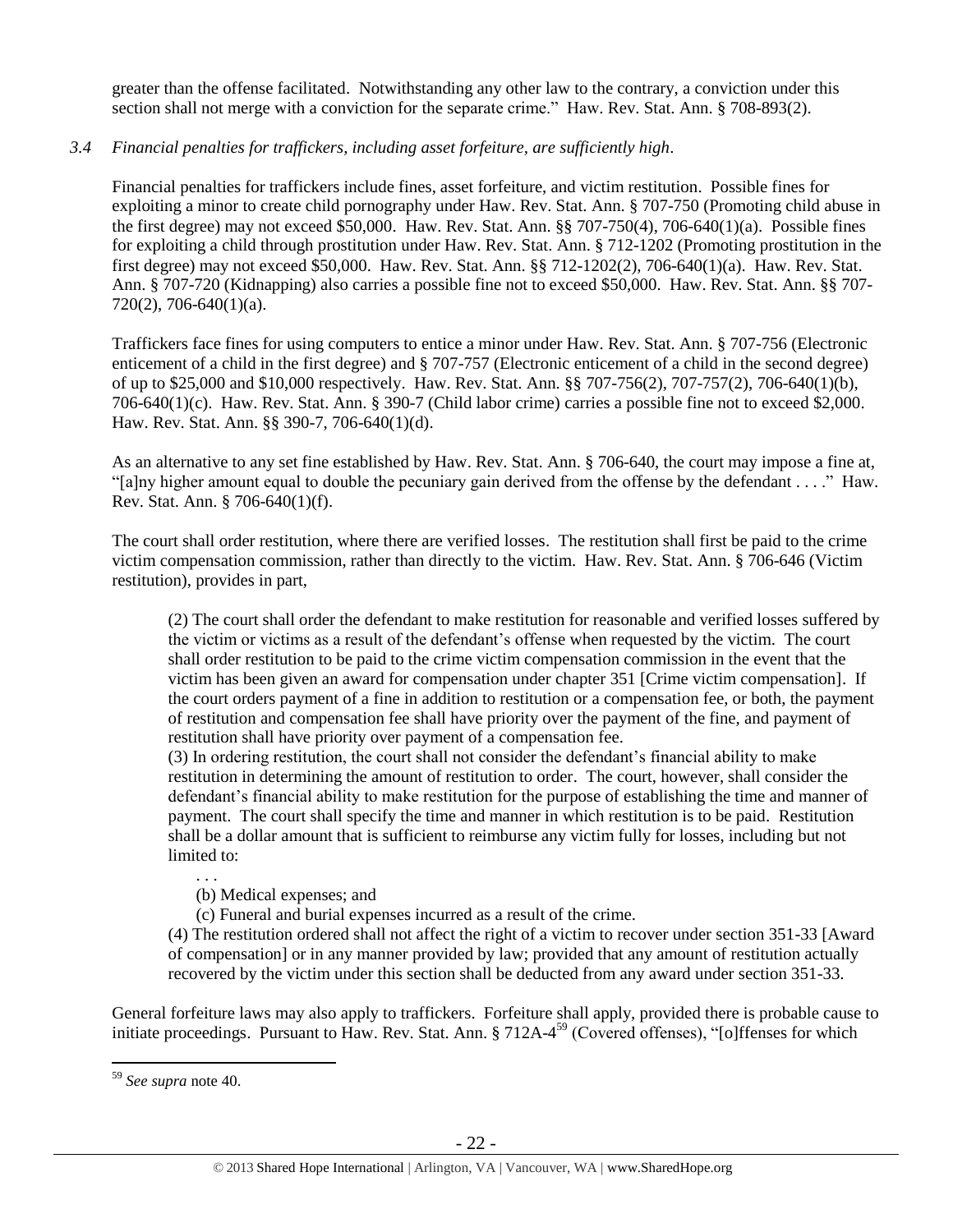property is subject to forfeiture under this chapter [Forfeiture]" include "kidnapping . . . promoting child abuse, promoting prostitution, solicitation of a minor for prostitution, habitual solicitation of prostitution, or electronic enticement of a child that is chargeable as a felony offense under state law, . . . promoting pornography, promoting pornography for minors, or solicitation of prostitution near schools or public parks, which is chargeable as a felony or misdemeanor offense, but not as a petty misdemeanor, under state law." Haw. Rev. Stat. Ann. § 712A-4(b)(c). Haw. Rev. Stat. Ann. Ann. § 712A-5(1) (Property subject to forfeiture; exemption) states, subject to certain exceptions,

(1) The following is subject to forfeiture:

(a) Property described in a statute authorizing forfeiture;

(b) Property used or intended for use in the commission of, attempt to commit, or conspiracy to commit a covered offense, or which facilitated or assisted such activity;

. . . (e) Any proceeds or other property acquired, maintained, or produced by means of or as a result of the commission of the covered offense;

(f) Any property derived from any proceeds which were obtained directly or indirectly from the commission of a covered offense;

(g) Any interest in, security of, claim against, or property or contractual right of any kind affording a source of influence over any enterprise which has been established, participated in, operated, controlled, or conducted in order to commit a covered offense;

(h) All books, records, bank statements, accounting records, microfilms, tapes, computer data, or other data which are used, intended for use, or which facilitated or assisted in the commission of a covered offense, or which document the use of the proceeds of a covered offense.

Seizure of forfeitable assets is governed by Haw. Rev. Stat. Ann §712A-6. The asset forfeiture proceeding may occur *in personam* pursuant to Haw. Rev. Stat. Ann. §712A-13 or *in rem* pursuant to § 712A-12. Pursuant to Haw. Rev. Stat. Ann. §712A-16, "All forfeited property . . .shall, after payment of expenses of administration and sale, be distributed as follows:

(a) One quarter shall be distributed to the unit or units of state or local government [whose] officers or employees conducted the investigation and caused the arrest of the person whose property was forfeited or seizure of the property for forfeiture;

(b) One quarter shall be distributed to the prosecuting attorney who instituted the action producing the forfeiture; and

(c) One half shall be deposited into the criminal forfeiture fund established by this chapter.

A trafficker may be convicted under the Money Laundering Act of a Class C felony. Haw. Rev. Stat. Ann. § 708A-3(5) (Money laundering; criminal penalty) states,

(5) A person who violates subsection (1):

(a) Is guilty of a class C felony where the value or aggregate value of the property transported, transmitted, transferred, received, or acquired is less than \$10,000, and may be fined not more than \$16,000 or twice the value of the property involved, whichever is greater; or (b) Is guilty of a class B felony where the value or aggregate value of the property transported, transmitted, transferred, received, or acquired is \$10,000 or more, and may be fined not more than \$25,000 or twice the value of the property involved, whichever is greater.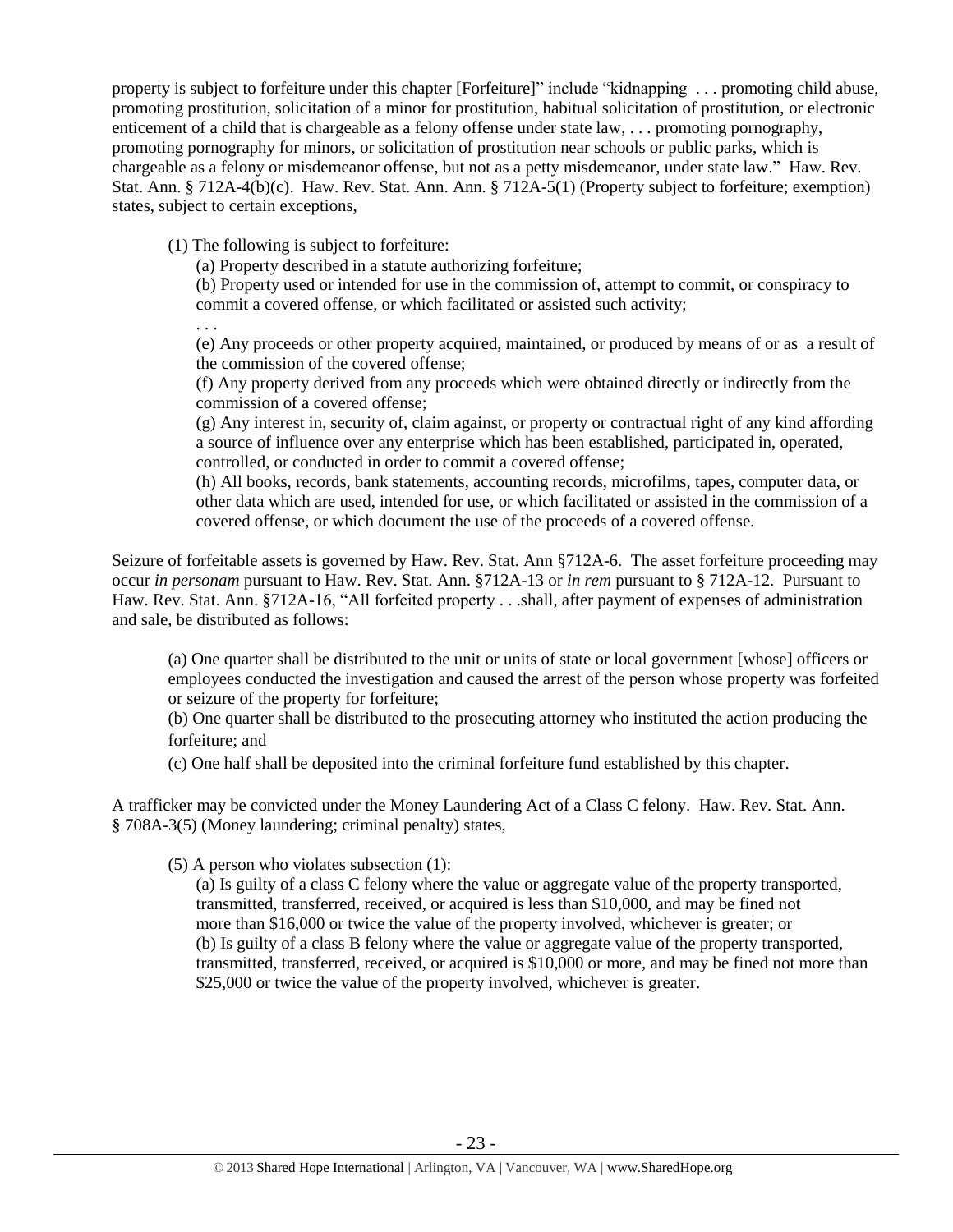## *3.5 Convicted traffickers are required to register as sex offenders.*

Haw. Rev. Stat. Ann. § 846E-2<sup>60</sup> (Registration requirements) requires the "covered offender" to register as sex offenders. A "covered offender" includes individuals who have been convicted as a "sex offender" or as an "offender against minors." Haw. Rev. Stat. Ann. § 846E-1. Haw. Rev. Stat. Ann. § 846E-1 (Definitions) defines "sexual offense" to include Haw. Rev. Stat. Ann. § 712-1202(1)(b) (Promoting prostitution in the first degree, where the person advances or profits from the prostitution of a person less than 18 years old). Haw. Rev. Stat. Ann. § 846E-1.

Pursuant to the definition of "sexual offense" in Haw. Rev. Stat. Ann. § 846E-1, an adult trafficker of sex with a minor also would be required to register if convicted of the following:

(2) An act defined in section 707-720 [Kidnapping] if the charging document for the offense for which there has been a conviction alleged intent to subject the victim to a sexual offense;

(3) An act that consists of:

(A) Criminal sexual conduct toward a minor, including but not limited to an offense set forth in section 707-759 [Indecent electronic display to a child];

(B) Solicitation of a minor who is less than fourteen years old to engage in sexual conduct;

(C) Use of a minor in a sexual performance;

(D) Production, distribution, or possession of child pornography chargeable as a felony under section 707-750 [Promoting child abuse in the first degree], 707-751 [Promoting child abuse in the second degree], or 707-752 [Promoting child abuse in the third degree];

(E) Electronic enticement of a child chargeable under section 707-756 [Electronic enticement of a child in the first degree] or 707-757 [Electronic enticement of a child in the second degree] if the offense was committed with the intent to promote or facilitate the commission of another covered offense as defined in this section; or

(F) Solicitation of a minor for prostitution in violation of section 712-1209.1. 61

. . . .

(6) An act, as described in chapter 705 [Inchoate crimes], that is an attempt, criminal solicitation, or criminal conspiracy to commit one of the offenses designated in paragraphs (1) through (5).

3.5.1 Recommendation: Amend the definition of "covered offense" and "sexual offense" to expressly include domestic minor sex trafficking as an offense for which the perpetrator must register.

## *3.6 Laws relating to termination of parental rights for certain offenses include sex trafficking or commercial sexual exploitation of children (CSEC) offenses in order to remove the children of traffickers from their control and potential exploitation.*

Hawaii's law relating to the termination of parental rights does not expressly list promoting prostitution or sexual offenses as grounds for terminating parental rights but the definition of aggravated circumstances for which parental rights may be terminated includes a parent required to register as a sex offender under federal law.

Haw. Rev. Stat. Ann. § 571-61<sup>62</sup> (Termination of parental rights; petition) states in part,

<sup>60</sup> *See supra* note [45.](#page-14-0)

 $61$  *See supra* note [8.](#page-2-0)

 $62$  The text of Haw. Rev. Stat. Ann. § 571-61 included here and elsewhere in this report includes amendments made by the passage of Senate Bill 529 during the session of the 27th Hawaii Legislature (effective July 1, 2013).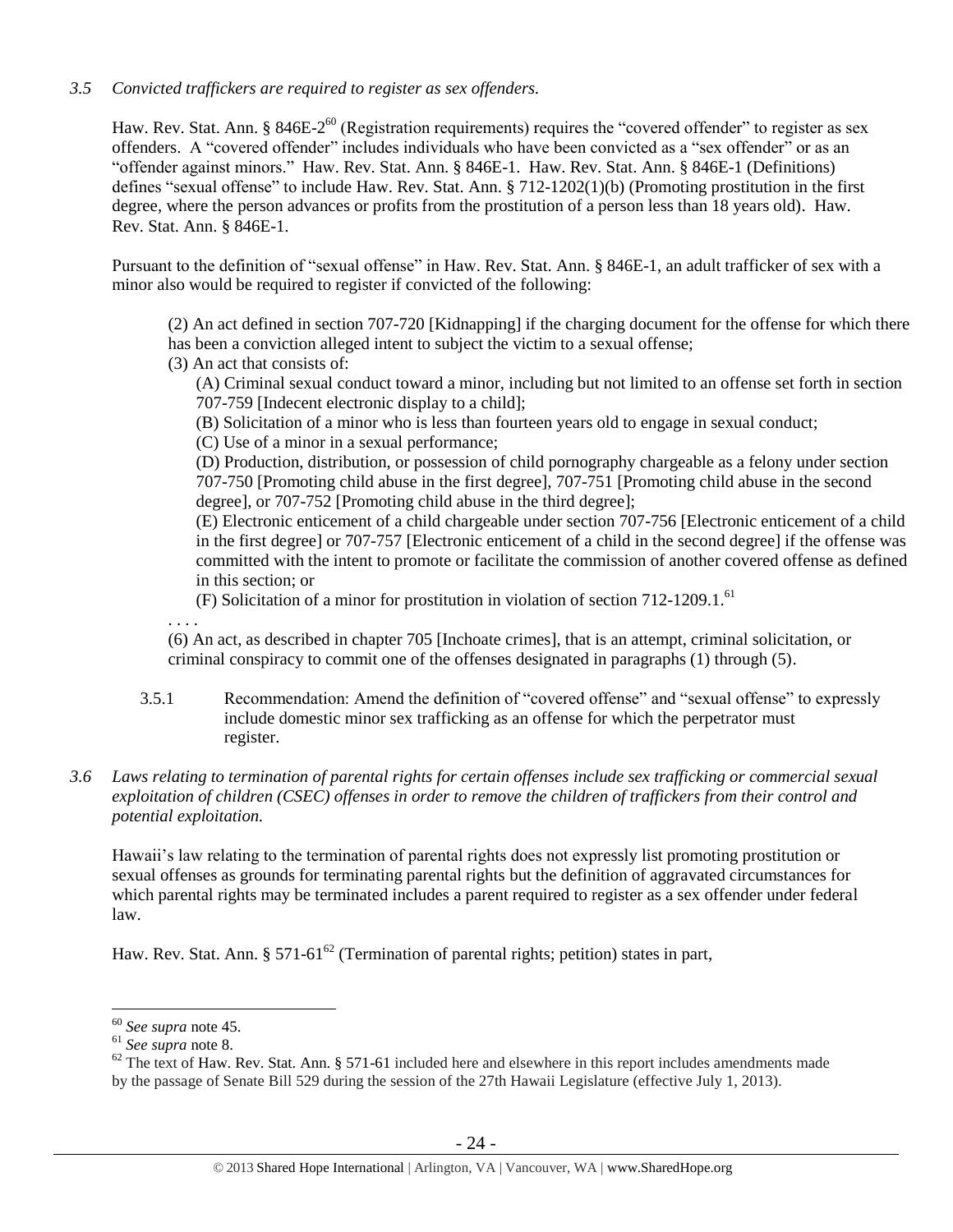(b) Involuntary termination.

. . .

. . . .

 $\overline{a}$ 

(1) The family courts may terminate the parental rights in respect to any child as to any legal parent:

(E) Whose child has been removed from the parent's physical custody pursuant to legally authorized judicial action under section 571-11(9) [For the protection of any child under Hawaii's Child Protective Act], and who is found to be unable to provide now and in the foreseeable future the care necessary for the well-being of the child;

(5) The family courts may terminate the parental rights in respect to any child of any natural parent upon a finding that the natural parent has been convicted in a court of competent jurisdiction in any state of rape or sexual assault and the child was conceived as a result of the rape or sexual assault perpetrated by the parent whose rights are sought to be terminated; provided that:

(A) The termination of parental rights shall not affect the obligation of the convicted natural parent to support the child;

(B) The court may order the convicted natural parent to pay child support;

(C) This paragraph shall not apply if subsequent to the date of conviction, the convicted natural parent and custodial natural parent cohabitate and establish a mutual custodial environment for the child; and

(D) The custodial natural parent may petition the court to reinstate the convicted natural parent's pa'ental rights terminated pursuant to this paragraph.

Pursuant to Haw. Rev. Stat. Ann. § 587A-28 (Return hearing), the court shall terminate parental rights if the court determines during child protective proceedings that aggravated circumstances are present. Haw Rev. Stat. Ann § 587A-4<sup>63</sup> includes as aggravated circumstances, "a parent [who] is required to register with a sex offender registry under section 113(a) of the Adam Walsh Child Protection and Safety Act of 2006, title 42 United States Code section 16913(a)."

<span id="page-24-0"></span>3.6.1 Recommendation: Amend Haw. Rev. Stat. Ann. § 571-61 to expressly list a conviction of Haw. Rev. Stat. Ann.  $\S 712-1202(1)(b)$  (Promoting prostitution in the first degree) as grounds for terminating parental rights.

<sup>&</sup>lt;sup>63</sup> The text of Haw. Rev. Stat. Ann. § 587A-4 included here and elsewhere in this report includes amendments made by the passage of House Bill 1187 during the session of the 27th Hawaii Legislature (effective July 1, 2013).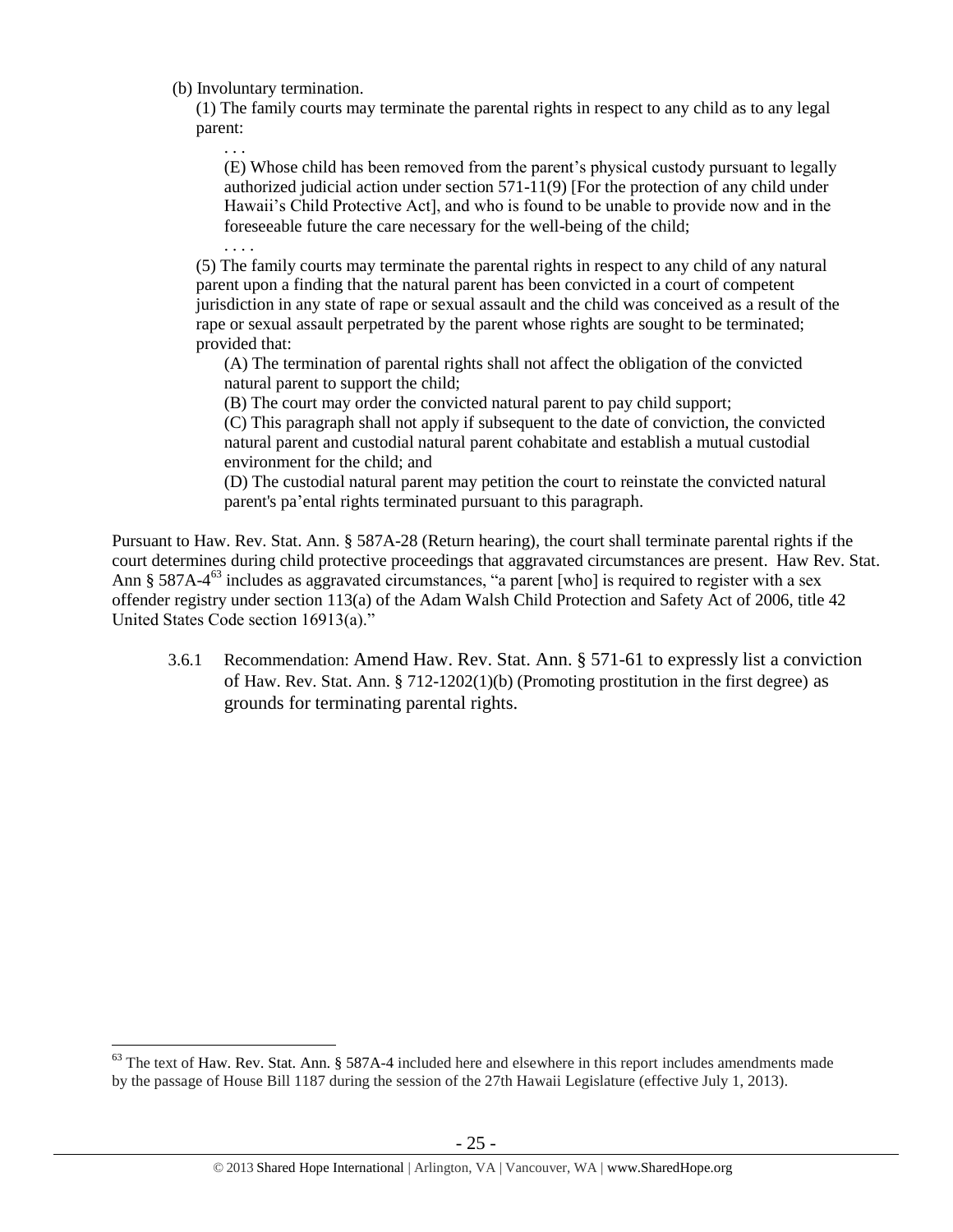#### **FRAMEWORK ISSUE 4: CRIMINAL PROVISIONS FOR FACILITATORS**

### *Legal Components:*

- *4.1 The acts of assisting, enabling, or financially benefitting from child sex trafficking are included as criminal offenses in the state sex trafficking statute.*
- *4.2 Financial penalties, including asset forfeiture laws, are in place for those who benefit financially from or aid and assist in committing domestic minor sex trafficking.*
- *4.3 Promoting and selling child sex tourism is illegal.*
- *4.4 Promoting and selling child pornography is illegal. \_\_\_\_\_\_\_\_\_\_\_\_\_\_\_\_\_\_\_\_\_\_\_\_\_\_\_\_\_\_\_\_\_\_\_\_\_\_\_\_\_\_\_\_\_\_\_\_\_\_\_\_\_\_\_\_\_\_\_\_\_\_\_\_\_\_\_\_\_\_\_\_\_\_\_\_\_\_\_\_\_\_\_\_\_\_\_\_\_\_\_\_\_\_*

## *Legal Analysis:*

 $\overline{a}$ 

*4.1 The acts of assisting, enabling, or financially benefitting from child sex trafficking are included as criminal offenses in the state sex trafficking statute.*

Hawaii has not enacted a sex trafficking law. However, Haw. Rev. Stat. Ann. § 712-1202 (Promoting prostitution in the first degree) may apply to facilitators of domestic minor sex trafficking. Haw. Rev. Stat. Ann. § 712-1202 makes it a crime for a person to knowingly "[a]dvance[]<sup>64</sup> or profit[]<sup>65</sup> from prostitution of a person less than eighteen years old." A conviction under Haw. Rev. Stat. Ann. § 712-1202 is punishable as a Class A felony by imprisonment for an indeterminate term of 20 years, "without the possibility of suspension of sentence or probation," and a possible fine not exceeding \$50,000. Haw. Rev. Stat. Ann. §§ 706-659, 706- 640(1)(a), 712-1202(2).

Haw. Rev. Stat. Ann. § 706-660.2 (Sentence of imprisonment for offenses against children, elder persons, or handicapped persons) provides enhanced minimum sentences for offenses against children when the child is 8 years old or younger, the defendant knew or reasonably should have known the child's age, and the crime committed is a felony. Extended imprisonment sentences are also imposed pursuant to Haw. Rev. Stat. Ann. § 706-661 (Extended terms of imprisonment) if any of the criteria in Haw. Rev. Stat. Ann. § 706-662 (Criteria for extended terms of imprisonment) are satisfied, such as committing certain felonies that cause serious or substantial bodily harm to a minor under the age of 9 when the offender knew or had reason to know of the victim's age. Haw. Rev. Stat. Ann. § 706-662(5). Other relevant criteria applicable to facilitators include proving that the defendant is a "professional criminal" through the following evidence: "(a) The circumstances of the crime show that the defendant has knowingly engaged in criminal activity as a major source of livelihood; or (b) The defendant has substantial income or resources not explained to be derived from a source other than criminal activity." Haw. Rev. Stat. Ann. § 706-662(2).

A facilitator "who believes the value or aggregate value of the property transported, transmitted, transferred, received, or acquired is \$8,000 or more; or . . . [t]he value or the aggregate value of the property transported, transmitted, transferred, received, or acquired is \$8,000 or more" may be penalized under Hawaii's Money Laundering Act. $^{66}$  Haw. Rev. Stat. Ann. § 708A-3(4)(a), (b).

4.1.1 Recommendation: Enact a law that criminalizes the act of knowingly assisting, enabling, or financially benefiting from domestic minor sex trafficking in the sex trafficking law.

<sup>64</sup> *See supra* note [21](#page-3-1) for the definition of "advances prostitution."

<sup>&</sup>lt;sup>65</sup> See supra note [22](#page-3-2) for the definition of "profits from prostitution."

<sup>66</sup> *See* discussion of relevant provisions *supra* Section 3.1.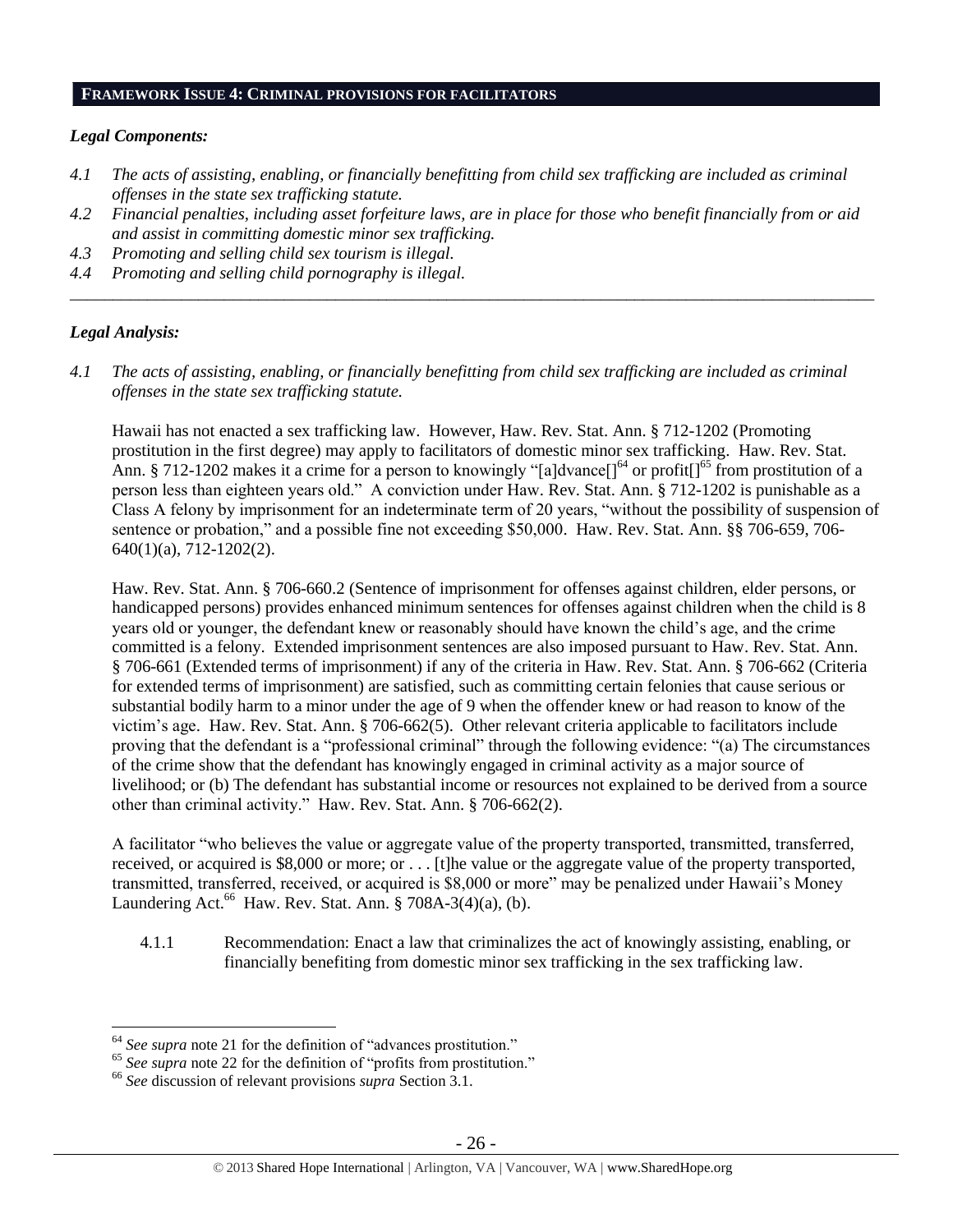*4.2 Financial penalties, including asset forfeiture laws, are in place for those who benefit financially from or aid and assist in committing domestic minor sex trafficking.*

Facilitators face fines if convicted of promoting prostitution under Haw. Rev. Stat. Ann. § 712-1202 (Promoting prostitution in the first degree) which carries a possible fine not exceeding \$50,000. Haw. Rev. Stat. Ann. §§ 706-659, 706-640(1)(a), 712-1202(2).

The court shall order restitution, where there are verified losses. The restitution shall first be paid to the crime victim compensation commission, rather than direct to the victim. Haw. Rev. Stat. Ann. § 706-646 (Victim restitution), provides in part,

(2) The court shall order the defendant to make restitution for reasonable and verified losses suffered by the victim or victims as a result of the defendant's offense when requested by the victim. The court shall order restitution to be paid to the crime victim compensation commission in the event that the victim has been given an award for compensation under chapter 351 [Crime victim compensation]. If the court orders payment of a fine in addition to restitution or a compensation fee, or both, the payment of restitution and compensation fee shall have priority over the payment of the fine, and payment of restitution shall have priority over payment of a compensation fee.

(3) In ordering restitution, the court shall not consider the defendant's financial ability to make restitution in determining the amount of restitution to order. The court, however, shall consider the defendant's financial ability to make restitution for the purpose of establishing the time and manner of payment. The court shall specify the time and manner in which restitution is to be paid. Restitution shall be a dollar amount that is sufficient to reimburse any victim fully for losses, including but not limited to:

(b) Medical expenses; and

. . .

(c) Funeral and burial expenses incurred as a result of the crime.

(4) The restitution ordered shall not affect the right of a victim to recover under section 351-33 [Award of compensation] or in any manner provided by law; provided that any amount of restitution actually recovered by the victim under this section shall be deducted from any award under section 351-33.

Furthermore, a person injured as a result of a travel agency or charter tour operator engaging in "[p]romoting travel for prostitution," or "[s]elling, advertising, or otherwise offering to sell travel services or facilitate travel" for, among other things, "the purpose of engaging in a commercial sexual act," under Haw. Rev. Stat. Ann. § 468L-7.5(9), (10) (Prohibited acts), has a claim under Haw. Rev. Stat. Ann. § 468L-10 (Consumer right of action), which states,

Any person who suffers damage as a result of a violation of this chapter shall be entitled to injunctive relief restraining further violations, and may sue to recover damages in any circuit court of the State, and, if successful, shall recover three times the actual damages or \$1,000, whichever is greater. In any action brought under this chapter, the prevailing party shall be entitled to the recovery of costs of suit, including reasonable attorney's fees.

Additionally, under Haw. Rev. Stat. Ann. § 468L-8 (Restitution), "Any person who engages in an act or practice that violates any provision of this chapter or rules adopted pursuant hereto may be ordered by a court of proper jurisdiction to make restitution to all persons injured by the act or practice."

General forfeiture laws may also apply to facilitators. Forfeiture shall apply, provided there is probable cause to initiate proceedings. Pursuant to Haw. Rev. Stat. Ann. § 712A-4<sup>67</sup> (Covered offenses), "[o]ffenses for which

<sup>67</sup> *See supra* note [40.](#page-12-0)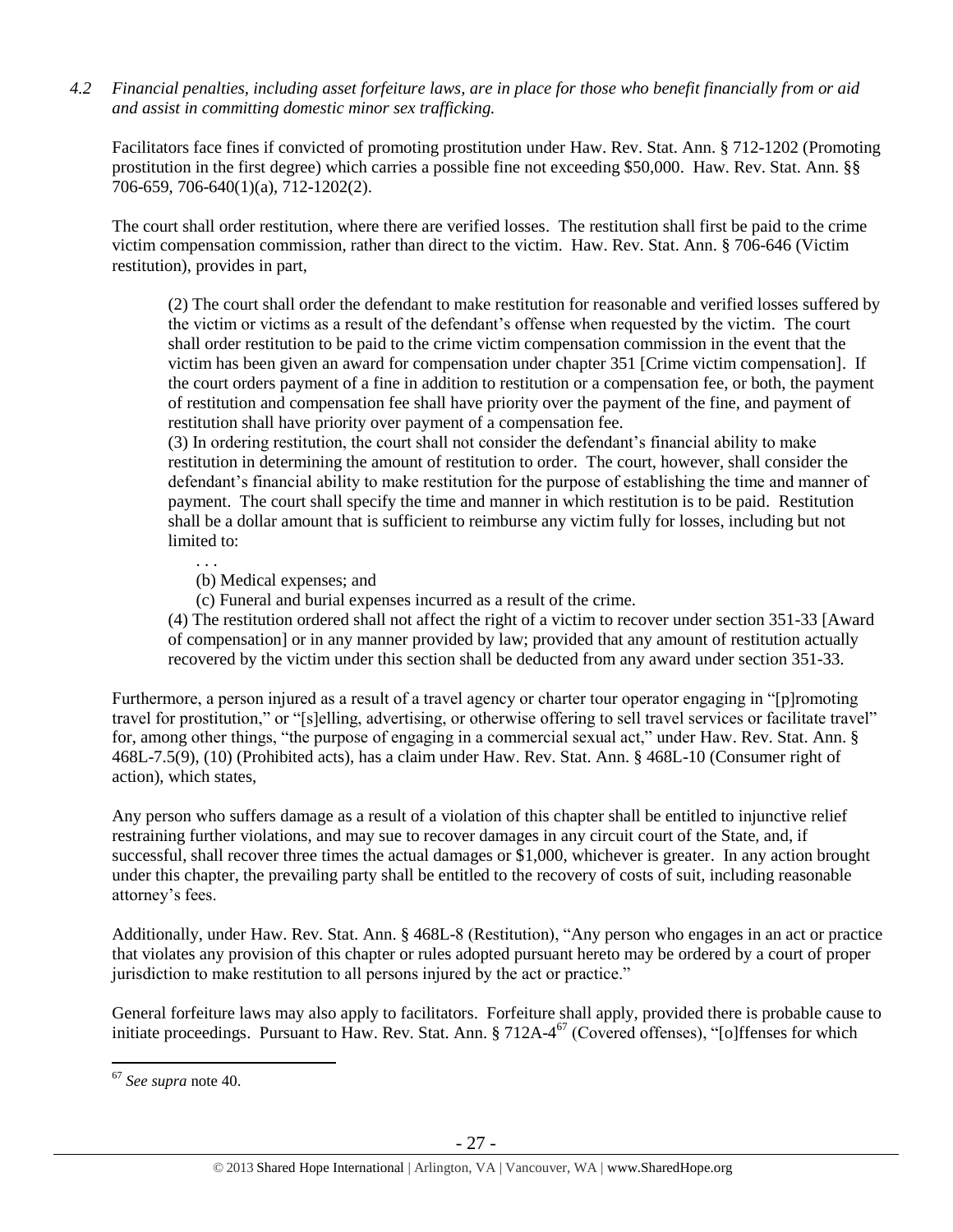property is subject to forfeiture under this chapter [Forfeiture]" include "promoting child abuse, promoting prostitution, solicitation of a minor for prostitution, habitual solicitation of prostitution, . . . solicitation of prostitution near schools or public parks, which is chargeable as a felony or misdemeanor offense, but not as a petty misdemeanor, under state law." Haw. Rev. Stat. Ann. § 712A-4(b)(c). Haw. Rev. Stat. Ann. Ann. § 712A-5(1) (Property subject to forfeiture; exemption) states, subject to certain exceptions,

(1) The following is subject to forfeiture:

(a) Property described in a statute authorizing forfeiture;

(b) Property used or intended for use in the commission of, attempt to commit, or conspiracy to commit a covered offense, or which facilitated or assisted such activity;

. . .

(e) Any proceeds or other property acquired, maintained, or produced by means of or as a result of the commission of the covered offense;

(f) Any property derived from any proceeds which were obtained directly or indirectly from the commission of a covered offense;

(g) Any interest in, security of, claim against, or property or contractual right of any kind affording a source of influence over any enterprise which has been established, participated in, operated, controlled, or conducted in order to commit a covered offense;

(h) All books, records, bank statements, accounting records, microfilms, tapes, computer data, or other data which are used, intended for use, or which facilitated or assisted in the commission of a covered offense, or which document the use of the proceeds of a covered offense.

Seizure of forfeitable assets is governed by Haw. Rev. Stat. Ann §712A-6. The asset forfeiture proceeding may occur *in personam* pursuant to Haw. Rev. Stat. Ann. §712A-13 or *in rem* pursuant to § 712A-12. Pursuant to Haw. Rev. Stat. Ann. §712A-16, "All forfeited property . . . shall, after payment of expenses of administration and sale, be distributed as follows:

(a) One quarter shall be distributed to the unit or units of state or local government [whose] officers or employees conducted the investigation and caused the arrest of the person whose property was forfeited or seizure of the property for forfeiture;

(b) One quarter shall be distributed to the prosecuting attorney who instituted the action producing the forfeiture; and

(c) One half shall be deposited into the criminal forfeiture fund established by this chapter.

- 4.2.1 Recommendation: Enact a law that expressly provides for asset forfeiture for facilitators benefitting from the commission of a human trafficking offense against a minor.
- 4.3.1 Recommendation: Amend Haw. Rev. Stat. Ann. § 706-646 to direct payment of restitution directly to the victim of human trafficking and CSEC offenses.

# *4.3 Promoting and selling child sex tourism is illegal*.

 $\overline{a}$ 

Haw. Rev. Stat. Ann. § 712-1208(1) (Promoting travel for prostitution) makes it illegal if a person "knowingly sells or offers to sell travel services<sup>68</sup> that include or facilitate travel for the purpose of engaging in what would

<sup>68</sup> Haw. Rev. Stat. Ann. § 468L-1 states that travel services include, "'Travel services' includes transportation by air, sea, or rail; related ground transportation; hotel accommodations; or package tours, whether offered on a wholesale or retail basis. This chapter shall not apply to any hotel as defined under section 486K-1, or air carrier as defined by the Federal Aviation Act of 1958 ( 49 U.S.C.S. Appx § 1301), as amended, for travel services for which they do not accept: (1) Consumer monies for services other than their own; or (2) Commissions or any other form of consideration."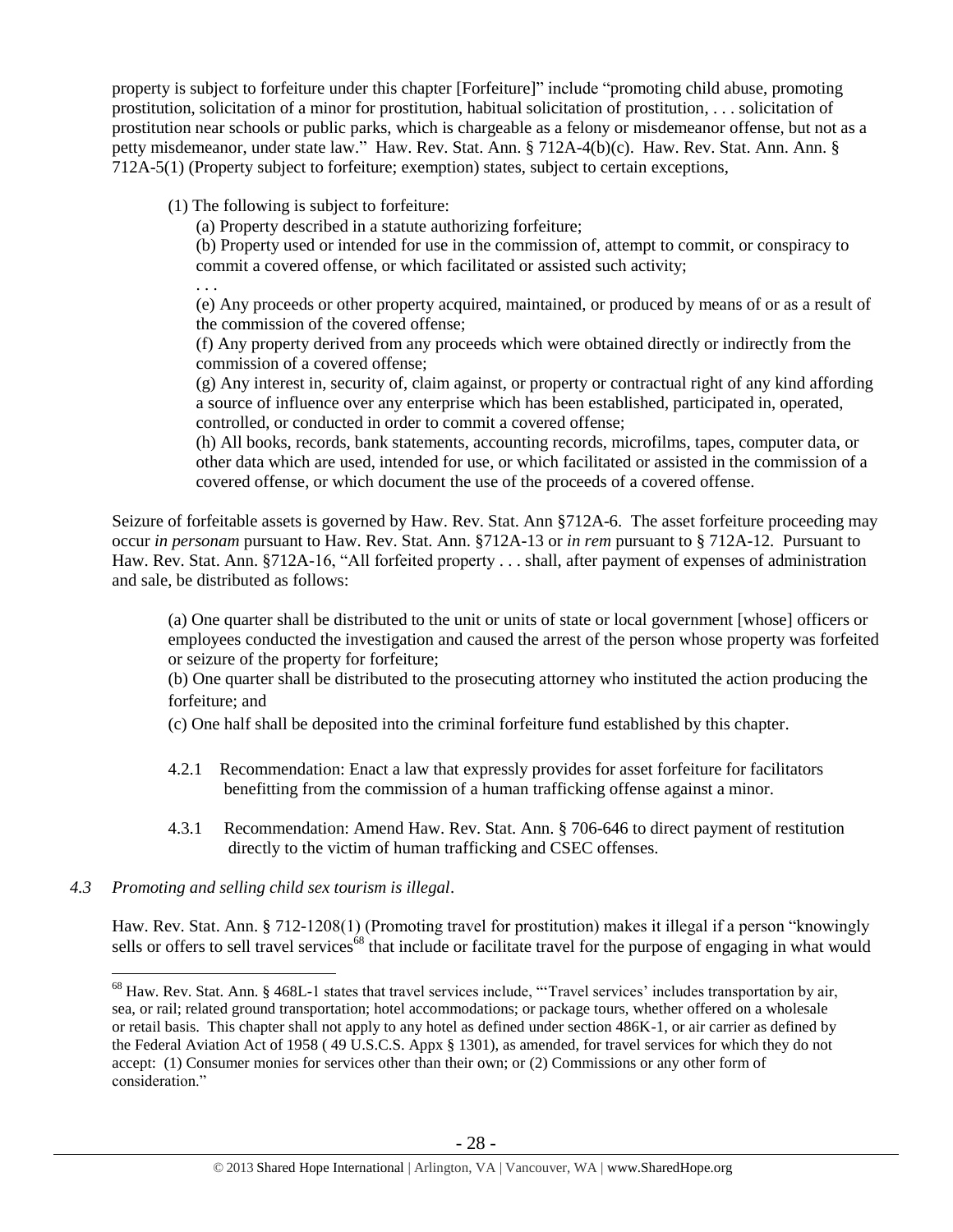be prostitution if occurring in the state." A conviction for promoting travel for prostitution is punishable as a Class C felony by imprisonment up to five years and a possible fine not exceeding \$10,000. Haw. Rev. Stat. Ann. §§ 706-660(1)(b),<sup>69</sup> 706-640(1)(c), 712-1208(3). No enhanced penalty exists if the travel services are for the promotion of child sex tourism.

In addition, Haw. Rev. Stat. Ann. § 468L-7.5(9), (10) (Prohibited acts), prohibits travel agencies or charter tour operators from "[p]romoting travel for prostitution" and "[s]elling, advertising, or otherwise offering to sell travel services or facilitate travel: (A) For the purpose of engaging in a commercial sexual act; (B) That consists of tourism packages or activities using and offering sexual acts as enticement for tourism; or (C) That provides or purports to provide access to or that facilitates the availability of sex escorts or sexual services."

*4.4 Promoting and selling child pornography is illegal*.

Under Haw. Rev. Stat. Ann. § 707-751 (Promoting child abuse in the second degree),

(1) A person commits the offense of promoting child abuse in the second degree if, knowing or having reason to know its character and content, the person:

(a) Disseminates<sup>70</sup> child pornography;<sup>71</sup>

(b) Reproduces child pornography with intent to disseminate;

(c) Disseminates any book, magazine, periodical, film, videotape, computer disk, or any other material that contains an image of child pornography;

(d) Disseminates any pornographic material which employs, uses, or otherwise contains a minor engaging in or assisting others to engage in sexual conduct; or

(e) Possesses thirty or more images of any form of child pornography, and the content of at least one image contains one or more of the following:

(i) A minor who is younger than the age of twelve;

- (ii) Sadomasochistic abuse of a minor; or
- (iii) Bestiality involving a minor.

A conviction for promoting child abuse in the second degree is punishable as a Class B felony by imprisonment up to ten years and a possible fine not to exceed \$25,000. Haw. Rev. Stat. Ann. §§ 706- 660(1)(a), 706-640(1)(b), 707-751(4).

Under Haw. Rev. Stat. Ann. §§ 712-1215.5 (Promoting minor-produced images in the first degree) and 712- 1215.6 (Promoting minor-produced sexual images in the second degree), both minors and adults can be found in violation of this law if they encourage other minors to take nude photographs or videos and transmit them electronically.

<sup>69</sup> *See supra* note [10.](#page-2-2)

<sup>&</sup>lt;sup>70</sup> "Disseminate' means to publish, sell, distribute, transmit, exhibit, present material, mail, ship, or transport by any means, including by computer, or to offer or agree to do the same." Haw. Rev. Stat. Ann. § 707-751(2).

<sup>71</sup> *See supra* note [18.](#page-3-0)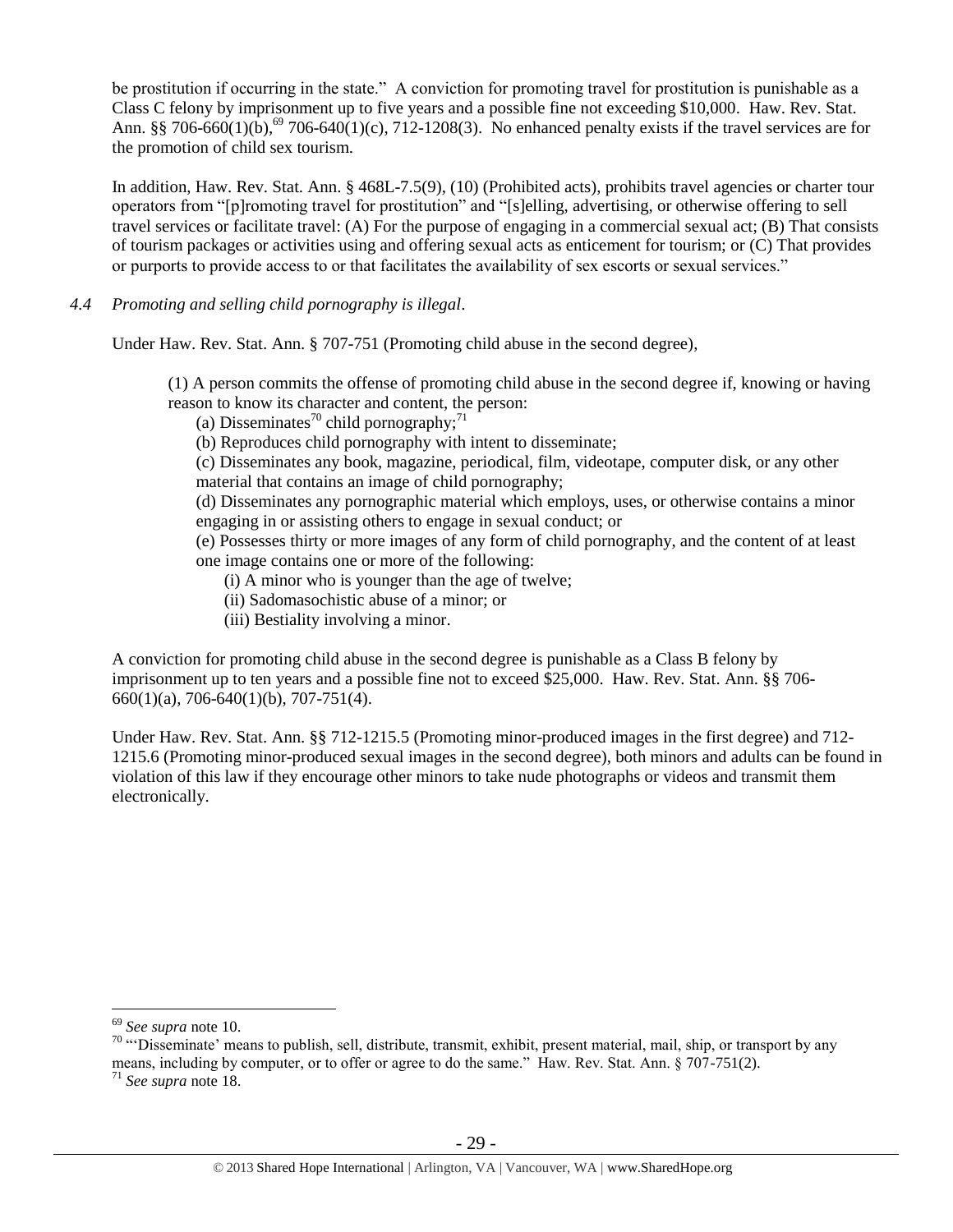#### **FRAMEWORK ISSUE 5: PROTECTIVE PROVISIONS FOR THE CHILD VICTIMS**

### *Legal Components:*

- *5.1 Statutorily-mandated victim services define "victim" to specifically include victims of domestic minor sex trafficking or commercial sexual exploitation of children (CSEC) to ensure prompt identification and access to victims' rights and services.*
- *5.2 The state sex trafficking statute expressly prohibits a defendant from raising consent of the minor to the commercial sex acts as a defense.*
- *5.3 Prostitution laws apply only to adults, making minors under 18 specifically immune from this offense.*
- *5.4 Child victims of sex trafficking or commercial sexual exploitation are provided with a child protection response, including specialized shelter and services, and are not detained in juvenile detention facilities.*
- *5.5 Commercial sexual exploitation or sex trafficking is identified as a type of abuse and neglect within child protection statutes.*
- *5.6 The definition of "caregiver" (or similar term) in the child welfare statutes is broad enough to include a trafficker who has custody or control of a child in order to bring a trafficked child into the protection of child protective services.*
- *5.7 Crime victims' compensation is specifically available to a child victim of sex trafficking or commercial sexual exploitation of children (CSEC) without regard to ineligibility factors.*
- *5.8 Victim-friendly procedures and protections are provided in the trial process for minors under 18.*
- *5.9 Expungement or sealing of juvenile delinquency records resulting from arrests or adjudications for prostitution-related offenses committed as a result of, or in the course of, the commercial sexual exploitation of a minor is available within a reasonable time after turning 18.*
- *5.10 Victim restitution and civil remedies for victims of domestic minor sex trafficking or commercial sexual exploitation of children (CSEC) are authorized by law.*
- *5.11 Statutes of limitations for civil and criminal actions for child sex trafficking or commercial sexual exploitation of children (CSEC) offenses are eliminated or lengthened sufficiently to allow prosecutors and victims a realistic opportunity to pursue criminal action and legal remedies.*

*\_\_\_\_\_\_\_\_\_\_\_\_\_\_\_\_\_\_\_\_\_\_\_\_\_\_\_\_\_\_\_\_\_\_\_\_\_\_\_\_\_\_\_\_\_\_\_\_\_\_\_\_\_\_\_\_\_\_\_\_\_\_\_\_\_\_\_\_\_\_\_\_\_\_\_\_\_\_\_\_\_\_\_\_\_\_\_\_\_\_\_\_\_\_*

## *Legal Analysis:*

*5.1 Statutorily-mandated victim services define "victim" to specifically include victims of domestic minor sex trafficking or commercial sexual exploitation of children (CSEC) to ensure prompt identification and access to victims' rights and services.* 

Under Haw. Rev. Stat. Ann. § 801D-4 (Basic bill of rights for victims and witnesses) victims have the right "[t]o be informed by the police, victim/witness counselor, or other criminal justice personnel, of financial assistance and other social services available as a result of being a witness to or a victim of crime, including information on how to apply for the assistance and services. . . ." Haw. Rev. Stat. Ann. § 801D-4(4). Under Chapter 801D (Rights of Victims and Witnesses in Criminal Proceedings), "'[v]ictim' means a person against whom a crime has been committed by either an adult or a juvenile," and "'[c]rime' means an act or omission committed by an adult or juvenile that would constitute an offense against the person under the Penal Code of this State." Haw. Rev. Stat. Ann. § 801D-2 (Definitions).

Pursuant to Haw. Rev. Stat. Ann. § 706-646 (Victim restitution), the term "victim" is defined as including "(a) The direct victim of a crime including a business entity, trust, or governmental entity."

Haw. Rev. Stat. Ann. § 351-2 (Definitions) under Chapter 351 (Crime victim compensation) defines "victim" as including: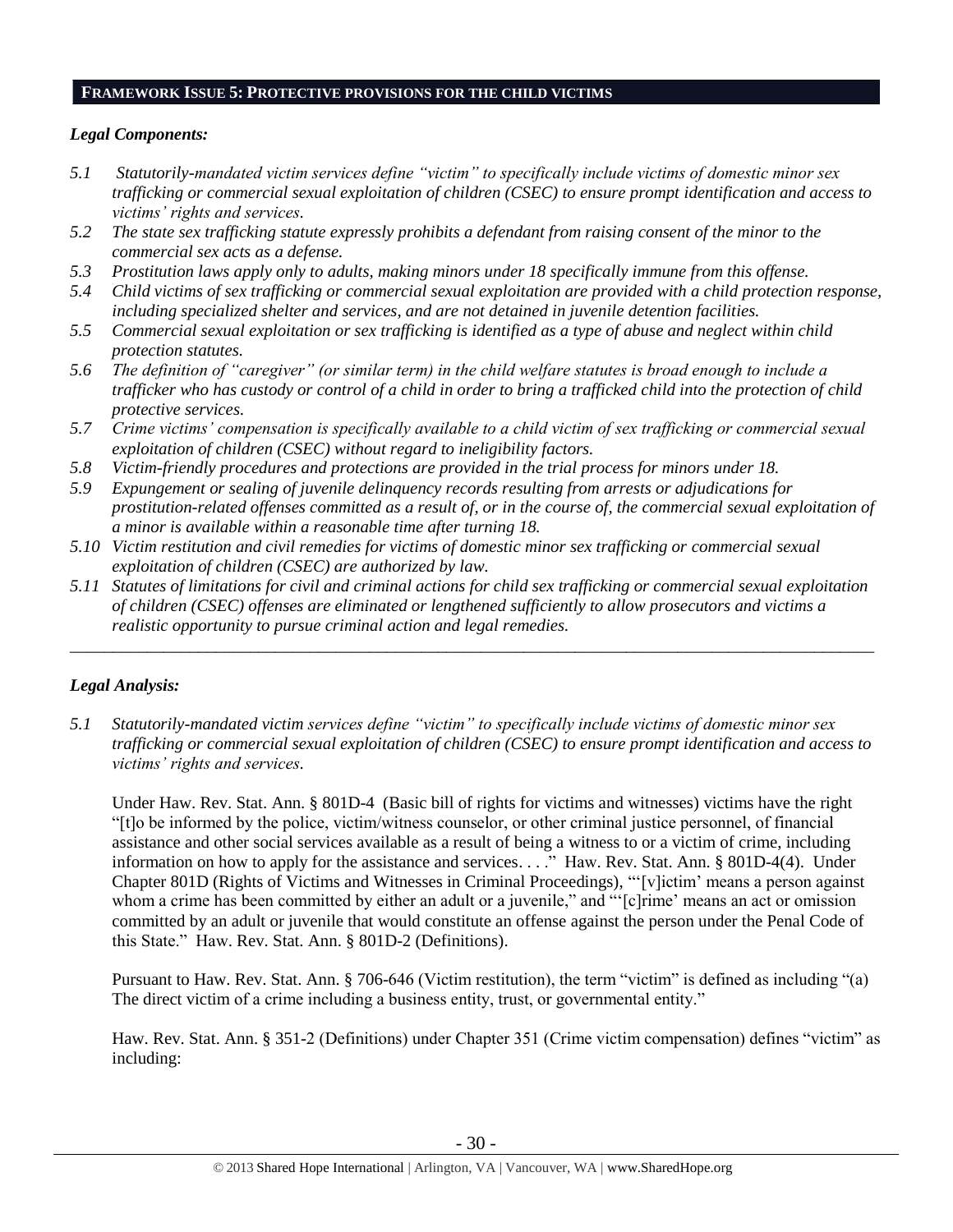(1) A person who is injured or killed by any act or omission of any other person coming within the criminal jurisdiction of the State;

(2) Any resident of the State who is injured or killed in another state by an act or omission of another person, which act or omission is within the description of any of the crimes specified in [section 351-](https://a.next.westlaw.com/Link/Document/FullText?findType=L&pubNum=1000522&cite=HISTS351-32&originatingDoc=N3C24DF804C5A11DDB03786E014444BA4&refType=LQ&originationContext=document&transitionType=DocumentItem&contextData=(sc.Search))  $32^{72}$  $32^{72}$  [Violent crimes];

<span id="page-30-0"></span>. . . .

 $\overline{a}$ 

- 5.1.1 Recommendation: Amend the definition of "victim" in Haw. Rev. Stat. Ann. § 706-646 (Restitution), § 801D-2 (Definitions— Basic bill of rights for victims and witnesses) and § 351- 2 (Definitions—Crime victim compensation) to expressly include trafficking and CSEC victims.
- *5.2 The state sex trafficking statute expressly prohibits a defendant from raising consent of the minor to the commercial sex acts as a defense.*

CSEC laws do not refer to a defense based on the minor's consent to the commercial sex act. However, Hawaii law does not specifically prohibit a defendant from raising such a defense.

Haw. Rev. Stat. Ann. § 702-233 (Consent; general) states, "In any prosecution, the victim's consent to the conduct alleged, or to the result thereof, is a defense if the consent negatives an element of the offense or precludes the infliction of the harm or evil sought to be prevented by the law defining the offense." However, Haw. Rev. Stat. Ann. § 702-235 (Ineffective consent) states,

Unless otherwise provided by this Code or by the law defining the offense, consent does not constitute a defense if:

(1) It is given by a person who is legally incompetent to authorize the conduct alleged; or (2) It is given by a person who by reason of youth . . . is manifestly unable or known by the defendant to be unable to make a reasonable judgment as to the nature or harmfulness of the conduct alleged; or

(3) It is given by a person whose improvident consent is sought to be prevented by the law defining the offense; or

- (4) It is induced by force, duress or deception.
- 5.2.1 Recommendation: Amend Haw. Rev. Stat. Ann. § 702-233 (Consent; general) to prohibit a defense based on the consent of the minor to a commercial sex act.
- *5.3 Prostitution laws apply only to adults, making minors under 18 specifically immune from this offense.*

Haw. Rev. Stat. Ann. § 712-1200 (Prostitution) and § 712-1206 (Loitering for the purpose of engaging in or advancing prostitution) do not exempt minors from prosecution for prostitution offenses.

5.3.1 Recommendation: Amend Haw. Rev. Stat. Ann. § 712-1200 (Prostitution) and § 712-1206 (Loitering for the purpose of engaging in or advancing prostitution) to make minors involved in prostitution immune from prosecution under these statutes and to expressly identify minors engaged in prostitution as victims of sex trafficking.

<sup>&</sup>lt;sup>72</sup> The crimes specified in Haw. Rev. Stat. Ann. § 351-32 include "(11) Kidnapping (section 707-720); (12) Sexual assault in the first degree (section 707-730); (13) Sexual assault in the second degree (section 707-731); (14) Sexual assault in the third degree (section 707-732); (15) Sexual assault in the fourth degree (section 707-733); ...."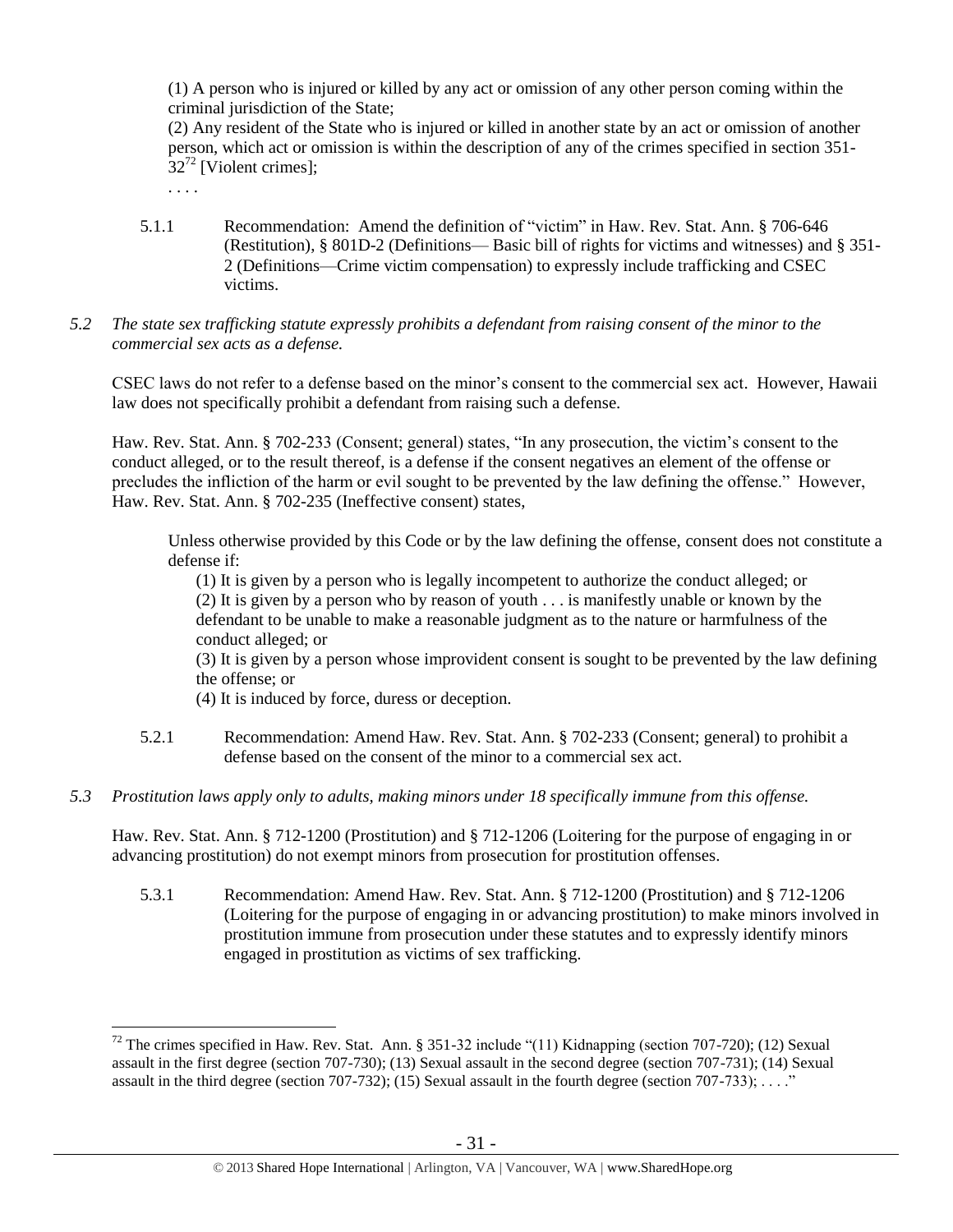*5.4 Child victims of sex trafficking or commercial sexual exploitation are provided with a child protection response, including specialized shelter and services, and are not detained in juvenile detention facilities.*

## **Child Identified as Abused/Neglected**

Pursuant to Haw. Rev. Stat. Ann. § 350-1<sup>73</sup>, a sexually exploited child is likely to be identified as abused or neglected, however if a child is identified as abused or neglected, the definition of "caregiver" under Haw. Rev. Stat. Ann. §587A-4<sup>74</sup> may not be sufficiently broad to involve Child Protective Services in investigations where the child is in the custody or control of a non-family trafficker.

Haw. Rev. Stat. Ann. § 587A-11 (Investigation; department powers) directs the Department of Human Services (Department) to investigate any reports it receives alleging that "a child is subject to imminent harm, has been harmed, or is subject to threatened harm." Under Haw. Rev. Stat. Ann. § 587A-11, in investigating the allegations, the Department may:

(1) Enlist the cooperation and assistance of appropriate state and federal law enforcement authorities, who may conduct an investigation and, if an investigation is conducted, shall provide the department with all preliminary findings, including the results of a criminal history record check of an alleged perpetrator of harm or threatened harm to the child;

(2) Interview the child without the presence or prior approval of the child's family and temporarily assume protective custody of the child for the purpose of conducting the interview;

(3) Resolve the matter in an informal fashion that it deems appropriate under the circumstances; (4) Close the matter if the department finds, after an assessment, that the child is residing with a caregiver who is willing and able to meet the child's needs and provide a safe and appropriate placement

for the child;

(5) Immediately enter into a service plan:

(A) To safely maintain the child in the family home; or

(B) To place the child in voluntary foster care pursuant to a written agreement with the child's parent.

If the child is placed in voluntary foster care and the family does not successfully complete the service plan within three months after the date on which the department assumed physical custody of the child, the department shall file a petition. . . .

(6) Assume temporary foster custody of the child… or

(7) File a petition or ensure that a petition is filed by another appropriate authorized agency in court under this chapter.

*I. Initial Custody:* 

 $\overline{a}$ 

## a. Authority for initial custody

Prior to an investigation into reports of abuse, a child may be taken into custody pursuant to Haw. Rev. Stat. Ann. § 587A-8(a) (Protective custody by police officer without court order), which provides,

(a) A police officer shall assume protective custody of a child without a court order and without the consent of the child's family, if in the discretion of the police officer, the officer determines that: (1) The child is subject to imminent harm while in the custody of the child's family;

<sup>&</sup>lt;sup>73</sup> See *infra* section 5.5 for a full analysis of the definition of "abuse" as it relates to identification of sexually exploited children.

 $74$  See *infra* section 5.6 for a full analysis of the definition of "caregiver."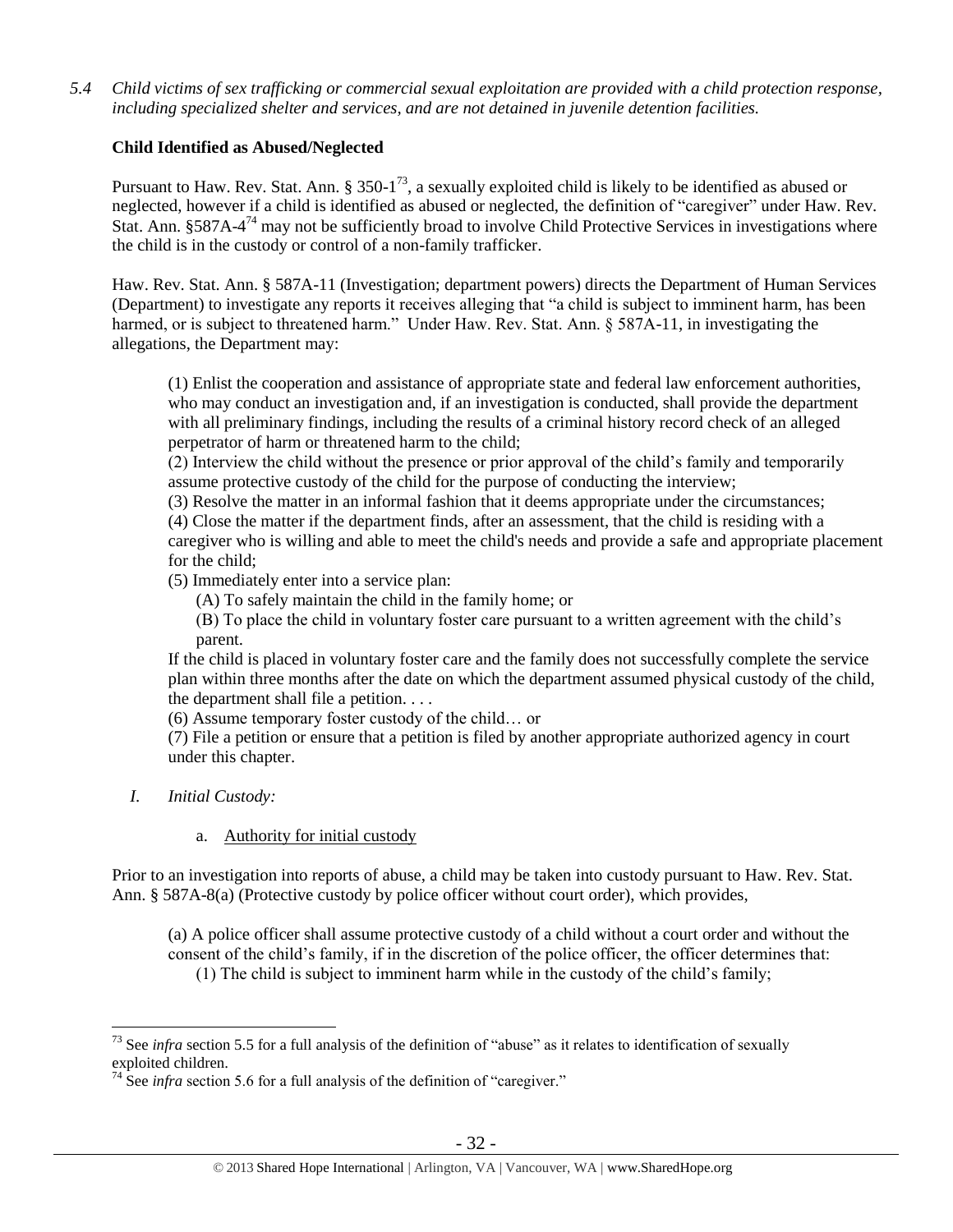(2) The child has no parent, as defined in this chapter, who is willing and able to provide a safe family home for the child;

(3) The child has no caregiver, as defined in this chapter, who is willing and able to provide a safe and appropriate placement for the child; or

(4) The child's parent has subjected the child to harm or threatened harm and the parent is likely to flee with the child.

b. Placement:

After taking a child into protective custody, the law enforcement officer transfers protective custody to the Department of Human Services. Haw. Rev. Stat. Ann. § 587A-8(b). Once the Department of Human Services assumes custody of the child, within 3 days, the Department shall, among other things, "[a]ssume temporary foster custody of the child if, in the discretion of the department, the department determines that the child is subject to imminent harm while in the custody of the child's family." Haw. Rev. Stat. Ann. § 587A-9(a)(1). Pursuant to Haw. Rev. Stat. Ann. § 587A-11(6), placement preference is with an approved relative.

## *II. Process following initial custody:*

Pursuant to Haw. Rev. Stat. Ann. § 587A-9(a)(5) (Temporary foster custody without court order), within three business days of receiving a child in protective custody, the Department also must return the child to the parents, obtain a voluntary placement agreement for foster care from the parents, or file a petition with the court.

## *III. Placement process pending adjudication/ investigation:*

Under Haw. Rev. Stat. Ann. § 587A-5(1) of Hawaii's Child Protective Act the court has,

## [E]xclusive original jurisdiction:

(1) In a child protective proceeding concerning any child who is or was found within the State at the time specified facts and circumstances occurred, are discovered, or are reported to the department. These facts and circumstances constitute the basis for the court's finding that the child's physical or psychological health or welfare is subject to imminent harm, has been harmed, or is subject to threatened harm by the acts or omissions of the child's family.

Under Haw. Rev. Stat. Ann. § 571-32(d) ( Detention; shelter; release; notice.), "No child shall be held in a detention facility for juveniles or shelter longer than twenty-four hours, excluding weekends and holidays...unless the judge orders otherwise after a court hearing."

If the court determines that continued supervision is necessary, Haw. Rev. Stat. Ann. § 571-33 (Detention and shelter facilities.) states,

> Provisions shall be made for the temporary detention of children or minors in a detention home, to be conducted as an agency of the court; or the court may arrange for the care and custody of such children or minors temporarily in private homes subject to the supervision of the court, or may arrange with any institution or agency to receive for temporary care and custody children or minors within the jurisdiction of the court.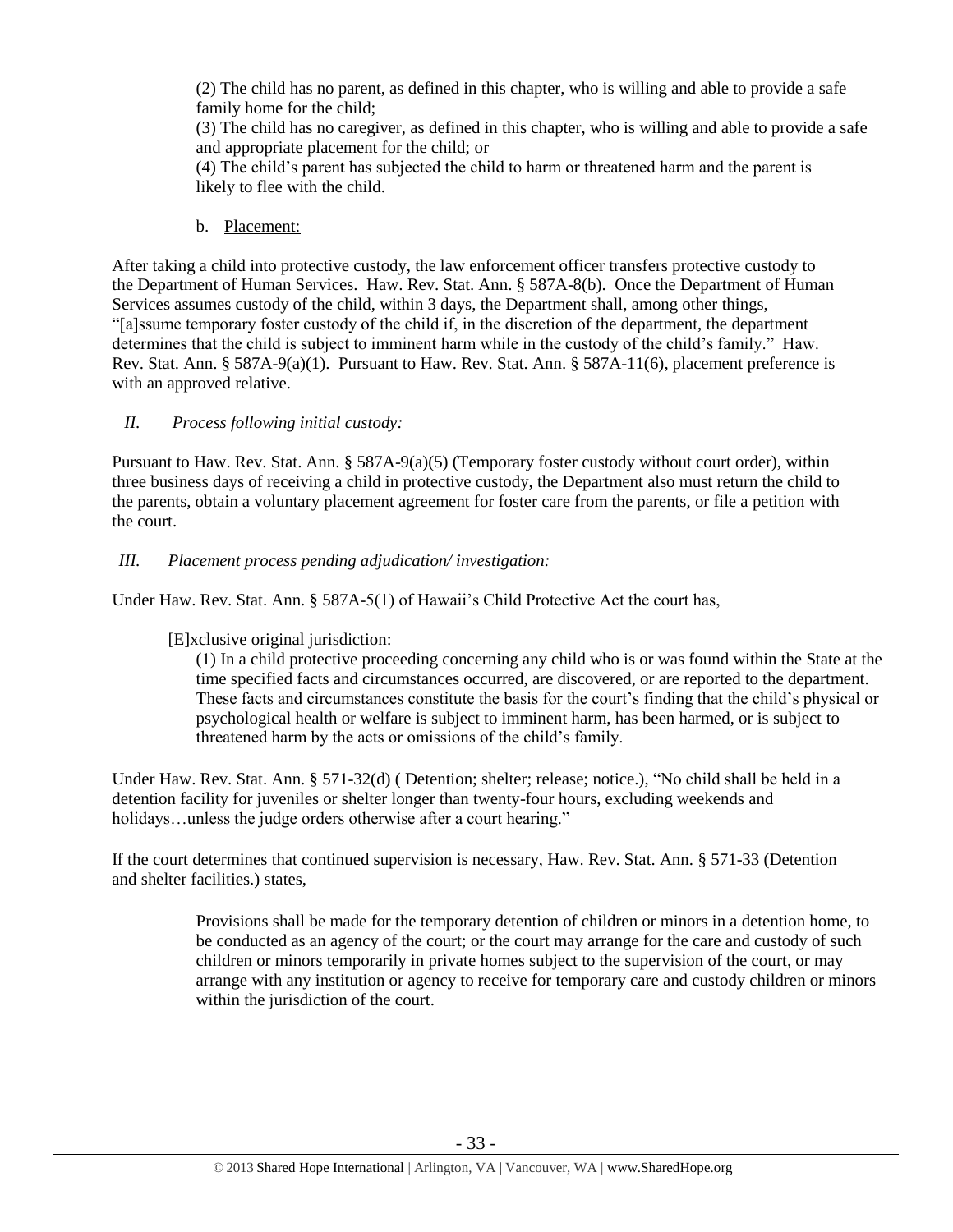### *IV. Adjudication:*

Under Haw. Rev. Stat. Ann. §571-41(a) (Procedure in children's cases), the hearing may be informal and will take place without a jury in a process separate from the adult court process. The judge shall make findings of fact based on a preponderance of the evidence standard and using regularly applicable rules of evidence in civil procedure. Haw. Rev. Stat. Ann. §571-41(c).

### *V. Outcomes*

If a child is adjudicated as abused or neglected, Haw. Rev. Stat. Ann. § 571-48(2) (Decree, if informal adjustment or diversion to a private or community agency or program has not been effected.) provides that:

(A) The court may place the child under protective supervision, as hereinabove defined, in the child's own home, or in the custody of a suitable person or agency elsewhere, upon conditions determined by the court; or

(B) The court may vest legal custody of the child, after prior consultation with the agency or institution, in a local governmental agency or institution licensed or approved by the State to care for children, with the exception of an institution authorized by the court to care for children. If legal custody of the child is vested in a private agency or institution in another state, the court shall select one that is approved by the family or juvenile court of the other state or by that state's department of social services or other appropriate department; provided that the child may not be committed to a public or private institution operated solely for the treatment of law violators…

While there is no reference to specific services available to DMST victims, under Haw. Rev. Stat. Ann. § 571-48(5), "[t]he court may order, for any child within its jurisdiction, whatever care or treatment is authorized by law."

## **Child Identified as Status Offender**

A sexually exploited minor may also be identified as a status offender if the minor is truant, a runaway, or beyond the control of his or her parent.

- *I. Initial Custody:* 
	- a. Authority for initial custody

Pursuant to Haw. Rev. Stat. Ann. § 571-31(a) (Taking children into custody; release; notice), a law enforcement officer may take a child into custody if the child falls within Haw. Rev. Stat. Ann. § 571-11(2) (Jurisdiction; children), which states,

Except as otherwise provided in this chapter, the court shall have exclusive original jurisdiction in proceedings:

(2) Concerning any child living or found within the circuit:

(A) Who is neglected as to or deprived of educational services because of the failure of any person or agency to exercise that degree of care for which it is legally responsible; (B) Who is beyond the control of the child's parent or other custodian or whose behavior is injurious to the child's own or others' welfare;

(C) Who is neither attending school nor receiving educational services required by law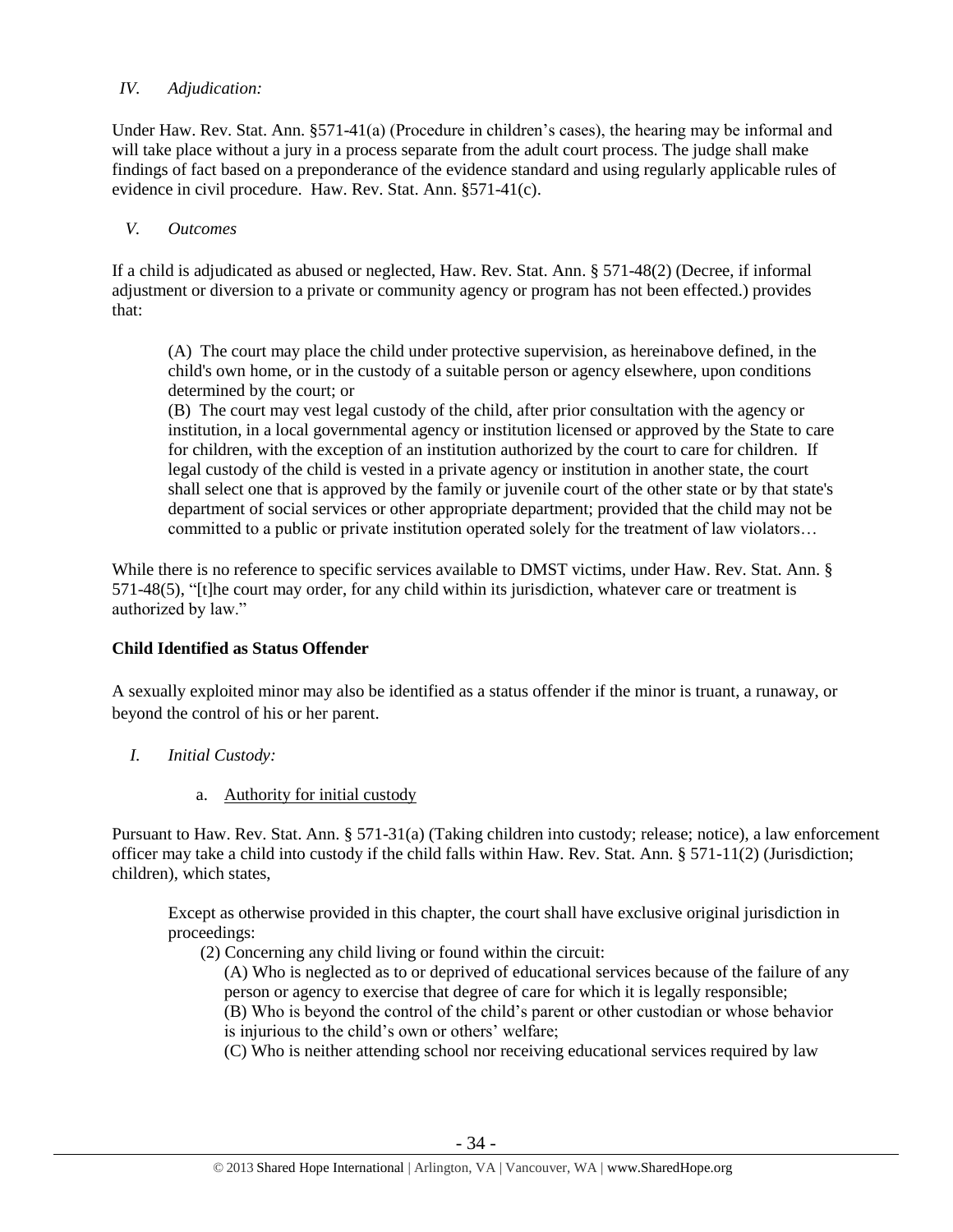whether through the child's own misbehavior or nonattendance or otherwise; or (D) Who is in violation of curfew.

*b.* Placement:

Upon taking the child into custody, law enforcement shall immediately notify the child's parents, guardian, or legal custodian and under Haw. Rev. Stat. Ann. § 571-31(b) (Taking children into custody; release; notice),

The child shall be (1) released to the care of the child's parent or other responsible adult; (2) referred or delivered to the court or other designated agency with or without simultaneous release to parent or other responsible adult; or (3) taken directly to a detention facility, if the child's immediate welfare or the protection of the community requires it, or the child is subject to detention for violation of a court order of probation or protective supervision.

## *II. Process following initial custody:*

Haw. Rev. Stat. Ann. § 571-32(d) provides that a child may not be held in detention or shelter care for more than 24 hours, "unless a petition or motion for revocation of probation, or motion for revocation of protective supervision has been filed, or unless the judge orders otherwise after a court hearing."

Under Haw. Rev. Stat. Ann. §571-21(a) (Complaint; investigation; petition), whenever the court is informed of a case of a potential status offender:

[T] the intake officer shall make a preliminary investigation to determine whether informal adjustment is suitable under section 571-31.4 [Informal adjustment, law violators] or 571-31.5 [Informal adjustment, status offenders]. The court may authorize the filing of a petition, may make whatever arrangement for informal adjustment that is suitable under section 571-31.4, 571-31.5, or 571-31.6 [Informal adjustment, minor who may be both law violator and status offender]; or may take such action as is otherwise allowed under this chapter. Efforts to effect informal adjustment may be continued not longer than three months without review by the judge.

## *III. Placement process pending adjudication:*

If a child believed to fall within Haw. Rev. Stat. Ann. § 571-11(1) or (2) (Jurisdiction; children), is determined unsuitable for diversion and is not released in informal adjustment, then the child is taken "to the place of detention or shelter designated by the court." Haw. Rev. Stat. Ann. § 571-32(a). Additionally, "If the court determines that the child requires care away from the child's own home but does not require secure physical restriction, the child shall be given temporary care in any available nonsecure child caring institution, foster family home, or other shelter facility." Haw. Rev. Stat. Ann. § 571-32(a).

Pursuant to Haw. Rev. Stat. Ann. § 571-32(e), (f), after a court hearing,

(e) No child may be held after the filing of a petition or motion, as specified in subsection (d) unless an order for continued detention or shelter has been made by a judge after a court hearing… If there is probable cause to believe that the child comes within section . . . 571-11(2) [Jurisdiction; children], the child may be held, following a court hearing, in a shelter but may not be securely detained in a detention facility for juveniles for longer than twenty-four hours, excluding weekends and holidays, unless the child is subject to the provisions of chapter 582, Interstate Compact on Juveniles, or chapter, Interstate Compact for Juveniles, or is allegedly in or has already been adjudicated for a violation of a valid court order, as provided under the federal Juvenile Justice and Delinquency Prevention Act of 1974, as amended.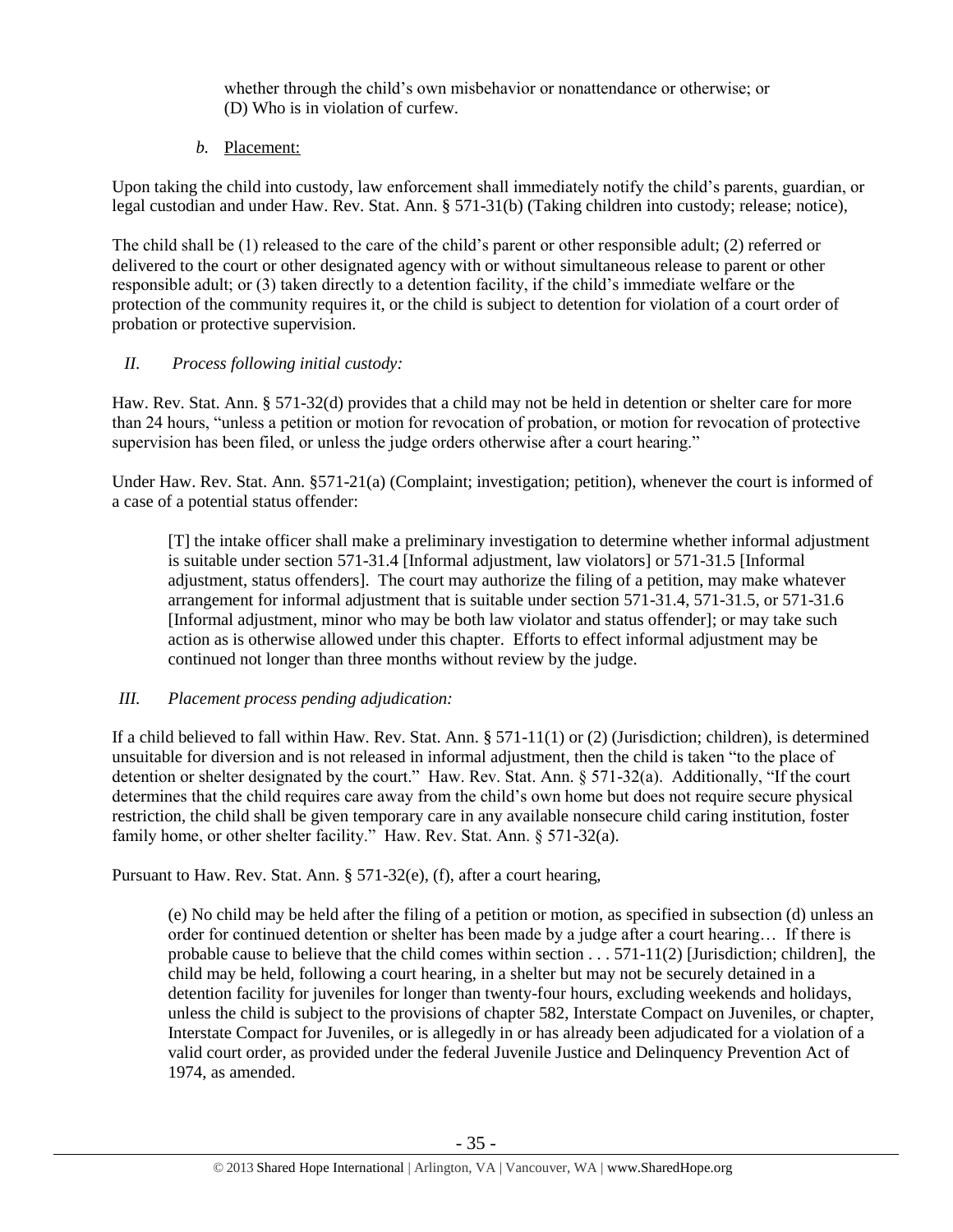(f) No child shall be released from detention except in accordance with this chapter.

In determining whether the "immediate welfare<sup>75</sup> or the protection of the community"<sup>76</sup> requires the child's detention pursuant to Haw. Rev. Stat. Ann. § 571-31.1(c) (Standard for detention), the court will consider,

(1) The severity of the violation or violations which the child is reasonably believed to have committed; (2) The frequency with which the child is reasonably believed to have committed such or other violations;

(3) The child's age, character, physical, and mental health;

(4) The interpersonal relationships between the child, the family, and the community; and

(5) Any previous history of referrals to the court.

If a child is brought to a detention or shelter facility, under Haw. Rev. Stat. Ann. § 571-32(b) (Detention; shelter; release; notice),

Prior to acceptance of the child for detention or shelter care, a prompt inquiry must be made by a duly authorized staff member of the detention or shelter facility or officer of the court. Where it is deemed in the best interests of the child, the judge, officer, staff member, or the director of detention services may then order the child to be released, if possible, to the care of the child's parent, guardian, legal custodian, or other responsible adult, or the judge may order the child held in the facility subject to further order or placed in some other appropriate facility.

## *IV. Adjudication or referral to alternate process:*

a. Adjudication:

Under Haw. Rev. Stat. Ann. §571-41(a) (Procedure in children's cases), the hearing may be informal and will take place without a jury in a process separate from the adult court process. The judge shall make findings of fact based on a preponderance of the evidence standard and using regularly applicable rules of evidence in civil procedure. Haw. Rev. Stat. Ann. §571-41(c)

b. Diversion:

Pursuant to Haw. Rev. Stat. Ann. § 571-31.5 (Informal adjustment, status offenders), a child determined to be a status offender pursuant to  $\S 571-11(2)$  may receive informal adjustment from an intake officer of the family

- [A] threat to, and a necessity to protect, the person or property of others from:
	- (1) A minor who is alleged to have committed an offense which caused physical harm, or a threat of physical harm, to another person; or

(2) A minor who is alleged to have committed an offense which caused damage to, or theft of, property; and

(A) The minor's record reveals a pattern of behavior which has caused damage to, or loss of, property; and

(B) Previous control measures have failed.

 $\overline{a}$  $75$  Haw. Rev. Stat. Ann. § 571-31.1(b) defines "immediate welfare" as including the following situations:

<sup>(1)</sup> The minor is in physical, emotional, or psychological danger, or may be prior to the court's disposition; (2) No parent or other responsible adult known to the decision-maker is willing and able to provide the type and degree of supervision necessary to protect the minor from that danger; (3) No other secure facility is appropriate and available.

<sup>76</sup> Haw. Rev. Stat. Ann. § 571-31.1(a) defines "protection of the community" as,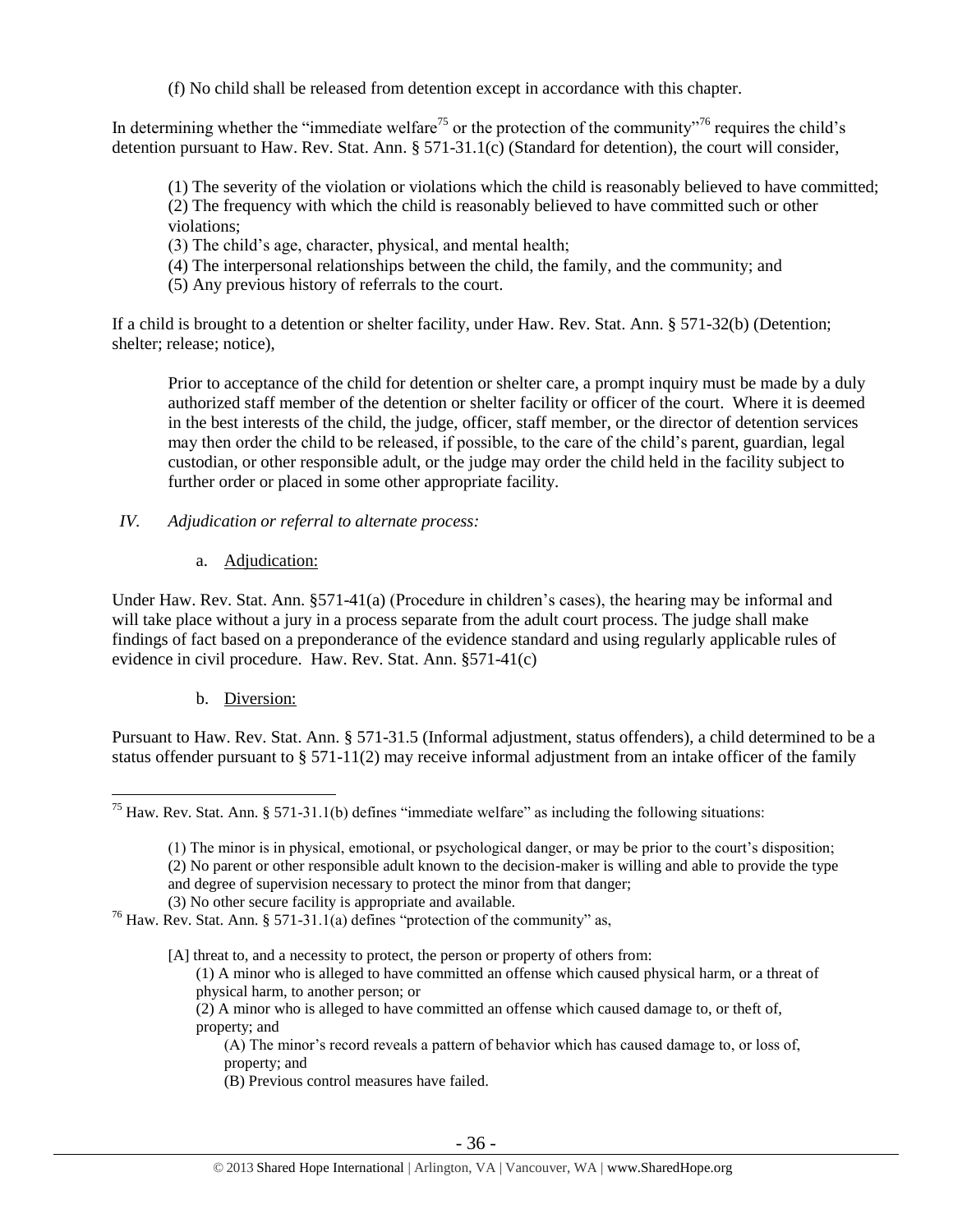court if the family consents and the child understands. Informal adjustment may include placement in a nonsecure shelter in addition to the programs provided in Haw. Rev. Stat. Ann. § 571-31.4(b).

*V. Outcomes (Final permanent placement)*

If the child is adjudicated under Haw. Rev. Stat. Ann. § 571-11(2) for being a status offender, then the court may order protective supervision for the child in his own home or at a suitable agency, or the court may transfer the child's custody to an agency or institution. Haw. Rev. Stat. Ann. § 571-48(2). The court may order "whatever care of treatment is authorized by law." Haw. Rev. Stat. Ann. § 571-48(5). When considering whether to transfer custody, "the court shall give primary consideration to the welfare of the child." Haw. Rev. Stat. Ann. § 571-48(6). Except as authorized in chapter 352 (Hawaii Youth Correctional Facilities), an institution that receives custody of the child may not transfer the child to an adult facility. Haw. Rev. Stat. Ann.  $§ 571-48(4).$ 

# **Child Identified as Law Violator**

It is possible that a sexually exploited child may be identified as a law violator, and processed through the juvenile justice system.

- *I. Initial Custody:* 
	- a. Authority for initial custody

Under Haw. Rev. Stat. Ann. § 571-31(a) (Taking children into custody; release; notice), a law enforcement officer may take a child into custody if the child falls within Haw. Rev. Stat. Ann. § 571-11(1) (Jurisdiction; children), which states,

Except as otherwise provided in this chapter, the court shall have exclusive original jurisdiction in proceedings:

(1) Concerning any person who is alleged to have committed an act prior to achieving eighteen years of age that would constitute a violation or attempted violation of any federal, state, or local law or municipal ordinance. Regardless of where the violation occurred, jurisdiction may be taken by the court of the circuit where the person resides, is living, or is found, or in which the offense is alleged to have occurred

- …
- *b.* Placement:

Upon taking the child into custody, law enforcement shall immediately notify the child's parents, guardian, or legal custodian and under Haw. Rev. Stat. Ann. § 571-31(b) (Taking children into custody; release; notice),

The child shall be (1) released to the care of the child's parent or other responsible adult; (2) referred or delivered to the court or other designated agency with or without simultaneous release to parent or other responsible adult; or (3) taken directly to a detention facility, if the child's immediate welfare or the protection of the community requires it, or the child is subject to detention for violation of a court order of probation or protective supervision.

# *II. Process following initial custody:*

Haw. Rev. Stat. Ann. § 571-32(d) provides that a child may not be held in detention or shelter care for more than 24 hours, "unless a petition or motion for revocation of probation, or motion for revocation of protective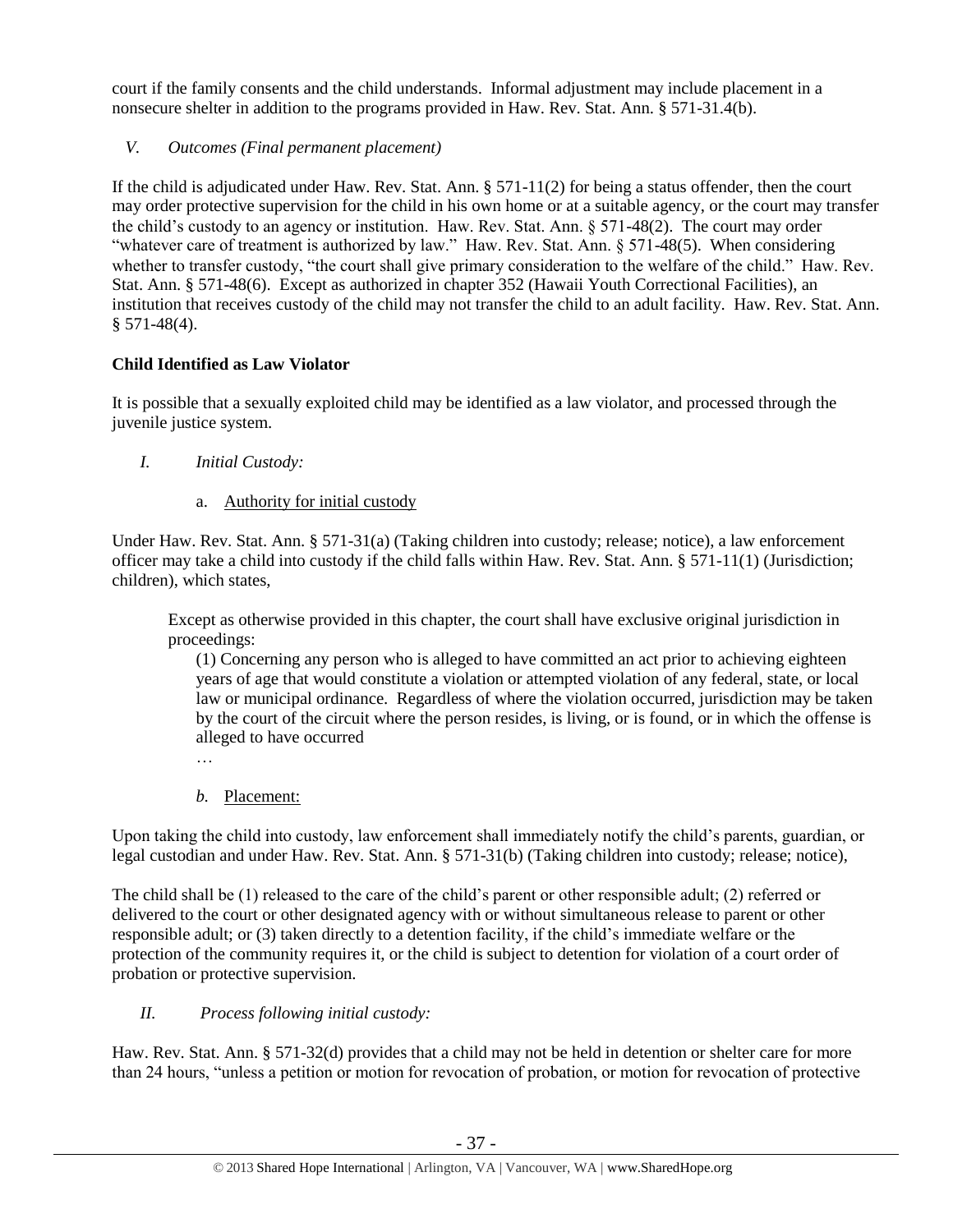supervision has been filed, or unless the judge orders otherwise after a court hearing." Haw. Rev. Stat. Ann. § 571-32(d) further specifies that

 $[i]$ f there is probable cause to believe that the child comes within section 571-11(1) [by violating the law], the child may be securely detained in a certified police station cellblock or community correctional center. The detention shall be limited to six hours. In areas which are outside a standard metropolitan statistical area, the detention may be up to twenty-four hours, excluding weekends and holidays, if no detention facility for juveniles is reasonably available. Any detention in a police station cellblock or community correctional center shall provide for the sight and sound separation of the child from adult offenders.

Under Haw. Rev. Stat. Ann. §571-21(a) (Complaint; investigation; petition), whenever the court is informed of a case of a potential status offender:

[T] the intake officer shall make a preliminary investigation to determine whether informal adjustment is suitable under section 571-31.4 [Informal adjustment, law violators] or 571-31.5 [Informal adjustment, status offenders]. The court may authorize the filing of a petition, may make whatever arrangement for informal adjustment that is suitable under section 571-31.4, 571-31.5, or 571-31.6 [Informal adjustment, minor who may be both law violator and status offender]; or may take such action as is otherwise allowed under this chapter. Efforts to effect informal adjustment may be continued not longer than three months without review by the judge.

## *III. Placement process pending adjudication:*

If a child believed to fall within Haw. Rev. Stat. Ann. § 571-11(1) or (2) (Jurisdiction; children), is determined unsuitable for diversion and is not released in informal adjustment, then the child is taken "to the place of detention or shelter designated by the court." Haw. Rev. Stat. Ann. § 571-32(a). Additionally, "If the court determines that the child requires care away from the child's own home but does not require secure physical restriction, the child shall be given temporary care in any available nonsecure child caring institution, foster family home, or other shelter facility." Haw. Rev. Stat. Ann. § 571-32(a).

Pursuant to Haw. Rev. Stat. Ann. § 571-32(e), (f), after a court hearing,

(e) No child may be held after the filing of a petition or motion, as specified in subsection (d) unless an order for continued detention or shelter has been made by a judge after a court hearing. If there is probable cause to believe that the child comes within section  $571-11(1)$  [Jurisdiction; children], the child may be securely detained, following a court hearing, in a detention facility for juveniles or may be held in a shelter…

(f) No child shall be released from detention except in accordance with this chapter.

In determining whether the "immediate welfare" or the protection of the community"<sup>78</sup> requires the child's detention pursuant to Haw. Rev. Stat. Ann. § 571-31.1(c) (Standard for detention), the court will consider,

 $\overline{a}$  $^{77}$  Haw. Rev. Stat. Ann. § 571-31.1(b) defines "immediate welfare" as including the following situations:

<sup>(1)</sup> The minor is in physical, emotional, or psychological danger, or may be prior to the court's disposition;

<sup>(2)</sup> No parent or other responsible adult known to the decision-maker is willing and able to provide the type and degree of supervision necessary to protect the minor from that danger;

<sup>(3)</sup> No other secure facility is appropriate and available.

<sup>&</sup>lt;sup>78</sup> Haw. Rev. Stat. Ann. § 571-31.1(a) defines "protection of the community" as,

<sup>[</sup>A] threat to, and a necessity to protect, the person or property of others from: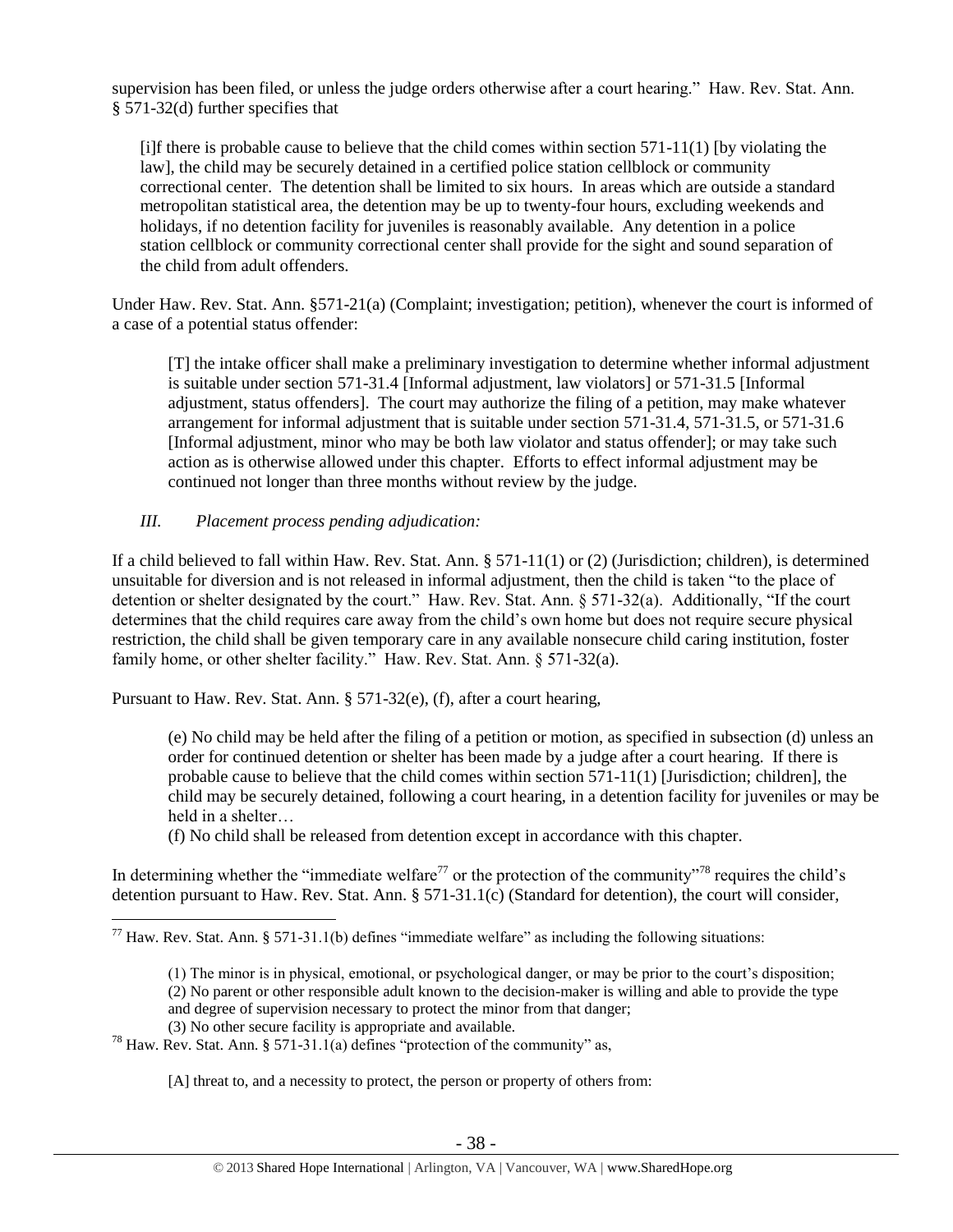(1) The severity of the violation or violations which the child is reasonably believed to have committed; (2) The frequency with which the child is reasonably believed to have committed such or other violations;

- (3) The child's age, character, physical, and mental health;
- (4) The interpersonal relationships between the child, the family, and the community; and
- (5) Any previous history of referrals to the court.

If a child is brought to a detention or shelter facility, under Haw. Rev. Stat. Ann. § 571-32(b) (Detention; shelter; release; notice),

Prior to acceptance of the child for detention or shelter care, a prompt inquiry must be made by a duly authorized staff member of the detention or shelter facility or officer of the court. Where it is deemed in the best interests of the child, the judge, officer, staff member, or the director of detention services may then order the child to be released, if possible, to the care of the child's parent, guardian, legal custodian, or other responsible adult, or the judge may order the child held in the facility subject to further order or placed in some other appropriate facility.

#### *IV. Adjudication or Diversion:*

a. Adjudication:

Under Haw. Rev. Stat. Ann. §571-41(a) (Procedure in children's cases), the hearing may be informal and will take place without a jury in a process separate from the adult court process. The judge shall make findings of fact based on a beyond a reasonable doubt standard and using regularly applicable rules of evidence in civil procedure. Haw. Rev. Stat. Ann. §571-41(c)

b. Diversion:

 $\overline{a}$ 

The child may receive informal adjustment under Haw. Rev. Stat. Ann. § 571-31.4(a) (Informal adjustment, law violators), which states,

(a) When a child reasonably believed to come within section 571-11(1) is referred to the court or other designated agency, informal adjustment may be provided to the child by an intake officer duly authorized by the family court only where the facts reasonably appear to establish prima facie jurisdiction and are admitted and where a consent is obtained from the child's parent, guardian, or legal custodian, and the child, if of sufficient age and understanding.

These informal adjustments include community service, placement at a shelter; medical or physical examinations to detect aptitude, learning disabilities, or emotional dysfunction; and participation in communitybased, neighborhood courts, youth-initiated programs, or restorative justice programs. Haw. Rev. Stat. Ann. § 571-31.4(b).

<sup>(1)</sup> A minor who is alleged to have committed an offense which caused physical harm, or a threat of physical harm, to another person; or

<sup>(2)</sup> A minor who is alleged to have committed an offense which caused damage to, or theft of, property; and

<sup>(</sup>A) The minor's record reveals a pattern of behavior which has caused damage to, or loss of, property; and

<sup>(</sup>B) Previous control measures have failed.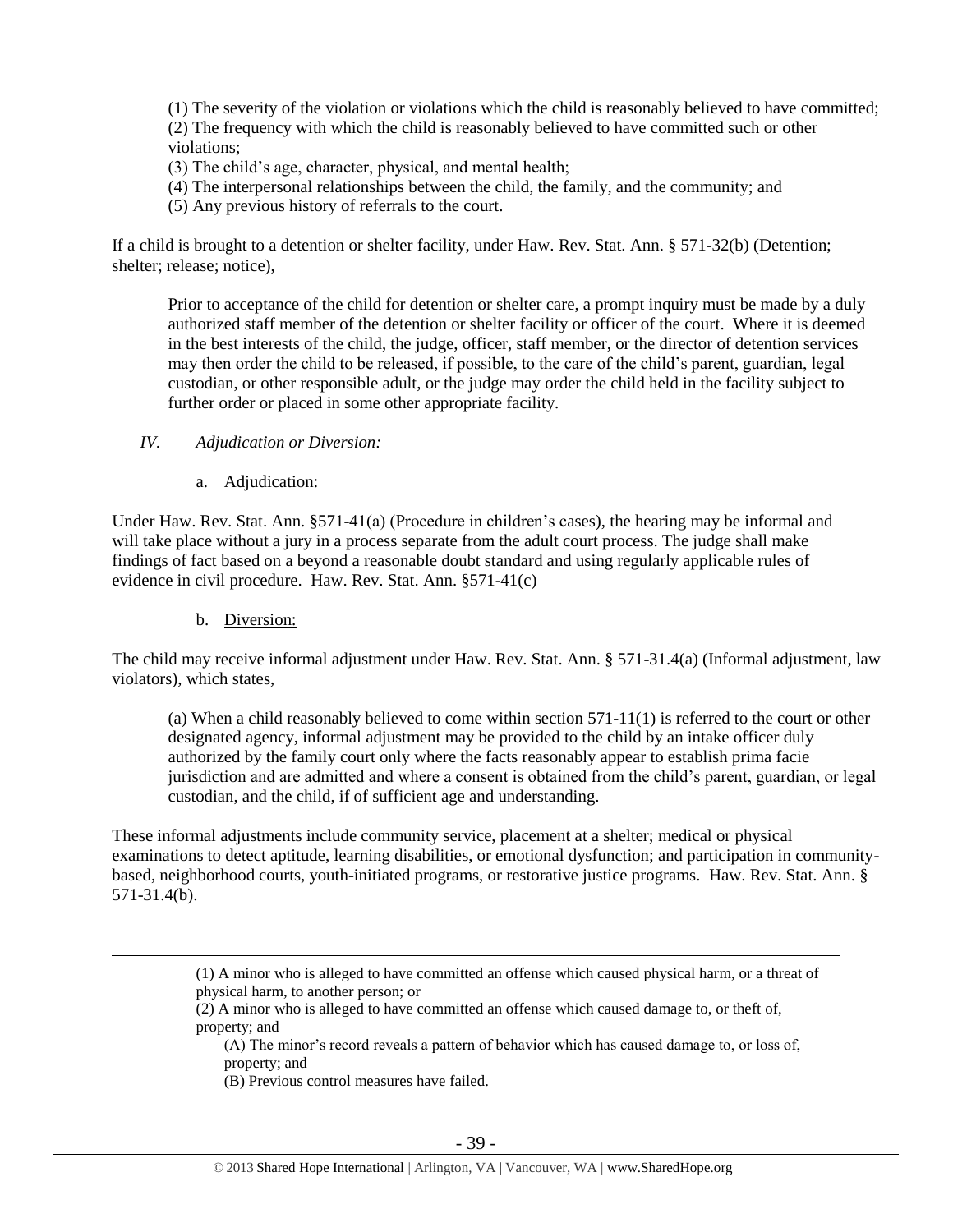## *V. Outcomes (Final permanent placement)*

Where the court determines that a child has violated a law, Haw. Rev. Stat. Ann. § 571-48 (Decree, if informal adjustment or diversion to a private or community agency or program has not been effected) provides that the court may fine the child, release the child on probation in his own home or another suitable facility subject to conditions imposed by the court, or transfer the child's custody to a correctional facility, agency, institution, or a private home. Haw. Rev. Stat. Ann. § 571-48(1).

5.4.1 Recommendation: Establish a mandatory response law directing any minor who is a victim of sex trafficking away from the criminal justice system and into a child protective services system.

## *5.5 Commercial sexual exploitation or sex trafficking is identified as a type of abuse and neglect within child protection statutes.*

Under Chapter 588 (Children's Justice Program), Haw. Rev. Stat. Ann. § 588-2 (Definitions of child abuse) defines, "child sexual abuse" as including "any of the offenses described under chapter 707, part V [Sexual offenses], when committed against a person under the age of eighteen years or as set forth in paragraph (2) of the definition of 'harm' in [section 587A-4.](https://a.next.westlaw.com/Link/Document/FullText?findType=L&pubNum=1000522&cite=HISTS587A-4&originatingDoc=NDB0A7CB04C5D11DDB03786E014444BA4&refType=LQ&originationContext=document&transitionType=DocumentItem&contextData=(sc.Search))"<sup>79</sup>

Under Chapter 350 (Child Abuse), Haw. Rev. Stat. Ann. § 350-1<sup>80</sup> (Child abuse) defines "child abuse or neglect" as the following:

[A]cts or omissions of any person who, or legal entity which, is in any manner or degree related to the child, is residing with the child, or is otherwise responsible for the child's care, that have resulted in the physical or psychological health or welfare of the child, who is under the age of eighteen, to be harmed, or to be subject to any reasonably foreseeable, substantial risk of being harmed. The acts or omissions are indicated for the purposes of reports by circumstances that include but are not limited to:

(2) When the child has been the victim of sexual contact or conduct, including, but not limited to, sexual assault as defined in the Penal Code, molestation, sexual fondling, incest, or prostitution; obscene or pornographic photographing, filming, or depiction; or other similar forms of sexual exploitation, including but not limited to acts that constitute an offense pursuant to section 712- 1202(1)(b) [Advancing or profiting from the prostitution of a minor]; or

Haw. Rev. Stat. Ann. § 346-1 (Definitions) defines for Chapter 346 (Department of Human Services) "abused or neglected" as "subjected to 'harm', 'imminent harm', or 'threatened harm' as defined in section [587A-4]."

Under Haw. Rev. Stat. Ann. § 587A-4, "harm" also includes children who are victims of sex trafficking.

 $\overline{a}$ <sup>79</sup> *See supra* note [63.](#page-24-0) Haw. Rev. Stat. Ann. § 587A-4 defines "harm" in the second paragraph as "damage or injury to a child's physical or psychological health or welfare, where: . . . (2) The child has been the victim of sexual contact or conduct, including sexual assault; sodomy; molestation; sexual fondling; incest; prostitution; obscene or pornographic photographing, filming, or depiction; or other similar forms of sexual exploitation, including but not limited to acts that constitute an offense pursuant to section 712-1202(1)(b) [Promoting Prostitution in the first degree](advancing or profiting from prostitution someone under 18); . . ."

 $80$  The text of Haw. Rev. Stat. Ann. § 350-1 included here and elsewhere in this report includes amendments made by the passage of House Bill 1187 during the session of the 27th Hawaii Legislature (effective July 1, 2013).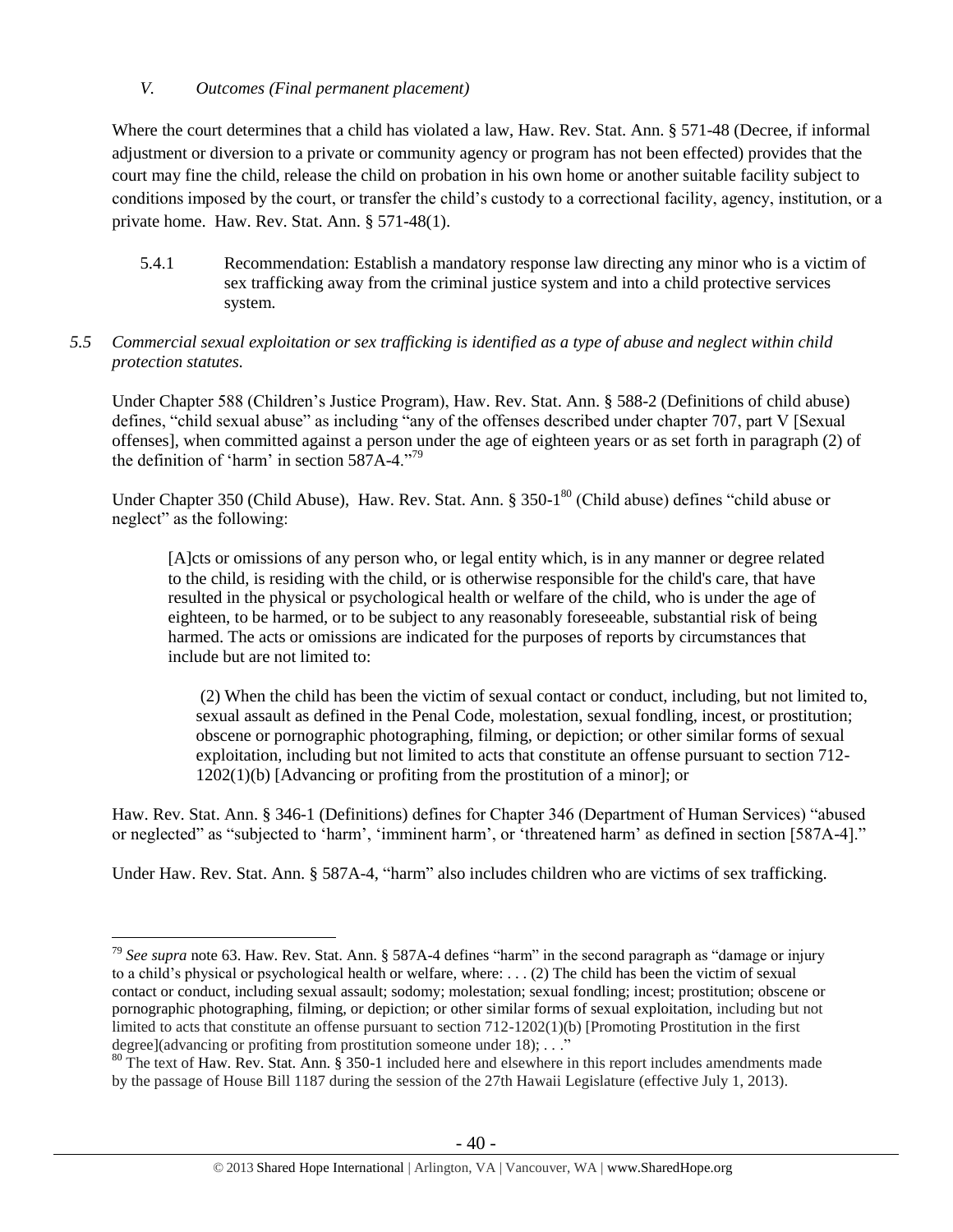*5.6 The definition of "caregiver" (or similar term) in the child welfare statutes is broad enough to include a trafficker who has custody or control of a child in order to bring a trafficked child into the protection of child protective services.*

Under Chapter 587A (Child Protective Act), Haw. Rev. Stat. Ann. §587A-4Definitions) defines a "caregiver" as "an adult who is not a child's parent or legal and physical custodian, and with whom the child has been residing for at least six months with the verbal or written consent of the child's legal and physical custodian. The status of 'caregiver' as used in this chapter does not pertain to court-ordered or voluntary foster placement." Unless the consent requirement is interpreted broadly, or a trafficker has obtained consent from the child's legal or physical custodian, this definition may not be broad enough to cover all situations in which the trafficker is in control of a child.

- 5.6.1 Recommendation: Amend Haw. Rev. Stat. Ann. §587A-4 (Definitions) to broaden the definition of "caregiver" to include a person who has control over a minor without parental consent.
- *5.7 Crime victims' compensation is specifically available to a child victim of sex trafficking or commercial sexual exploitation of children (CSEC) without regard to ineligibility factors.*

Hawaii's Crime Victim Compensation Act (Haw. Rev. Stat. Ann. § 351-1 *et. seq.*) was enacted to provide compensation for victims of specified crimes. Haw. Rev. Stat. Ann. § 351-2 (Definitions) under Chapter 351 (Crime Victim Compensation) defines "victim" as including the following:

(1) A person who is injured or killed by any act or omission of any other person coming within the criminal jurisdiction of the State;

(2) Any resident of the State who is injured or killed in another state by an act or omission of another person, which act or omission is within the description of any of the crimes specified in [section 351-](https://a.next.westlaw.com/Link/Document/FullText?findType=L&pubNum=1000522&cite=HISTS351-32&originatingDoc=N3C24DF804C5A11DDB03786E014444BA4&refType=LQ&originationContext=document&transitionType=DocumentItem&contextData=(sc.Search))  $32^{81}$  $32^{81}$  [Violent crimes]:

. . . .

Certain crimes specified in Haw. Rev. Stat. Ann. § 351-32 could apply to prostituted children, including Haw. Rev. Stat. Ann. § 707-730 (Sexual assault in the first degree), § 707-732 (Sexual assault in the third degree), and § 707-720 (Kidnapping).

However, Haw. Rev. Stat. Ann. § 351-31(c) (Eligibility for compensation) presents ineligibility criteria that threaten victims of domestic minor sex trafficking. Haw. Rev. Stat. Ann. § 351-31(c) states,

In determining whether to make an order under this section, the commission may consider any circumstances it determines to be relevant, and the commission shall consider the behavior of the victim, and whether, because of provocation or otherwise, the victim bears any share of responsibility for the crime that caused the victim's injury or death and the commission shall reduce the amount of compensation in proportion to the amount of responsibility for the crime which caused the victim's injury or death; provided that if the proportion is greater than the responsibility of the person who committed the act or omission or, in the case of more than one person, the aggregate responsibility of such persons because of whom compensation is sought, the commission shall not award any compensation to the victim.

5.7.1 Recommendation: Amend Haw. Rev. Stat. Ann. § 351-31(c) (Eligibility for compensation) to make an exception for victims of commercial sexual exploitation of children to ensure these

 $\overline{a}$ <sup>81</sup> *See supra* note [72.](#page-30-0)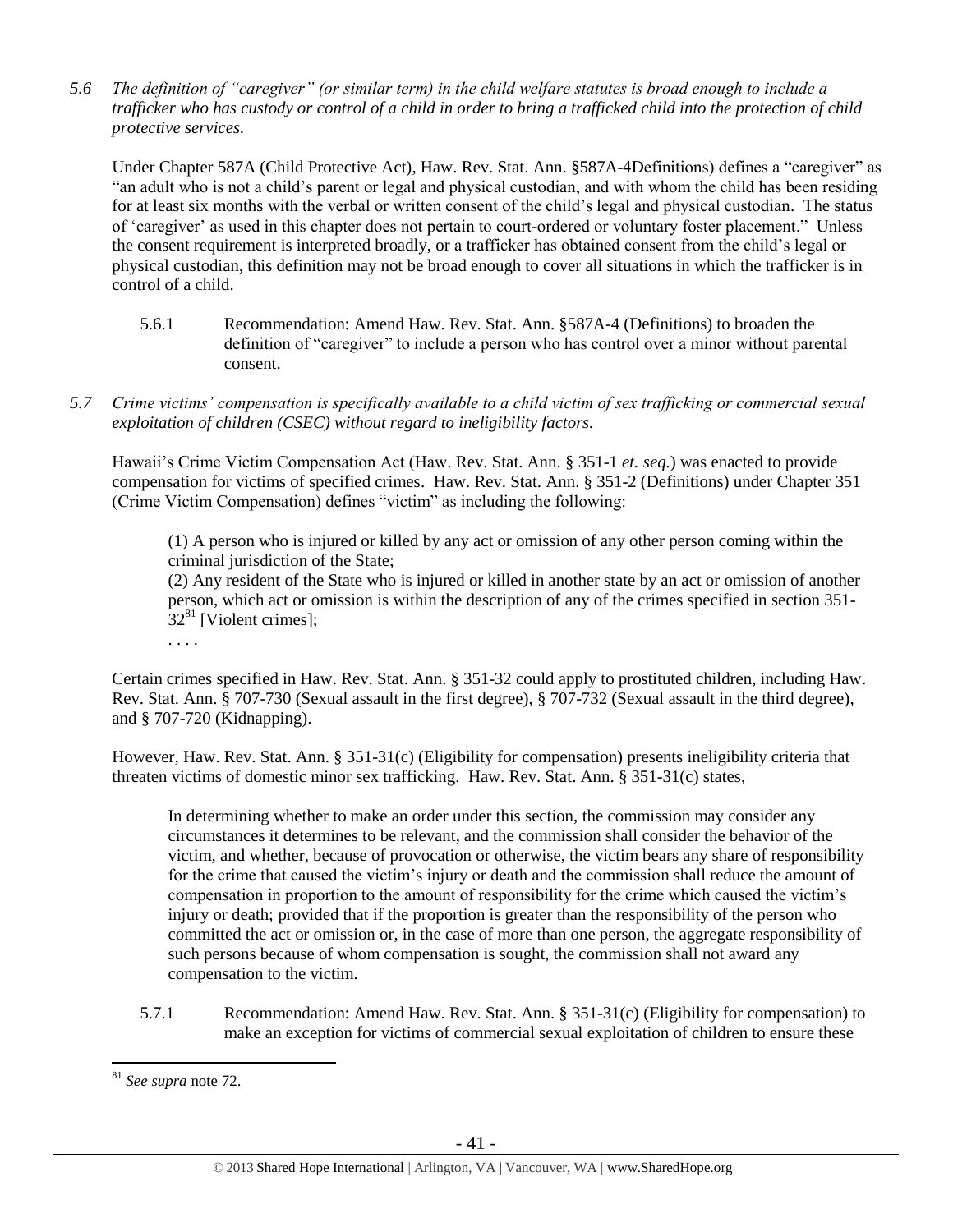victims will not be found to bear responsibility for the crimes committed as a result of their trafficking.

#### *5.8 Victim-friendly procedures and protections are provided in the trial process for minors under 18.*

Several victim-friendly criminal justice procedures and protections are statutorily provided for minor victimwitnesses. Haw. Rev. Stat. Ann. § 621-28 (Accompaniment of children at judicial proceedings) states,

A child less than fourteen years of age, involved in a judicial proceeding, including a grand jury proceeding, shall have the right to be accompanied by a parent, a victim/witness counselor, or other adult designated by the court. The accompanying person may be placed side by side with the child at the discretion of the presiding judge or court officer; provided that this position does not interfere with the proceedings of the court. The accompanying person shall not communicate in any manner with the child unless directed by the presiding judge or court officer.

In addition, the Hawaii Rules of Evidence (Haw. R. Evid.) include several provisions that afford children extra protections. Haw. R. Evid. 616 (Televised testimony of a child) provides,

In any prosecution of an abuse offense or sexual offense alleged to have been committed against a child less than eighteen years of age at the time of the testimony, the court may order that the testimony of the child be taken in a room other than the courtroom and be televised by two-way closed circuit video equipment to be viewed by the court, the accused, and the trier of fact, if the court finds that requiring the child to testify in the physical presence of the accused would likely result in serious emotional distress to the child and substantial impairment of the child's ability to communicate. During the entire course of such a procedure, the attorneys for the defendant and for the State shall have the right to be present with the child, and full direct and cross-examination shall be available as a matter of right.

Under Haw. Rev. Stat. Ann.§ 353-136 (Automated victim information and notification system special fund; authorization of payment) and § 353-137 (Automated victim information and notification system governance committee) , the automated victim information and notification system is programmed to immediately to inform registered victims, families, or concerned community members about the status of an offender within the system.

The use of reputation or opinion evidence of the past sexual behavior of a victim of a sexual offense is limited. Under Haw. R. Evid. 412 (Sexual offense and sexual harassment cases; relevance of victim's past behavior), in criminal cases where the defendant is accused of a sexual offense, "reputation or opinion evidence of the past sexual behavior of an alleged victim of the sexual offense is not admissible to prove the character of the victim to show action in conformity therewith." Haw. R. Evid. 412(a). Furthermore, under Haw. R. Evid. 412(b),

Notwithstanding any other provision of law, in a criminal case in which a person is accused of a sexual offense, evidence of an alleged victim's past sexual behavior other than reputation or opinion evidence is not admissible to prove the character of the victim to show action in conformity therewith, unless the evidence is:

(1) Admitted in accordance with subsection  $(c)(1)$  and  $(2)$  and is constitutionally required to be admitted; or

(2) Admitted in accordance with subsection (c) and is evidence of:

(A) Past sexual behavior with persons other than the accused, offered by the accused upon the issue of whether the accused was or was not, with respect to the alleged victim, the source of semen or injury; or

(B) Past sexual behavior with the accused and is offered by the accused upon the issue of whether the alleged victim consented to the sexual behavior with respect to which sexual assault is alleged.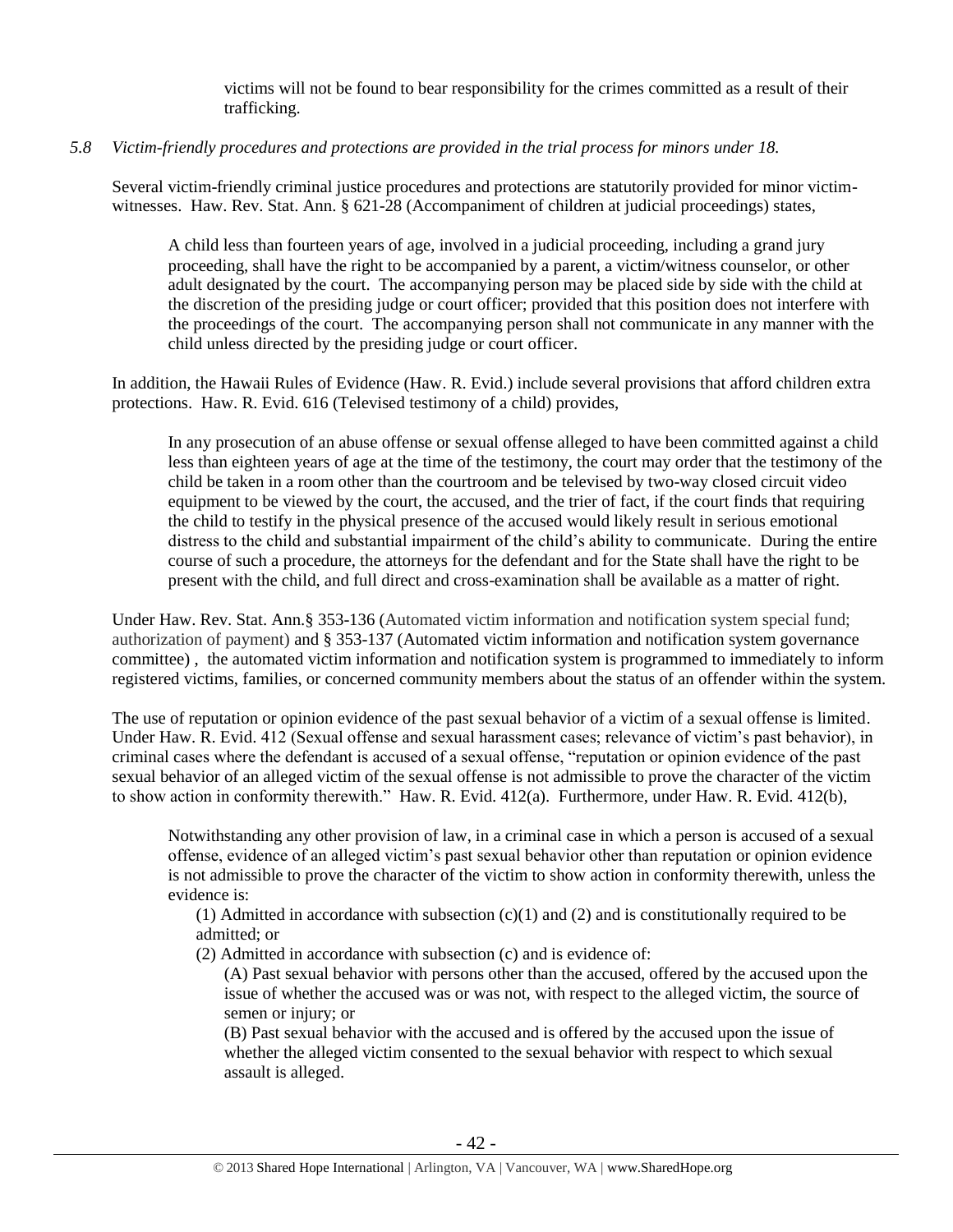Somewhat more limited protections exist in civil cases under Haw. R. Evid. 412(d), which provides, "In any civil action alleging conduct which constitutes a sexual offense or sexual harassment, opinion evidence, reputation evidence, and evidence of specific instances of plaintiff's sexual conduct, or any of such evidence, is not admissible by the defendant to prove consent by the plaintiff or the absence of injury to the plaintiff, unless the injury alleged by the plaintiff is in the nature of loss of consortium." Haw. R. Evid. 412(d)'s prohibition is not "applicable to evidence of the plaintiff's sexual conduct with the alleged perpetrator," and if the victim introduces evidence, including testimonial evidence, relating to the victim's own sexual conduct, "the defendant may cross-examine the witness who gives the testimony and offer relevant evidence limited specifically to the rebuttal of the evidence introduced by the plaintiff or given by the plaintiff." Haw. R. Evid. 412(e), (f). Notably, these protections in civil cases do not extend to situations in which the defendant seeks to introduce evidence of the victim plaintiff's past sexual conduct to impeach the credibility of the victim-plaintiff. Haw. R. Evid. 412(g).

*5.9 Expungement or sealing of juvenile delinquency records resulting from arrests or adjudications for prostitution-related offenses committed as a result of, or in the course of, the commercial sexual exploitation of a minor is available within a reasonable time after turning 18.*

Pursuant to Haw. Rev. Stat. Ann. § 571-88 (Orders expunging juvenile arrest records),

(a) The court may issue an order expunging $82$  a juvenile arrest record of a person upon written application by the person or, if the person is a minor, the minor's parent or guardian; provided the arrest was made pursuant to section 571-11(1)<sup>83</sup> or (2)<sup>84</sup> and the arrest record<sup>85</sup> meets the following criteria:

- (1) The matter was not referred to the prosecuting attorney or the family court and:
	- (A) The person was not counseled and released by the police; or
	- (B) The person was counseled and released by the police and the person has become an adult; or
- (2) The matter was referred to the prosecuting attorney or family court and:
	- (A) The person was not adjudicated responsible by the court; or
	- (B) The matter was dismissed with prejudice.

(b) Before issuing an order to expunge an arrest record of a matter that was never referred to the court, the court shall consult with the prosecuting attorney in the appropriate circuit.

. . . .

*5.10 Victim restitution and civil remedies for victims of domestic minor sex trafficking or commercial sexual exploitation of children (CSEC) are authorized by law.* 

Civil remedies are available under Chapter 663J (Liability for coercion into prostitution). Haw. Rev. Stat. Ann. § 663J-3 (Cause of action for coercion into prostitution) states,

An individual has a cause of action against a person who:

(1) Coerced<sup>86</sup> the individual into prostitution;

(2) Coerced the individual to remain in prostitution;

 $\overline{a}$ <sup>82</sup> Haw. Rev. Stat. Ann. § 571-88(e) defines "expunge" as "a process defined by agency policy in which records are segregated and kept confidential, or destroyed."

<sup>83</sup> *See supra* Section 5.4.

<sup>84</sup> *See supra* Section 5.4.

<sup>&</sup>lt;sup>85</sup> Haw. Rev. Stat. Ann. § 571-88(e) defines "arrest record" as "any record maintained by a county police department or the department of the attorney general under chapters 846 and 846D, relating to the arrest of the minor for a specific offense, including fingerprints taken during the arrest and maintained under section 846-2.5(b)."

 $86$  Haw. Rev. Stat. Ann. § 663J-2 (Definitions) defines "[c]oerce" as,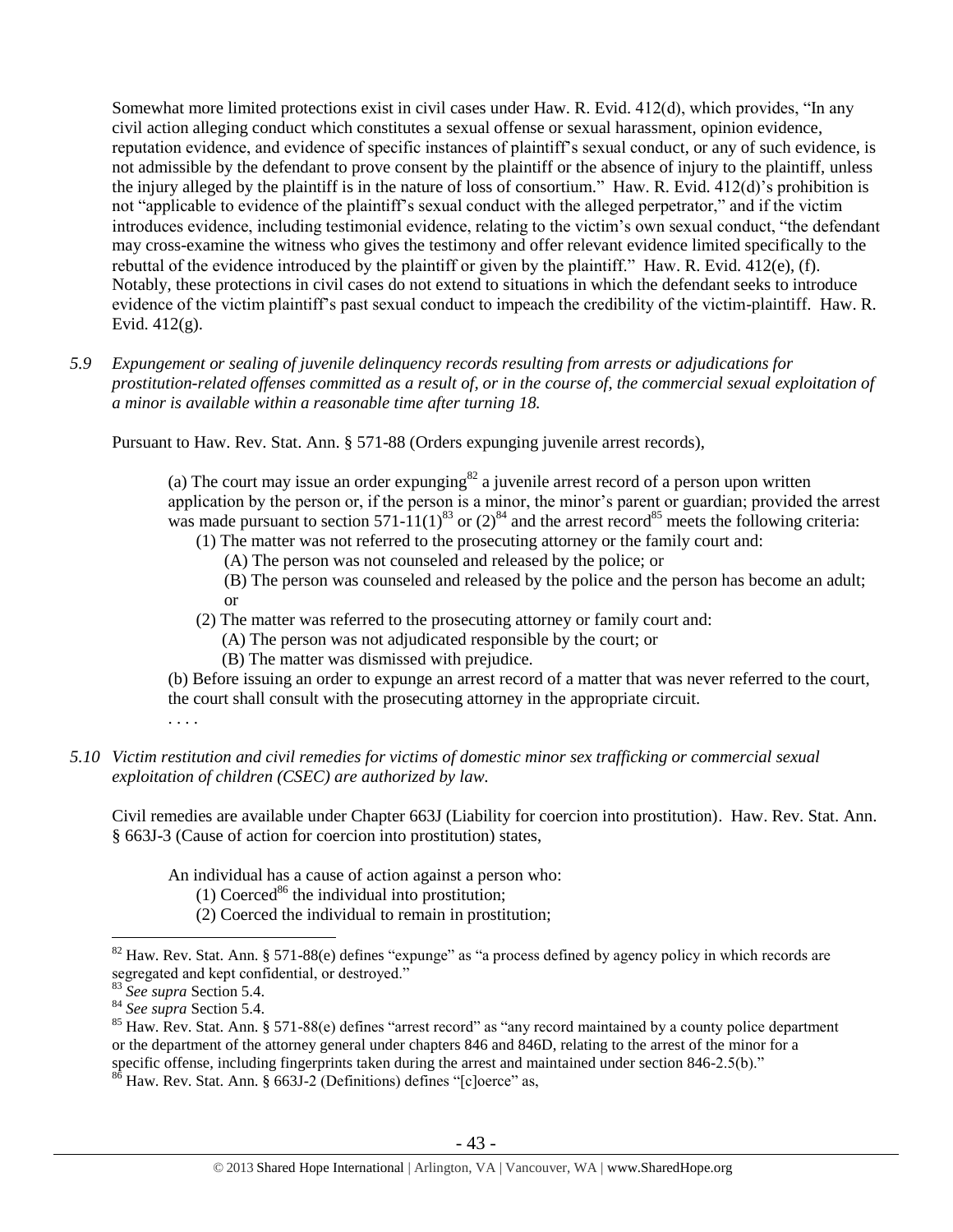(3) Used coercion to collect or receive any of the individual's earnings derived from prostitution; or (4) Hired, or attempted to hire the individual to engage in prostitution, when a reasonable person would believe that the individual was coerced into prostitution by another person. Paragraph (3) shall not apply to minor children who are dependent on the individual and who may have benefited from or been supported by the individual's earnings derived from prostitution.

Damages are assessed pursuant to Haw. Rev. Stat. Ann. § 663J-5 (Damages), which states,

A person entitled to bring an action under section 663J-3 may recover all of the following damages:

- (1) Economic damages proximately caused by coercion into prostitution;
- (2) Noneconomic damages proximately caused by coercion into prostitution;
- (3) Exemplary damages;
- (4) Reasonable attorney's fees; and
- (5) Costs of suit, including reasonable expenses for expert testimony.

A civil remedy is also available under Haw. Rev. Stat. Ann. § 657-1.8(a)(2) (Civil action arising from sexual offenses; application; certificate of merit), which states in subsection (a), "A civil cause of action for the sexual abuse of a minor shall be based upon sexual acts that constituted or would have constituted a criminal offense under part V or VI of chapter  $707.^{87}$  Subsection (b) further provides,

A claim may also be brought under this subsection against a legal entity, except the State or its political subdivisions, if:

(1) The person who committed the act of sexual abuse against the victim was employed by an institution, agency, firm, business, corporation, or other public or private legal entity that owed a duty of care to the victim; or

(2) The person who committed the act of sexual abuse and the victim were engaged in an activity over which the legal entity had a degree of responsibility or control.

Damages against the legal entity shall be awarded under this subsection only if there is a finding of gross negligence on the part of the legal entity.

Pursuant to subsection (c),

 $\overline{a}$ 

A defendant against whom a civil action is commenced may recover attorney's fees if the court determines that a false accusation was made with no basis in fact and with malicious intent. A verdict in favor of the defendant shall not be the sole basis for a determination that an accusation had no basis in fact and was made with malicious intent. The court shall make an independent finding of an improper motive prior to awarding attorney's fees under this section.

Additionally, subsection (d) provides,

[T]o use or threaten to use any form of domination, restraint, or control for the purpose of causing an individual to engage in or remain in prostitution or to relinquish earnings derived from prostitution. Coercion exists if the totality of the circumstances establish the existence of domination, restraint, or control that would have the reasonably foreseeable effect of causing an individual to engage in or remain in prostitution or to relinquish earnings derived from prostitution.

<sup>87</sup> Offenses in part V or VI of chapter 707 include: Haw. Rev. Stat. Ann. § 707-733.6 (Continuous sexual assault of a minor under the age of fourteen years), § 707-750 (Promoting child abuse in the first degree), § 707-756 (Electronic enticement of a child in the first degree) and § 707-757 (Electronic enticement of a child in the second degree).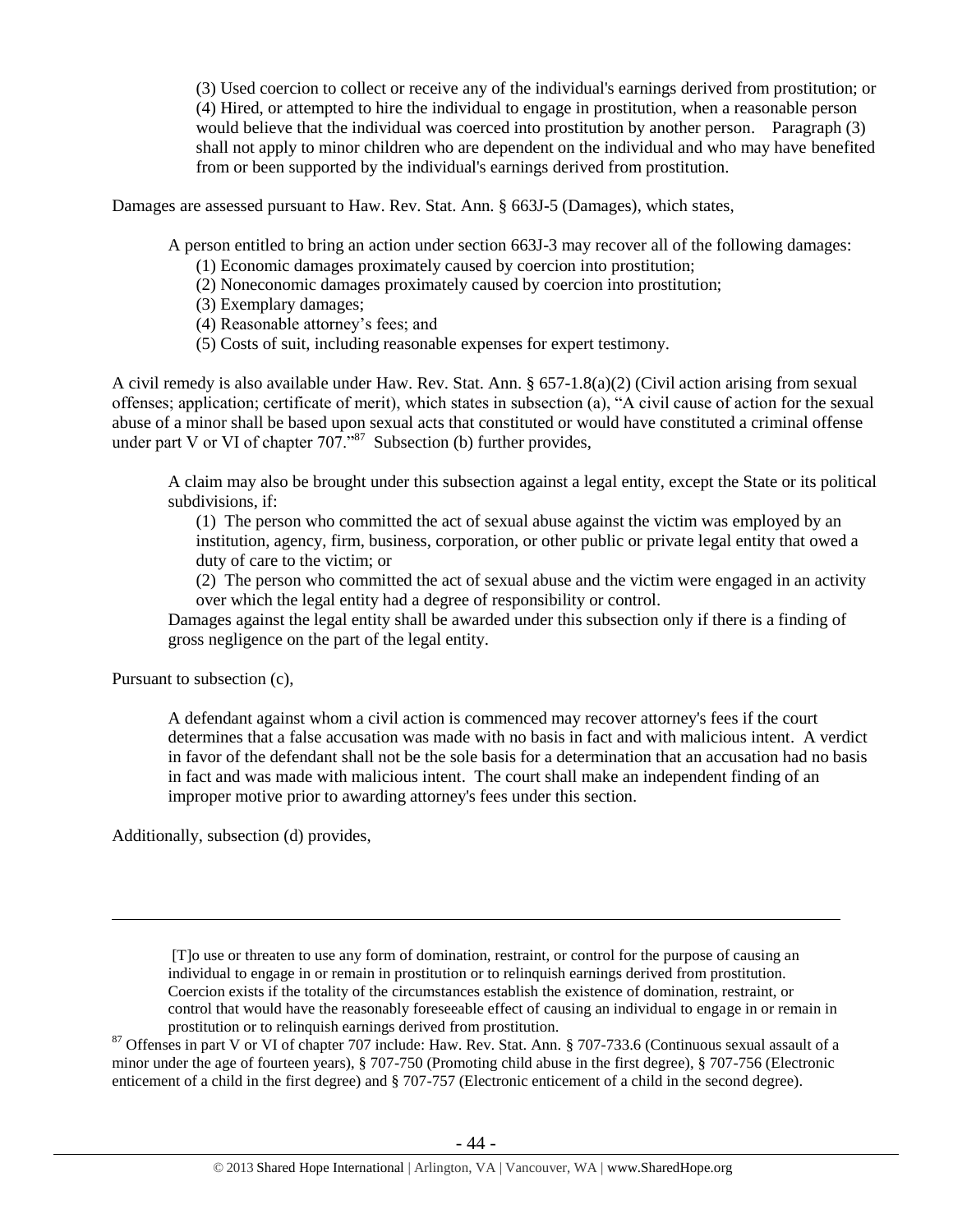In any civil action filed pursuant to subsection (a) or (b), a certificate of merit shall be filed by the attorney for the plaintiff, and shall be sealed and remain confidential. The certificate of merit shall include a notarized statement by a:

(1) Psychologist licensed pursuant to chapter 465;

(2) Marriage and family therapist licensed pursuant to chapter 451J;

(3) Mental health counselor licensed pursuant to chapter 453D; or

(4) Clinical social worker licensed pursuant to chapter 467E;

who is knowledgeable in the relevant facts and issues involved in the action, who is not a party to the action.

The notarized statement included in the certificate of merit shall set forth in reasonable detail the facts and opinions relied upon to conclude that there is a reasonable basis to believe that the plaintiff was subject to one or more acts that would result in an injury or condition specified in (a).

Pursuant to Haw. Rev. Stat. Ann. § 706-646 (Victim restitution),

(2) The court shall order the defendant to make restitution for reasonable and verified losses suffered by the victim or victims as a result of the defendant's offense when requested by the victim. The court shall order restitution to be paid to the crime victim compensation commission in the event that the victim has been given an award for compensation under chapter 351. If the court orders payment of a fine in addition to restitution or a compensation fee, or both, the payment of restitution and compensation fee shall have priority over the payment of the fine, and payment of restitution shall have priority over payment of a compensation fee.

(3) In ordering restitution, the court shall not consider the defendant's financial ability to make restitution in determining the amount of restitution to order. The court, however, shall consider the defendant's financial ability to make restitution for the purpose of establishing the time and manner of payment. The court shall specify the time and manner in which restitution is to be paid. Restitution shall be a dollar amount that is sufficient to reimburse any victim fully for losses, including but not limited to:

. . .

(b) Medical expenses; and

(c) Funeral and burial expenses incurred as a result of the crime.

(4) The restitution ordered shall not affect the right of a victim to recover under section 351-33 [Award for compensation] or in any manner provided by law; provided that any amount of restitution actually recovered by the victim under this section shall be deducted from any award under section 351-33.

Furthermore a person injured as a result of a travel agency or charter tour operator engaging in "promoting travel for prostitution" has a claim under Haw. Rev. Stat. Ann. § 468L-10 (Consumer right of action), which states the following:

Any person who suffers damage as a result of a violation of this chapter shall be entitled to injunctive relief restraining further violations, and may sue to recover damages in any circuit court of the State, and, if successful, shall recover three times the actual damages or \$1,000, whichever is greater. In any action brought under this chapter, the prevailing party shall be entitled to the recovery of costs of suit, including reasonable attorney's fees.

Additionally, under Haw. Rev. Stat. Ann. § 468L-8 (Restitution), "Any person who engages in an act or practice that violates any provision of this chapter or rules adopted pursuant hereto may be ordered by a court of proper jurisdiction to make restitution to all persons injured by the act or practice."

In addition, if the activities of a trafficker or facilitator of domestic minor sex trafficking are prohibited under Haw. Rev. Stat. Ann. Chapter 842 (Organized crime), the victim can sue the trafficker or facilitator to recover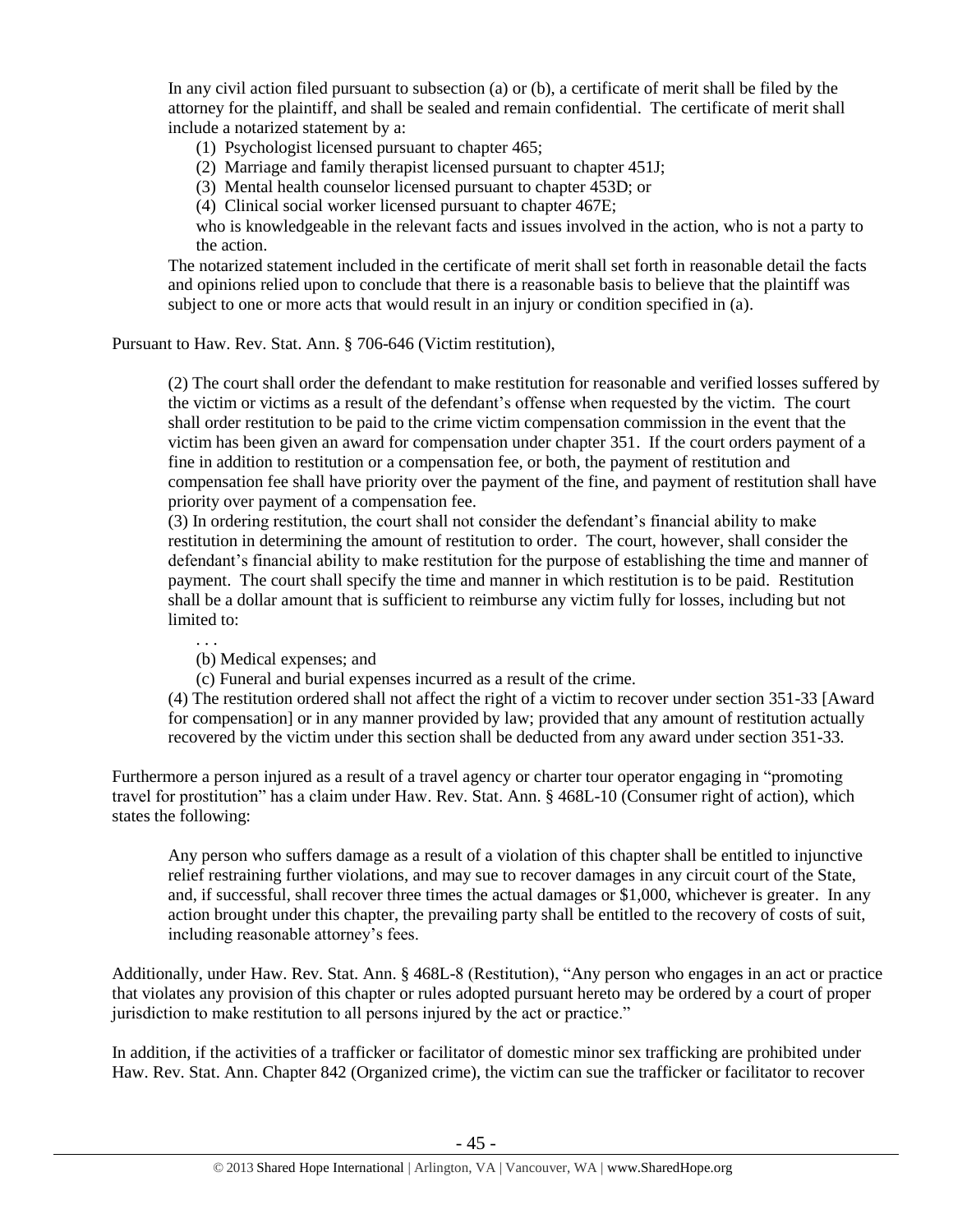damages the victim has sustained under Haw. Rev. Stat. Ann. § 842-8(c) (Civil remedies), which reads in part, "[a]ny person injured in the person's business or property by reason of a violation of this chapter [Organized crime] may sue therefor in any appropriate court and shall recover the damages the person sustains and the cost of the suit, including a reasonable attorney's fee."

*5.11 Statutes of limitations for civil and criminal actions for child sex trafficking or commercial sexual exploitation of children (CSEC) offenses are eliminated or lengthened sufficiently to allow prosecutors and victims a realistic opportunity to pursue criminal action and legal remedies.*

With regard to criminal prosecutions, Haw. Rev. Stat. Ann. § 701-108 (Time limitations) states,

(2) Except as otherwise provided in this section, prosecutions for other offenses are subject to the following periods of limitation:

(b) A prosecution for a class A felony must be commenced within six years after it is committed; (c) A prosecution for any felony under part IX of chapter 708 [Computer crime] must be commenced within five years after it is committed;

(d) A prosecution for any other felony must be commenced within three years after it is committed; (e) A prosecution for a misdemeanor or parking violation must be commenced within two years after it is committed; and

(f) A prosecution for a petty misdemeanor or a violation other than a parking violation must be commenced within one year after it is committed.

. . . .

. . .

(6) The period of limitation does not run:

(a) During any time when the accused is continuously absent from the State or has no reasonably ascertainable place of abode or work within the State, but in no case shall this provision extend the period of limitation by more than four years from the expiration of the period of limitation prescribed in subsection (2);

(b) During any time when a prosecution against the accused for the same conduct is pending in this State; or

(c) For any felony offense under chapter 707, part V [Sexual offenses] or VI [Child abuse], during any time when the victim is alive and under eighteen years of age.

Thus, the statute of limitations for sexual offenses against minors under Haw. Rev. Stat. Ann. Chapter 707 is tolled as long as the victim is alive and less than 18 years old. Haw. Rev. Stat. Ann. § 701-108(6)(c).

With regard to civil actions, Haw. Rev. Stat. Ann. § 657-1.8 (Civil action arising from sexual offenses; application; certificate of merit) provides,

(a) Notwithstanding any law to the contrary, no action for recovery of damages based on physical, psychological, or other injury or condition suffered by a minor arising from the sexual abuse of the minor by any person shall be commenced against the person who committed the act of sexual abuse more than:

(1) Eight years after the eighteenth birthday of the minor or the person who committed the act of sexual abuse attains the age of majority, whichever occurs later; or

(2) Three years after the date the minor discovers or reasonably should have discovered that psychological injury or illness occurring after the age of minor's eighteenth birthday was caused by the sexual abuse, whichever comes later.

. . . .

(b) For a period of two years after the effective date of [this Act] a victim of child sexual abuse that occurred in this State who had been barred from filing a claim against the victim's abuser due to the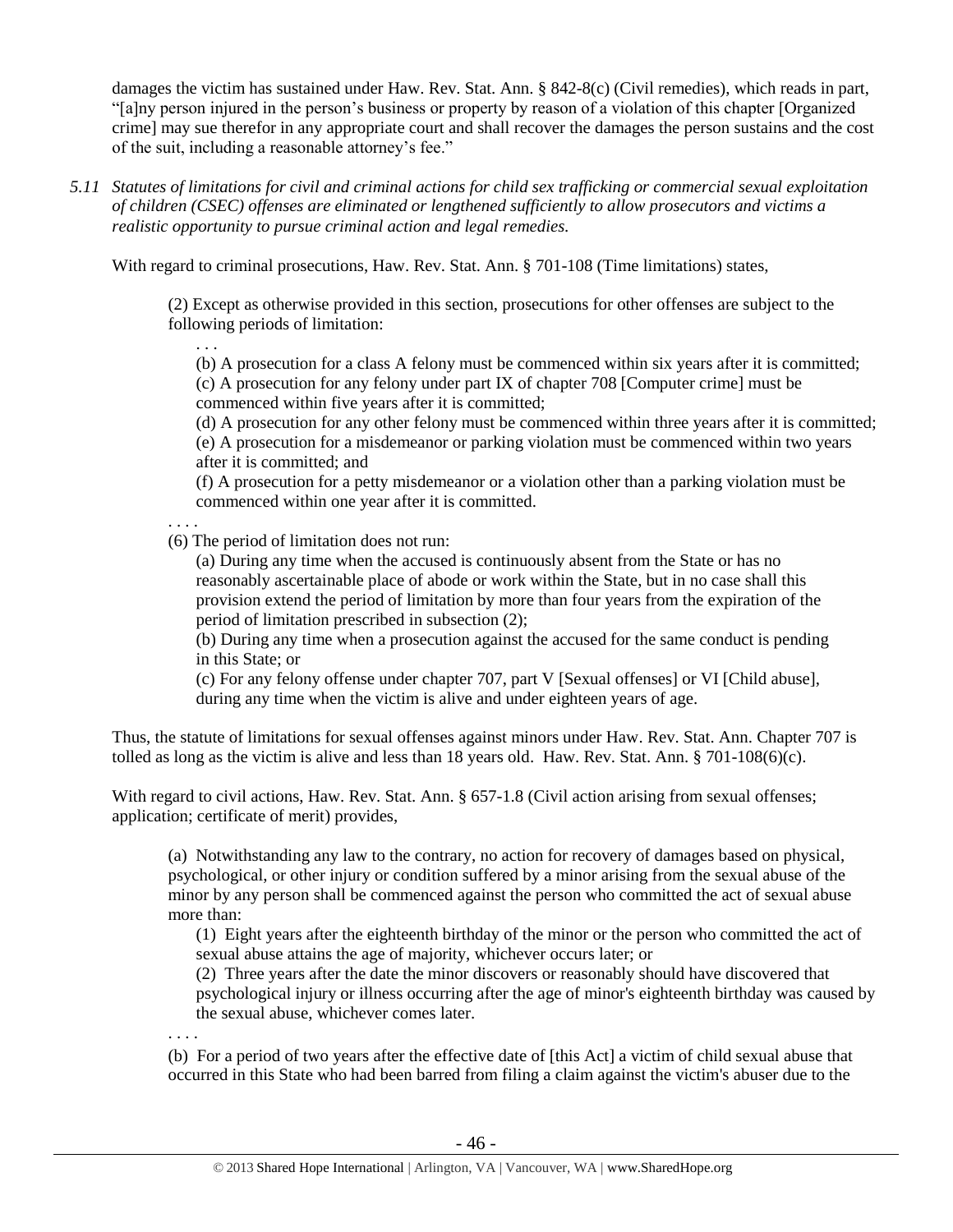expiration of the applicable civil statute of limitations that was in effect prior to the effective date of [this Act] may file a claim in a circuit court of this State against the person who committed the act of sexual abuse.

Otherwise, pursuant to Haw. Rev. Stat. Ann. § 657-1(4) (Six years), "[p]ersonal actions of any nature whatsoever not specifically covered by the laws of the State" may be commenced within six years after the cause of action occurred. Under Haw. Rev. Stat. Ann. § 657-13 (Infancy, insanity, imprisonment), if any person "entitled to bring any action specified in this part," with certain exceptions, is under 18 or is incarcerated for a term less than life "at the time the cause of action accrued," that person is "at liberty to bring such actions within the respective times limited in this part, after the disability is removed or at any time while the disability exists." Haw. Rev. Stat. Ann. § 657-13(1), (3).

The statute of limitations for a civil claim under Haw. Rev. Stat. § 663J-3 (Cause of action for coercion into prostitution), is set forth in Haw. Rev. Stat. Ann. § 663J-7<sup>88</sup> (Statute of limitations) which states,

- (a) A claim under this chapter may not be brought against a person more than six years after an act of promoting prostitution by coercion by that person.
- (b) The limitation period provided for in this chapter is tolled:

(1) During the minority of the individual who engages in prostitution; or (2) Any time there is a criminal offense investigation being actively conducted against the defendant by a governmental agency or there is a criminal offense charge, information, or indictment pending against the defendant.

5.11.1 Recommendation: Amend Haw. Rev. Stat. Ann. § 701-108 (Time limitations) to eliminate the statute of limitations for commencing criminal prosecutions related to domestic minor sex trafficking

<sup>&</sup>lt;sup>88</sup> The text of Haw. Rev. Stat. Ann. § 663J-7 included here and elsewhere in this report includes amendments made by the passage of Senate Bill 192 during the session of the 27th Hawaii Legislature (effective July 1, 2013).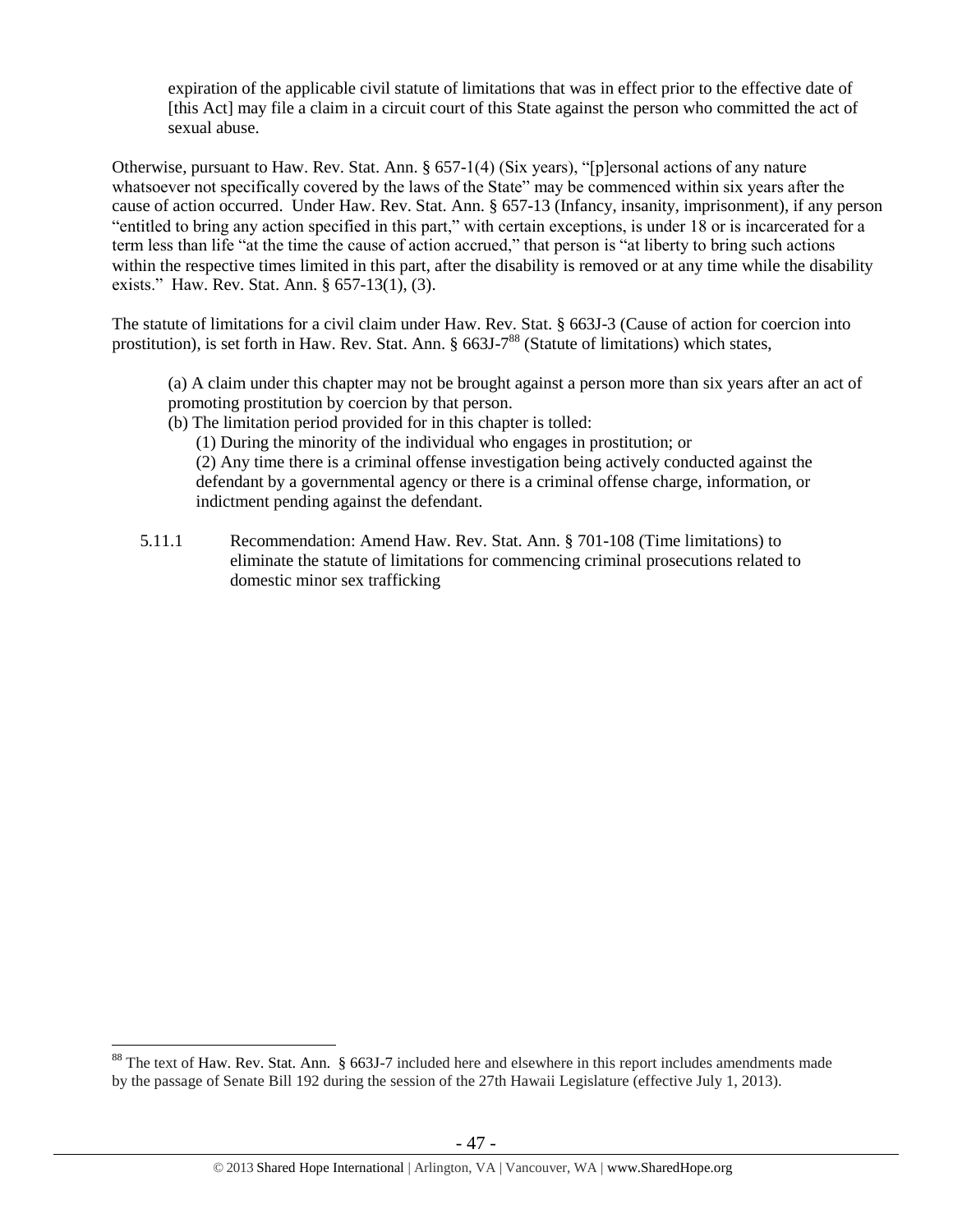#### **FRAMEWORK ISSUE 6: CRIMINAL JUSTICE TOOLS FOR INVESTIGATION AND PROSECUTIONS**

#### *Legal Components:*

- *6.1 Training on human trafficking and domestic minor sex trafficking for law enforcement is statutorily mandated or authorized.*
- *6.2 Single party consent to audiotaping is permitted in law enforcement investigations.*
- *6.3 Wiretapping is an available tool to investigate domestic minor sex trafficking.*
- *6.4 Using a law enforcement decoy posing as a minor to investigate buying or selling of commercial sex acts is not a defense to soliciting, purchasing, or selling sex with a minor.*
- *6.5 Using the Internet to investigate buyers and traffickers is a permissible investigative technique.*
- *6.6 Law enforcement and child welfare agencies are mandated to promptly report missing and recovered children. \_\_\_\_\_\_\_\_\_\_\_\_\_\_\_\_\_\_\_\_\_\_\_\_\_\_\_\_\_\_\_\_\_\_\_\_\_\_\_\_\_\_\_\_\_\_\_\_\_\_\_\_\_\_\_\_\_\_\_\_\_\_\_\_\_\_\_\_\_\_\_\_\_\_\_\_\_\_\_\_\_\_\_\_\_\_\_\_\_\_\_\_\_\_*

#### *Legal Analysis:*

*6.1 Training on human trafficking and domestic minor sex trafficking for law enforcement is statutorily mandated or authorized.*

Training on domestic minor sex trafficking is not mandated or authorized by law. However, Haw. Rev. Stat. Ann. § 350-1.15 (Orientation and training) requires the Hawaii Department of Social Services to "offer periodic orientation and training to those responsible for making child abuse and neglect reports pursuant to 350-1.1 [Reports]."

- 6.1.1 Recommendation: Amend Haw. Rev. Stat. Ann. § 350-1.15 (Orientation and training) to require or authorize the Department of Social Services to provide training specifically addressing domestic minor sex trafficking.
- *6.2 Single party consent to audiotaping is permitted in law enforcement investigations.*

Single party consent to audiotaping is permissible in Hawaii. Under Haw. Rev. Stat. Ann. § 803-42(b)(4) (Interception, access, and disclosure of wire, oral, or electronic communications, use of pen register, trap and trace device, and mobile tracking device prohibited), it is not illegal "for a person acting under color of law to intercept a wire, oral, or electronic communication, when the person is a party to the communication or one of the parties to the communication has given prior consent to the interception." Additionally, pursuant to Haw. Rev. Stat. Ann. § 803-42(b)(3)(A),

It shall not be unlawful under this part for a person not acting under color of law to intercept a wire, oral, or electronic communication when the person is a party to the communication or when one of the parties to the communication has given prior consent to the interception unless the communication is intercepted for the purpose of committing any criminal or tortious act in violation of the Constitution or laws of the United States or of this State.

*6.3 Wiretapping is an available tool to investigate domestic minor sex trafficking.* 

Offenses related to domestic minor sex trafficking are not included as crimes for which a wiretapping order may be issued. Under Haw. Rev. Stat. Ann. § 803-44 (Application for court order to intercept wire, oral, or electronic communications), certain persons, as set forth in the statute, can seek a court order for wiretapping for the following crimes: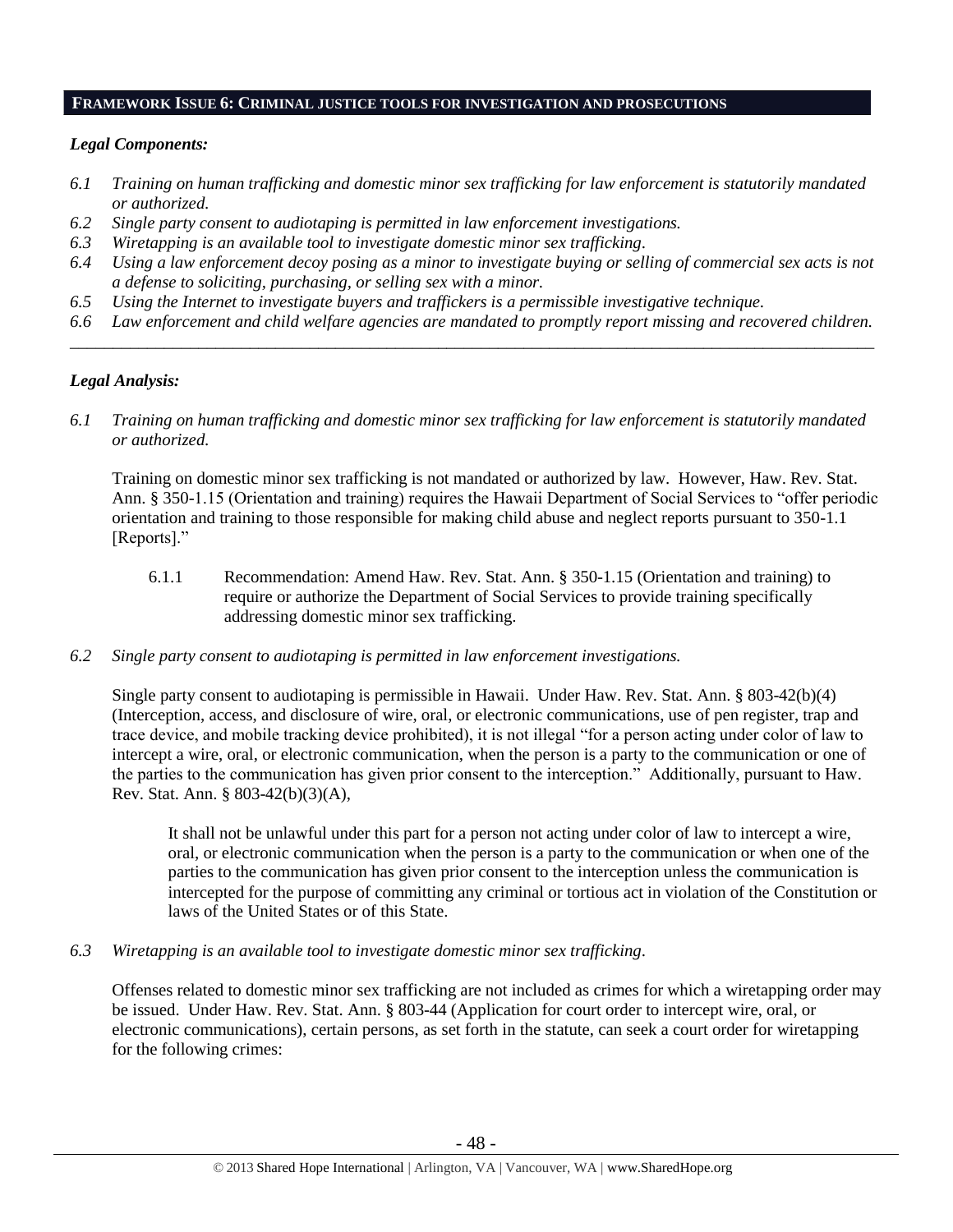(1) Murder;

- (2) Kidnapping;
- (3) Labor trafficking in the first degree;
- (4) Labor trafficking in the second degree;
- (5) Felony criminal property damage involving the danger of bodily injury as defined in section 707-700;
- (6) Distribution of dangerous, harmful, or detrimental drugs; or
- (7) Conspiracy to commit one or more of the above; or involving
- (8) Involvement in organized crime and any of the following felony offenses:
	- (A) Extortion;

. . .

- (B) Bribery of a juror, witness, or police officer;
- (C) Receiving stolen property;
- (D) Gambling; and
- (E) Money laundering.

However, if a law enforcement officer does discover information on another crime, such as domestic minor sex trafficking related offenses, while investigating an approved offense, the officer may disclose this information "to another investigative or law enforcement officer to the extent that the disclosure is appropriate to the proper performance of the official duties of the officer making or receiving the disclosure" or "while giving testimony under oath or affirmation in any proceeding in any court or before the grand jury in this State." Haw. Rev. Stat. Ann. § 803-45(a), (c), (e).

- 6.3.1 Recommendation: Amend Haw. Rev. Stat. Ann. § 803-44 (Application for court order to intercept wire, oral, or electronic communications) to specifically authorize the prosecuting attorney to seek a court order authorizing the use of wiretapping where the interception may provide evidence of domestic minor sex trafficking.
- *6.4 Using a law enforcement decoy posing as a minor to investigate buying or selling of commercial sex acts is not a defense to soliciting, purchasing, or selling sex with a minor.*

Under Haw. Rev. Stat. Ann. § 707-756 (Electronic enticement of a child in the first degree).

- (1) Any person who, using a computer or any other electronic device: (a) Intentionally or knowingly communicates:
	- (iii) With another person who represents that person to be under the age of eighteen years; (b) With the intent to promote or facilitate the commission of a felony:
		- . . . (ii) That is a class A felony; or
		- (iii) That is another covered offense as defined in section 846E-1 [Definitions], $89$ agrees to meet with the minor, or with another person who represents that person to be a minor under the age of eighteen years; and
	- (c) Intentionally or knowingly travels to the agreed upon meeting place at the agreed upon meeting time, is guilty of electronic enticement of a child in the first degree.

Haw. Rev. Stat. Ann. § 707-757(Electronic enticement of a child in the second degree) and § 707-759 (Indecent electronic display to a child) also use the phrase "another person who represents that person to be under the age of eighteen years," which seems to indicate that decoys may be used. It appears that police may use a decoy to investigate electronic enticement of a child. The Hawaii Code does not expressly state that law enforcement

<sup>89</sup> *See supra* note [24.](#page-4-0)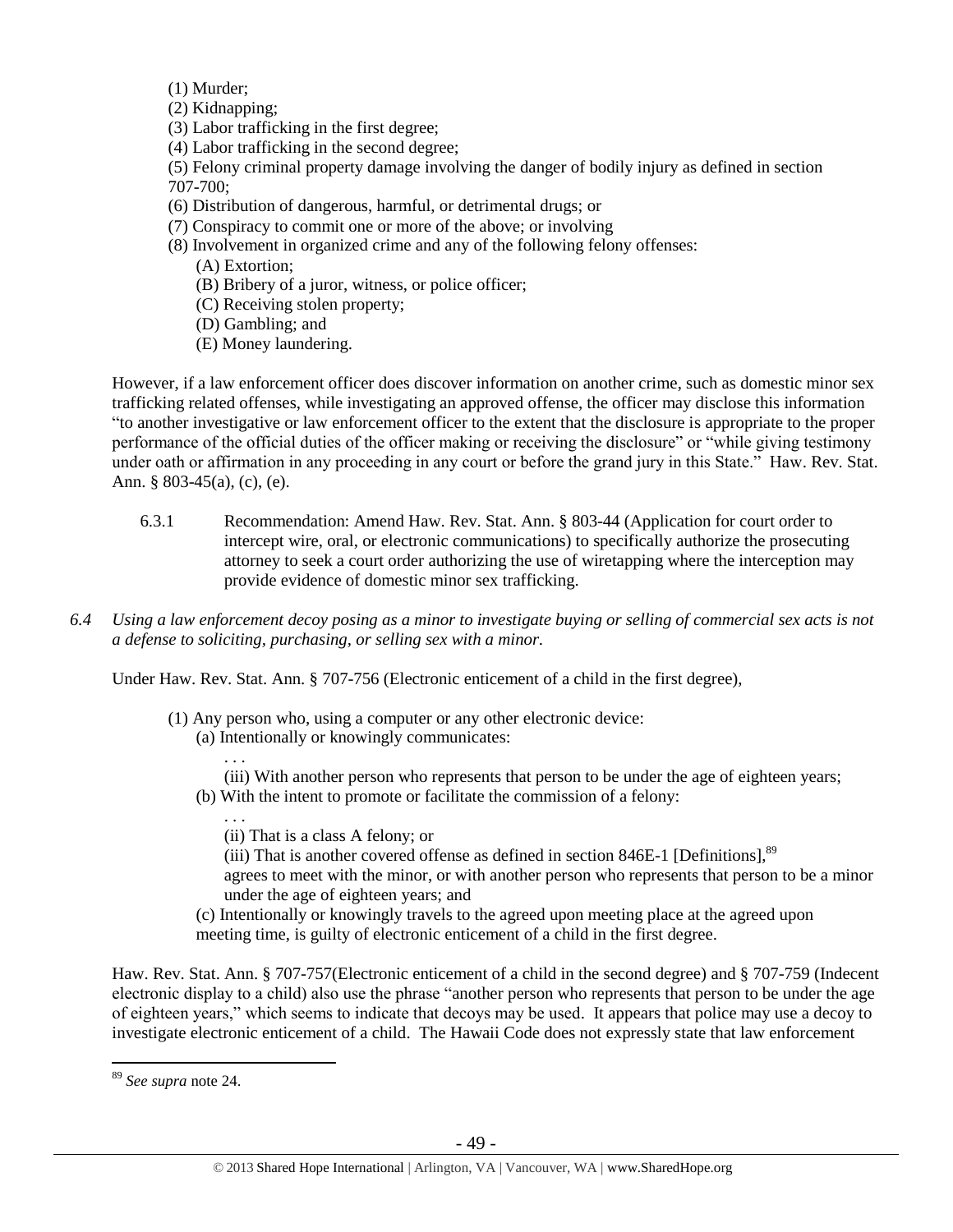may use a decoy to investigate prostitution or sex trafficking. Haw. Rev. Stat. Ann. § 702-237(1) (Entrapment) provides the following:

In any prosecution, it is an affirmative defense that the defendant engaged in the prohibited conduct or caused the prohibited result because the defendant was induced or encouraged to do so by a law enforcement officer, or by a person acting in cooperation with a law enforcement officer, who, for the purpose of obtaining evidence of the commission of an offense, either:

(a) Knowingly made false representations designed to induce the belief that such conduct or result was not prohibited; or

(b) Employed methods of persuasion or inducement which created a substantial risk that the offense would be committed by persons other than those who are ready to commit it.

- 6.4.1 Recommendation: Adopt language that clarifies that law enforcement may use a decoy to investigate prostitution or sex trafficking. Also include language explicitly stating that use of a decoy is not a defense to electronic enticement of a child, indecent electronic display to a child, or to purchasing sex with a minor.
- *6.5 Using the Internet to investigate buyers and traffickers is a permissible investigative technique.*

Under Haw. Rev. Stat. Ann. § 707-756(1) (Electronic enticement of a child in the first degree),

- (1) Any person who, using a computer or any other electronic device:
	- (a) Intentionally or knowingly communicates:

. . . (iii) With another person who represents that person to be under the age of eighteen years;

- (b) With the intent to promote or facilitate the commission of a felony:
	- (ii) That is a class A felony; or

. . .

(iii) That is another covered offense as defined in section 846E-1 [Definitions], $90$ agrees to meet with the minor, or with another person who represents that person to be a minor under the age of eighteen years; and

(c) Intentionally or knowingly travels to the agreed upon meeting place at the agreed upon meeting time, is guilty of electronic enticement of a child in the first degree.

Haw. Rev. Stat. Ann. § 707-757(Electronic enticement of a child in the second degree) and § 707-759 (Indecent electronic display to a child) also use the phrase "another person who represents that person to be under the age of eighteen years," which seems to indicate that decoys may be used.

*6.6 Law enforcement and child welfare agencies are mandated to promptly report missing and recovered children.*

Hawaii has established a Missing Child Center "to assist in the implementation of federal and state law relating to missing children." Haw. Rev. Stat. Ann. § 28-121(a). Haw. Rev. Stat. Ann. § 28-121 (Missing child center-Hawaii; programs) states in part,

(b) The missing child center-Hawaii shall include programs to coordinate the efforts of state and county agencies with those of federal agencies in locating, recovering, and protecting missing children and to promote community awareness of the problem of missing children.

(c) The department of the attorney general shall employ, without regard to chapter 76, a coordinator and an assistant to the coordinator who shall coordinate existing public and private resources and further

<sup>90</sup> *See supra* note [24.](#page-4-0)